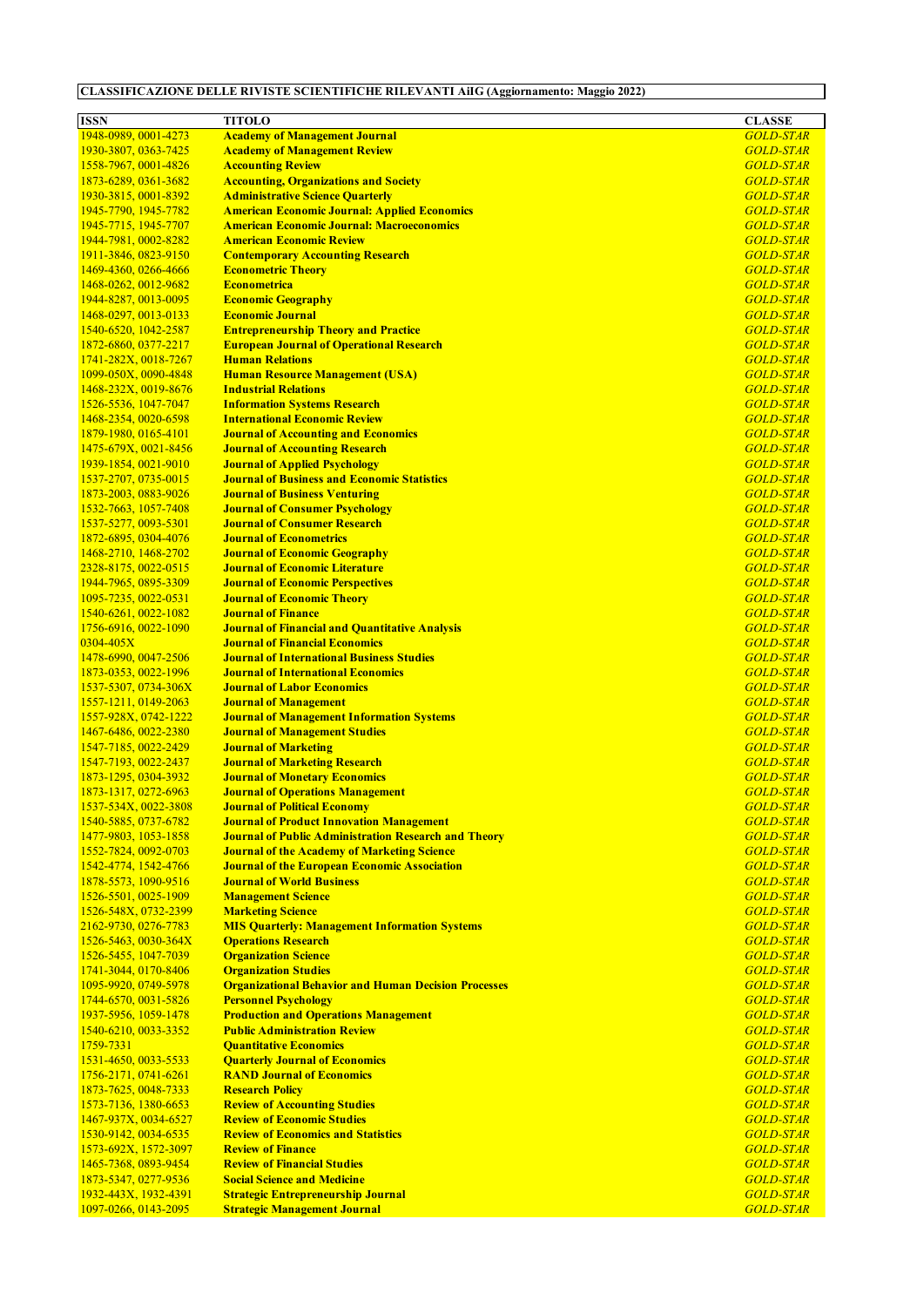| 1555-7561, 1555-7561 | <b>Theoretical Economics</b>                                                  | <b>GOLD-STAR</b> |
|----------------------|-------------------------------------------------------------------------------|------------------|
| 1941-6067, 1941-6520 | <b>Academy of Management Annals</b>                                           | <b>GOLD</b>      |
| 1944-9585, 1537-260X | <b>Academy of Management Learning and Education</b>                           | <b>GOLD</b>      |
|                      | <b>Academy of Management Perspectives</b>                                     | <b>GOLD</b>      |
| 1558-9080            |                                                                               |                  |
| 1758-4205, 0951-3574 | <b>Accounting, Auditing and Accountability Journal</b>                        | <b>GOLD</b>      |
| 1945-774X, 1945-7731 | <b>American Economic Journal: Economic Policy</b>                             | <b>GOLD</b>      |
| 1945-7685, 1945-7669 | <b>American Economic Journal: Microeconomics</b>                              | <b>GOLD</b>      |
| 1467-8276, 0002-9092 | <b>American Journal of Agricultural Economics</b>                             | <b>GOLD</b>      |
| 2332-3493            | <b>American Journal of Health Economics</b>                                   | <b>GOLD</b>      |
| 1537-5390            | <b>American Journal of Sociology</b>                                          | <b>GOLD</b>      |
| 1552-3357            | <b>American Review of Public Administration</b>                               | <b>GOLD</b>      |
| 1939-8271            |                                                                               | <b>GOLD</b>      |
|                      | <b>American Sociological Review</b>                                           |                  |
| 1572-9338, 0254-5330 | <b>Annals of Operations Research</b>                                          | <b>GOLD</b>      |
| 2168-8966            | <b>Annals of Statistics</b>                                                   | <b>GOLD</b>      |
| 1873-7722, 0160-7383 | <b>Annals of Tourism Research</b>                                             | <b>GOLD</b>      |
| 1941-1391, 1941-1383 | <b>Annual Review of Economics</b>                                             | <b>GOLD</b>      |
| 1941-1375            | <b>Annual Review of Financial Economics</b>                                   | <b>GOLD</b>      |
| 2327-0608, 2327-0616 | <b>Annual Review of Organizational Psychology and Organizational Behavior</b> | <b>GOLD</b>      |
| 1545-2085            | <b>Annual Review of Psychology</b>                                            | <b>GOLD</b>      |
|                      |                                                                               |                  |
| 1941-1359            | <b>Annual Review of Resource Economics</b>                                    | <b>GOLD</b>      |
| 1545-2115            | <b>Annual Review of Sociology</b>                                             | <b>GOLD</b>      |
| 0306-2619            | <b>Applied Energy</b>                                                         | <b>GOLD</b>      |
| 1572-9958, 0217-4561 | <b>Asia Pacific Journal of Management</b>                                     | <b>GOLD</b>      |
| 1558-7991, 0278-0380 | <b>Auditing</b>                                                               | <b>GOLD</b>      |
| 1469-1825            | <b>Behavioral and Brain Sciences</b>                                          | <b>GOLD</b>      |
| 2053-9517            | <b>Big Data &amp; Society</b>                                                 | <b>GOLD</b>      |
|                      |                                                                               |                  |
| 1464-3510            | <b>Biometrika</b>                                                             | <b>GOLD</b>      |
| 1467-8543, 0007-1080 | <b>British Journal of Industrial Relations</b>                                | <b>GOLD</b>      |
| 1467-8551, 1045-3172 | <b>British Journal of Management</b>                                          | <b>GOLD</b>      |
| 1533-4465, 0007-2303 | <b>Brookings Papers on Economic Activity</b>                                  | <b>GOLD</b>      |
| 1552-4205, 0007-6503 | <b>Business and Society</b>                                                   | <b>GOLD</b>      |
| 2153-3326, 1052-150X | <b>Business Ethics Quarterly</b>                                              | <b>GOLD</b>      |
| 1743-7938, 0007-6791 | <b>Business History</b>                                                       | <b>GOLD</b>      |
|                      |                                                                               |                  |
| 2044-768X, 0007-6805 | <b>Business History Review</b>                                                | <b>GOLD</b>      |
| 1873-6068            | <b>Business Horizons</b>                                                      | <b>GOLD</b>      |
| 1099-0836, 0964-4733 | <b>Business Strategy and the Environment</b>                                  | <b>GOLD</b>      |
| 2162-8564, 0008-1256 | <b>California Management Review</b>                                           | <b>GOLD</b>      |
| 1752-1386            | <b>Cambridge Journal of Regions, Economy and Society</b>                      | <b>GOLD</b>      |
| 0007-8506, 1726-0604 | <b>CIRP Annals</b>                                                            | <b>GOLD</b>      |
| 1873-6084            | <b>Cities</b>                                                                 | <b>GOLD</b>      |
| 1877-9174, 1877-9166 | <b>City, Culture and Society</b>                                              | <b>GOLD</b>      |
|                      |                                                                               |                  |
| 1469-3062            | <b>Climate Policy</b>                                                         | <b>GOLD</b>      |
| 2212-0963            | <b>Climate Risk Management</b>                                                | <b>GOLD</b>      |
| 1873-7838            | <b>Cognition</b>                                                              | <b>GOLD</b>      |
| 1873-765X, 0305-0548 | <b>Computers and Operations Research</b>                                      | <b>GOLD</b>      |
| 1535-3966            | <b>Corporate Social Responsibility and Environmental Management</b>           | <b>GOLD</b>      |
| 1745-9133, 1538-6473 | <b>Criminology and Public Policy</b>                                          | <b>GOLD</b>      |
| 1095-9955, 1045-2354 | <b>Critical Perspectives on Accounting</b>                                    | GOLD             |
| 1467-8721            | <b>Current Directions in Psychological Science</b>                            | <b>GOLD</b>      |
|                      |                                                                               |                  |
| 1747-7603            | <b>Current Issues in Tourism</b>                                              | <b>GOLD</b>      |
| 1540-5915, 0011-7315 | <b>Decision Sciences</b>                                                      | <b>GOLD</b>      |
| 1873-5797, 0167-9236 | <b>Decision Support Systems</b>                                               | <b>GOLD</b>      |
| 0070-3370            | <b>Demography</b>                                                             | <b>GOLD</b>      |
| 1873-6106, 0921-8009 | <b>Ecological Economics</b>                                                   | <b>GOLD</b>      |
| 1532-4168, 0747-4938 | <b>Econometric Reviews</b>                                                    | <b>GOLD</b>      |
| 1368-423X, 1368-4221 | <b>Econometrics Journal</b>                                                   | <b>GOLD</b>      |
| 1539-2988, 0013-0079 | <b>Economic Development and Cultural Change</b>                               | <b>GOLD</b>      |
|                      | <b>Economic History Review</b>                                                |                  |
| 1468-0289, 0013-0117 |                                                                               | <b>GOLD</b>      |
| 1465-7295, 0095-2583 | <b>Economic Inquiry</b>                                                       | <b>GOLD</b>      |
| 1468-0327, 0266-4658 | <b>Economic Policy</b>                                                        | <b>GOLD</b>      |
| 1432-0479, 0938-2259 | <b>Economic Theory</b>                                                        | <b>GOLD</b>      |
| 1468-0335, 0013-0427 | <b>Economica</b>                                                              | <b>GOLD</b>      |
| 1873-6130, 1570-677X | <b>Economics and Human Biology</b>                                            | <b>GOLD</b>      |
| 1873-7382, 0272-7757 | <b>Economics of Education Review</b>                                          | <b>GOLD</b>      |
| 1469-5766, 0308-5147 | <b>Economy and Society</b>                                                    | <b>GOLD</b>      |
|                      | <b>Education Finance and Policy</b>                                           | <b>GOLD</b>      |
| 1557-3060, 1557-3079 |                                                                               |                  |
| 0013-161X, 1552-3519 | <b>Educational Administration Quarterly</b>                                   | <b>GOLD</b>      |
| 1741-1440            | <b>Educational Management Administration and Leadership</b>                   | <b>GOLD</b>      |
| 0360-5442, 1873-6785 | <b>Energy</b>                                                                 | <b>GOLD</b>      |
| 0196-8904            | <b>Energy Conversion and Management</b>                                       | <b>GOLD</b>      |
| 1873-6181, 0140-9883 | <b>Energy Economics</b>                                                       | <b>GOLD</b>      |
| 0973-0826            | <b>Energy for Sustainable Development</b>                                     | <b>GOLD</b>      |
| 1944-9089, 0195-6574 | <b>Energy Journal</b>                                                         | <b>GOLD</b>      |
| 1873-6777, 0301-4215 | <b>Energy Policy</b>                                                          | <b>GOLD</b>      |
|                      |                                                                               |                  |
| 2214-6296            | <b>Energy Research and Social Science</b>                                     | <b>GOLD</b>      |
| 1464-5114, 0898-5626 | <b>Entrepreneurship and Regional Development</b>                              | <b>GOLD</b>      |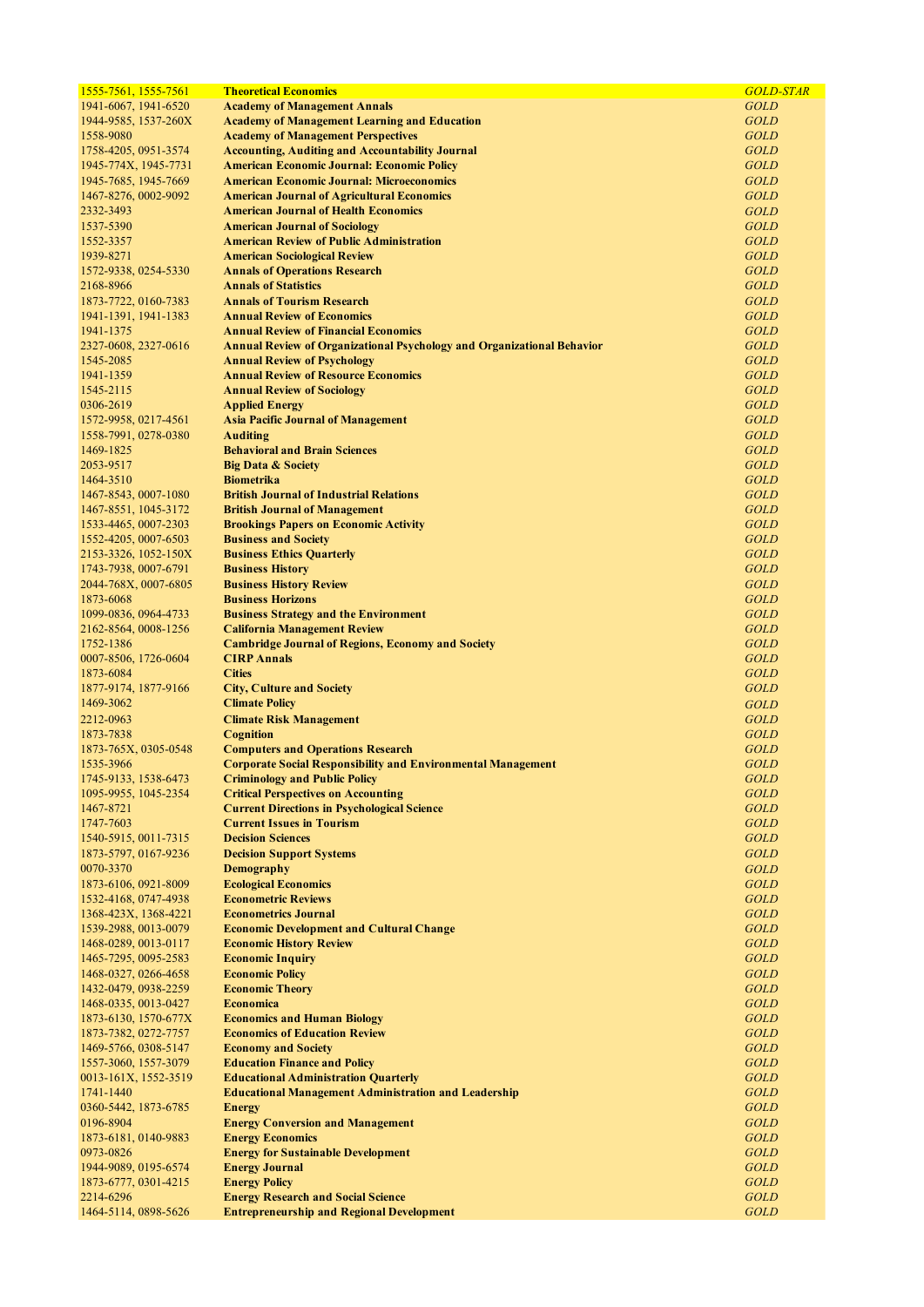| 1472-3433                                    | <b>Environment and Planning D: Society and Space</b>                                                              | <b>GOLD</b>                |
|----------------------------------------------|-------------------------------------------------------------------------------------------------------------------|----------------------------|
| 1573-1502, 0924-6460                         | <b>Environmental and Resource Economics</b>                                                                       | <b>GOLD</b>                |
| 2210-4224                                    | <b>Environmental Innovation and Societal Transitions</b>                                                          | <b>GOLD</b>                |
| 1873-6416                                    | <b>Environmental Science and Policy</b>                                                                           | <b>GOLD</b>                |
| 2147-4281, 1309-4297                         | <b>Eurasian Business Review</b>                                                                                   | <b>GOLD</b>                |
| 1468-4497, 0963-8180                         | <b>European Accounting Review</b>                                                                                 | <b>GOLD</b>                |
| 1873-572X, 0014-2921                         | <b>European Economic Review</b>                                                                                   | <b>GOLD</b>                |
| 1468-036X, 1354-7798                         | <b>European Financial Management</b>                                                                              | <b>GOLD</b>                |
| 1439-6637, 1618-7598                         | <b>European Journal of Health Economics</b>                                                                       | <b>GOLD</b>                |
| 1476-9344, 0960-085X                         | <b>European Journal of Information Systems</b>                                                                    | <b>GOLD</b>                |
| 1469-5936, 0967-2567<br>1464-3618, 0165-1587 | <b>European Journal of the History of Economic Thought</b><br><b>European Review of Agricultural Economics</b>    | <b>GOLD</b><br><b>GOLD</b> |
| 1474-0044, 1361-4916                         | <b>European Review of Economic History</b>                                                                        | <b>GOLD</b>                |
| 1573-6938, 1386-4157                         | <b>Experimental Economics</b>                                                                                     | <b>GOLD</b>                |
| 0957-4174, 1873-6793                         | <b>Expert Systems with Applications</b>                                                                           | <b>GOLD</b>                |
| 1090-2457, 0014-4983                         | <b>Explorations in Economic History</b>                                                                           | <b>GOLD</b>                |
| 1386-1999                                    | <b>Extremes</b>                                                                                                   | <b>GOLD</b>                |
| 1741-6248, 0894-4865                         | <b>Family Business Review</b>                                                                                     | <b>GOLD</b>                |
| 1432-1122, 0949-2984                         | <b>Finance and Stochastics</b>                                                                                    | <b>GOLD</b>                |
| 1755-053X, 0046-3892                         | <b>Financial Management</b>                                                                                       | <b>GOLD</b>                |
| 1873-5657, 0306-9192                         | <b>Food Policy</b>                                                                                                | <b>GOLD</b>                |
| 1551-3114, 1551-3122                         | <b>Foundations and Trends in Entrepreneurship</b>                                                                 | <b>GOLD</b>                |
| 1567-2409                                    | <b>Foundations and Trends in Finance</b>                                                                          | <b>GOLD</b>                |
| 1090-2473, 0899-8256                         | <b>Games and Economic Behavior</b>                                                                                | <b>GOLD</b>                |
| 1872-9495, 0959-3780                         | <b>Global Environmental Change</b>                                                                                | <b>GOLD</b>                |
| 2042-5805, 2042-5791                         | <b>Global Strategy Journal</b>                                                                                    | <b>GOLD</b>                |
| 2059-4798                                    | <b>Global Sustainability</b>                                                                                      | <b>GOLD</b>                |
| 1468-0491, 0952-1895                         | <b>Governance</b>                                                                                                 | <b>GOLD</b>                |
| 0017-8012                                    | <b>Harvard Business Review</b>                                                                                    | <b>GOLD</b>                |
| 1099-1050, 1057-9230                         | <b>Health Economics (United Kingdom)</b>                                                                          | <b>GOLD</b>                |
| 0268-1080                                    | <b>Health Policy and Planning</b>                                                                                 | <b>GOLD</b>                |
| 1475-6773, 0017-9124                         | <b>Health Services Research</b>                                                                                   | <b>GOLD</b>                |
| 1527-1919, 0018-2702                         | <b>History of Political Economy</b><br>Human Resource Management Journal (UK)                                     | <b>GOLD</b><br>GOLD        |
| 1748-8583, 0954-5395<br>1873-7889, 1053-4822 | <b>Human Resource Management Review</b>                                                                           | <b>GOLD</b>                |
| 2327-4662                                    | <b>IEEE Internet of Things Journal</b>                                                                            | <b>GOLD</b>                |
| 1941-0026                                    | <b>IEEE Transactions on Evolutionary Computation</b>                                                              | <b>GOLD</b>                |
| 2162-271X, 0019-7939                         | <b>ILR Review</b>                                                                                                 | <b>GOLD</b>                |
| 2041-417X                                    | <b>IMF Economic Review</b>                                                                                        | GOLD                       |
| 1464-3650, 0960-6491                         | <b>Industrial and Corporate Change</b>                                                                            | <b>GOLD</b>                |
| 1873-2062, 0019-8501                         | <b>Industrial Marketing Management</b>                                                                            | <b>GOLD</b>                |
| 1469-8390, 1366-2716                         | <b>Industry and Innovation</b>                                                                                    | <b>GOLD</b>                |
| 1872-7530, 0378-7206                         | <b>Information and Management</b>                                                                                 | <b>GOLD</b>                |
| 1873-7919, 1471-7727                         | <b>Information and Organization</b>                                                                               | GOLD                       |
| 1365-2575, 1350-1917                         | <b>Information Systems Journal</b>                                                                                | <b>GOLD</b>                |
| 1526-5528                                    | <b>INFORMS Journal on Computing</b>                                                                               | <b>GOLD</b>                |
| 1873-6149, 0969-5931                         | <b>International Business Review</b>                                                                              | GOLD                       |
| 2110-7017                                    | <b>International Economics</b>                                                                                    | GOLD                       |
| 1815-7556, 1815-4654                         | <b>International Journal of Central Banking</b>                                                                   | <b>GOLD</b>                |
| 1757-1049, 0959-6119                         | <b>International Journal of Contemporary Hospitality Management</b>                                               | <b>GOLD</b>                |
| 1557-9301, 1086-4415                         | <b>International Journal of Electronic Commerce</b>                                                               | <b>GOLD</b>                |
| 1872-8200, 0169-2070                         | <b>International Journal of Forecasting</b>                                                                       | <b>GOLD</b>                |
| 1873-4693                                    | <b>International Journal of Hospitality Management</b>                                                            | <b>GOLD</b>                |
| 1873-7986, 0167-7187<br>1873-4707, 0268-4012 | <b>International Journal of Industrial Organization</b><br><b>International Journal of Information Management</b> | <b>GOLD</b><br><b>GOLD</b> |
| 1468-2370, 1460-8545                         | <b>International Journal of Management Reviews</b>                                                                | <b>GOLD</b>                |
| 1758-6593, 0144-3577                         | <b>International Journal of Operations and Production Management</b>                                              | <b>GOLD</b>                |
| 1873-7579, 0925-5273                         | <b>International Journal of Production Economics</b>                                                              | <b>GOLD</b>                |
| 1366-588X, 0020-7543                         | <b>International Journal of Production Research</b>                                                               | <b>GOLD</b>                |
| 1873-4634, 0263-7863                         | <b>International Journal of Project Management</b>                                                                | <b>GOLD</b>                |
| 1873-8001, 0167-8116                         | <b>International Journal of Research in Marketing</b>                                                             | GOLD                       |
| 0020-8183                                    | <b>International Organization</b>                                                                                 | <b>GOLD</b>                |
| 1873-6394, 0144-8188                         | <b>International Review of Law and Economics</b>                                                                  | <b>GOLD</b>                |
| 1741-2870, 0266-2426                         | <b>International Small Business Journal</b>                                                                       | <b>GOLD</b>                |
| 1873-2070, 0278-4254                         | <b>Journal of Accounting and Public Policy</b>                                                                    | <b>GOLD</b>                |
| 1557-7805, 0091-3367                         | <b>Journal of Advertising</b>                                                                                     | <b>GOLD</b>                |
| 1099-1255, 0883-7252                         | <b>Journal of Applied Econometrics</b>                                                                            | <b>GOLD</b>                |
| 1872-6372, 0378-4266                         | <b>Journal of Banking and Finance</b>                                                                             | <b>GOLD</b>                |
| 1573-353X, 0889-3268                         | <b>Journal of Business and Psychology</b>                                                                         | <b>GOLD</b>                |
| 1573-0697, 0167-4544                         | <b>Journal of Business Ethics</b>                                                                                 | <b>GOLD</b>                |
| 1468-5957, 0306-686X                         | <b>Journal of Business Finance and Accounting</b>                                                                 | <b>GOLD</b>                |
| 2158-1592, 0735-3766                         | <b>Journal of Business Logistics</b>                                                                              | <b>GOLD</b>                |
| 1873-7978, 0148-2963                         | <b>Journal of Business Research</b>                                                                               | <b>GOLD</b>                |
| 2352-6734                                    | <b>Journal of Business Venturing Insights</b>                                                                     | <b>GOLD</b>                |
| 1879-1786                                    | <b>Journal of Cleaner Production</b>                                                                              | <b>GOLD</b>                |
| 1468-5965, 0021-9886                         | <b>Journal of Common Market Studies</b>                                                                           | <b>GOLD</b>                |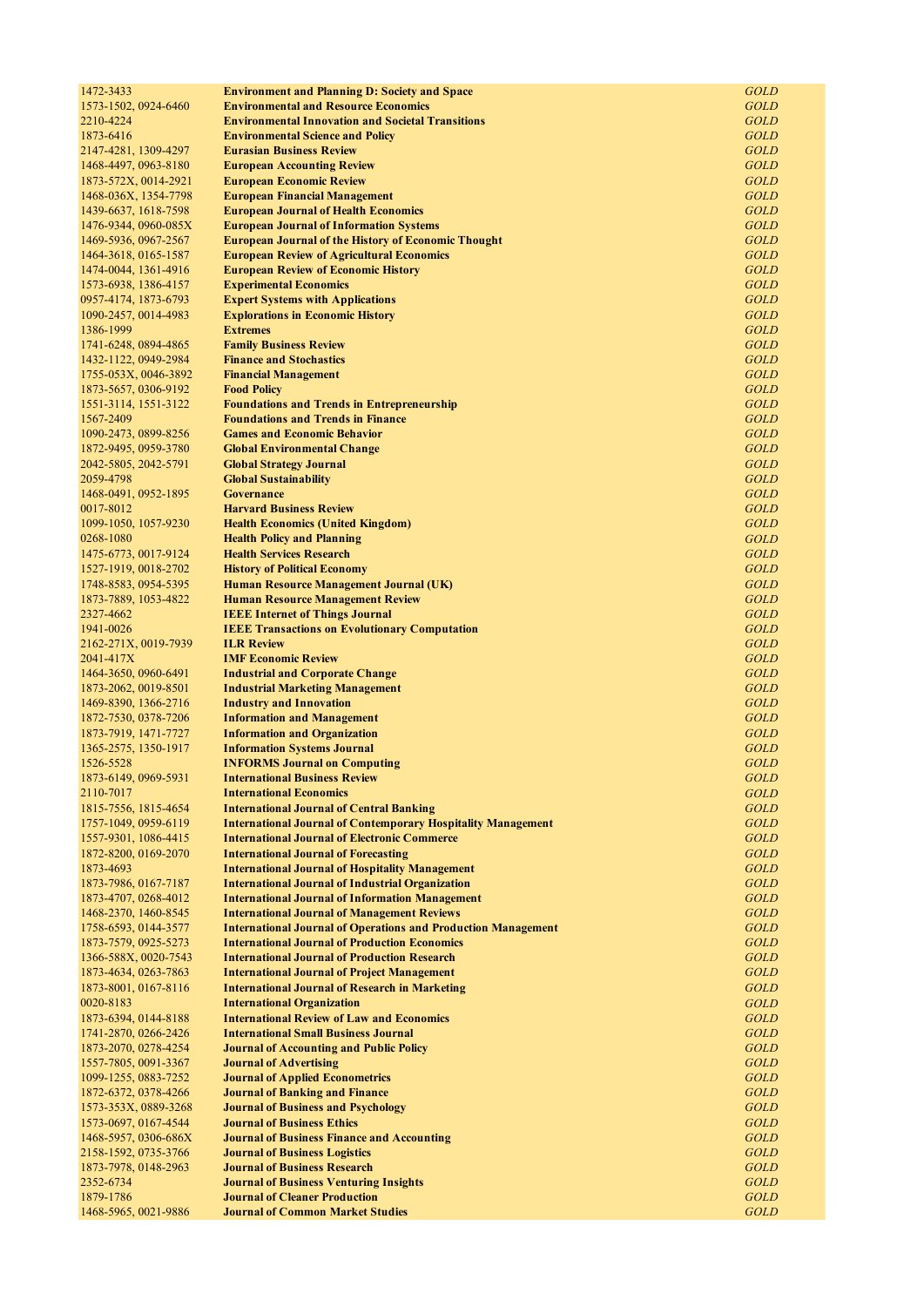| 1095-7227, 0147-5967              | <b>Journal of Comparative Economics</b>                                                                  | <b>GOLD</b>                |
|-----------------------------------|----------------------------------------------------------------------------------------------------------|----------------------------|
| 1552-8766                         | <b>Journal of Conflict Resolution</b>                                                                    | <b>GOLD</b>                |
| 1872-6313, 0929-1199              | <b>Journal of Corporate Finance</b>                                                                      | <b>GOLD</b>                |
| 2212-571X                         | <b>Journal of Destination Marketing and Management</b>                                                   | <b>GOLD</b>                |
| 1872-6089, 0304-3878              | <b>Journal of Development Economics</b>                                                                  | <b>GOLD</b>                |
| 1879-1751, 0167-2681              | <b>Journal of Economic Behavior and Organization</b>                                                     | <b>GOLD</b>                |
| 1879-1743, 0165-1889              | <b>Journal of Economic Dynamics and Control</b>                                                          | <b>GOLD</b>                |
| 1573-7020, 1381-4338              | <b>Journal of Economic Growth</b>                                                                        | <b>GOLD</b>                |
| 1471-6372, 0022-0507              | <b>Journal of Economic History</b>                                                                       | <b>GOLD</b>                |
| 1467-6419, 0950-0804              | <b>Journal of Economic Surveys</b>                                                                       | <b>GOLD</b>                |
| 1530-9134, 1058-6407              | <b>Journal of Economics and Management Strategy</b>                                                      | <b>GOLD</b>                |
| 0957-8234                         | <b>Journal of Educational Administration</b><br><b>Journal of Environmental Economics and Management</b> | <b>GOLD</b><br><b>GOLD</b> |
| 1096-0449, 0095-0696<br>1466-4429 | <b>Journal of European Public Policy</b>                                                                 | <b>GOLD</b>                |
| 1461-7269                         | <b>Journal of European Social Policy</b>                                                                 | <b>GOLD</b>                |
| 1939-2192                         | <b>Journal of Experimental Psychology: Applied</b>                                                       | <b>GOLD</b>                |
| 1939-2222                         | <b>Journal of Experimental Psychology: General</b>                                                       | <b>GOLD</b>                |
| 1096-0465                         | <b>Journal of Experimental Social Psychology</b>                                                         | <b>GOLD</b>                |
| 1479-8417, 1479-8409              | <b>Journal of Financial Econometrics</b>                                                                 | <b>GOLD</b>                |
| 1096-0473, 1042-9573              | <b>Journal of Financial Intermediation</b>                                                               | <b>GOLD</b>                |
| 1878-576X, 1386-4181              | <b>Journal of Financial Markets</b>                                                                      | <b>GOLD</b>                |
| 1878-0962, 1572-3089              | <b>Journal of Financial Stability</b>                                                                    | <b>GOLD</b>                |
| 1879-1646, 0167-6296              | <b>Journal of Health Economics</b>                                                                       | <b>GOLD</b>                |
| 1936-8631                         | <b>Journal of Hospitality Marketing and Management</b>                                                   | <b>GOLD</b>                |
| 1932-8664, 1932-8575              | <b>Journal of Human Capital</b>                                                                          | <b>GOLD</b>                |
| 1548-8004, 0022-166X              | <b>Journal of Human Resources</b>                                                                        | <b>GOLD</b>                |
| 1467-6451, 0022-1821              | <b>Journal of Industrial Economics</b>                                                                   | <b>GOLD</b>                |
| 2452-414X                         | <b>Journal of Industrial Information Integration</b>                                                     | <b>GOLD</b>                |
| 1466-4437, 0268-3962              | <b>Journal of Information Technology</b>                                                                 | <b>GOLD</b>                |
| 2444-569X                         | <b>Journal of Innovation and Knowledge</b>                                                               | <b>GOLD</b>                |
| 1744-1382, 1744-1374              | <b>Journal of Institutional Economics</b>                                                                | <b>GOLD</b>                |
| 1520-6653, 1094-9968              | <b>Journal of Interactive Marketing</b>                                                                  | <b>GOLD</b>                |
| 1464-3758, 1369-3034              | <b>Journal of International Economic Law</b>                                                             | <b>GOLD</b>                |
| 1547-7215, 1069-031X              | <b>Journal of International Marketing</b>                                                                | <b>GOLD</b>                |
| 1873-0639, 0261-5606              | <b>Journal of International Money and Finance</b>                                                        | <b>GOLD</b>                |
| 1758-7484, 1367-3270              | <b>Journal of Knowledge Management</b>                                                                   | <b>GOLD</b>                |
| 1537-5285, 0022-2186              | <b>Journal of Law and Economics</b>                                                                      | <b>GOLD</b>                |
| 1465-7341, 8756-6222              | <b>Journal of Law, Economics, and Organization</b><br><b>Journal of Legal Studies</b>                    | <b>GOLD</b><br><b>GOLD</b> |
| 1537-5366, 0047-2530<br>1943-5479 | <b>Journal of Management in Engineering - ASCE</b>                                                       | <b>GOLD</b>                |
| 1552-6542, 1056-4926              | <b>Journal of Management Inquiry</b>                                                                     | <b>GOLD</b>                |
| 1526-6125                         | <b>Journal of Manufacturing Processes</b>                                                                | <b>GOLD</b>                |
| 1878-6642, 0278-6125              | <b>Journal of Manufacturing Systems</b>                                                                  | <b>GOLD</b>                |
| 1873-1538, 0304-4068              | <b>Journal of Mathematical Economics</b>                                                                 | <b>GOLD</b>                |
| 1538-4616, 0022-2879              | <b>Journal of Money, Credit and Banking</b>                                                              | <b>GOLD</b>                |
| 2044-8325, 0963-1798              | <b>Journal of Occupational and Organizational Psychology</b>                                             | <b>GOLD</b>                |
| 1939-1307                         | <b>Journal of Occupational Health Psychology</b>                                                         | <b>GOLD</b>                |
| 1099-1379, 0894-3796              | <b>Journal of Organizational Behavior</b>                                                                | <b>GOLD</b>                |
| 1939-1315                         | <b>Journal of Personality and Social Psychology</b>                                                      | <b>GOLD</b>                |
| 1520-6688                         | <b>Journal of Policy Analysis and Management</b>                                                         | <b>GOLD</b>                |
| 1432-1475, 0933-1433              | <b>Journal of Population Economics</b>                                                                   | <b>GOLD</b>                |
| 0047-2727                         | <b>Journal of Public Economics</b>                                                                       | <b>GOLD</b>                |
| 1547-7207, 0743-9156              | <b>Journal of Public Policy and Marketing</b>                                                            | <b>GOLD</b>                |
| 1062-726X, 1532-754X              | <b>Journal of Public Relations Research</b>                                                              | <b>GOLD</b>                |
| 0022-4065                         | <b>Journal of Quality Technology</b>                                                                     | <b>GOLD</b>                |
| 1873-3271, 0022-4359              | <b>Journal of Retailing</b>                                                                              | <b>GOLD</b>                |
| 1539-6975, 0022-4367              | <b>Journal of Risk and Insurance</b>                                                                     | <b>GOLD</b>                |
| 1573-0476, 0895-5646              | <b>Journal of Risk and Uncertainty</b>                                                                   | <b>GOLD</b>                |
| 2377-0996, 2329-4175              | <b>Journal of Self-Governance and Management Economics</b>                                               | <b>GOLD</b>                |
| 1757-5826, 1757-5818              | <b>Journal of Service Management</b>                                                                     | <b>GOLD</b>                |
| 1552-7379, 1094-6705              | <b>Journal of Service Research</b>                                                                       | <b>GOLD</b>                |
| 1540-627X, 0047-2778              | <b>Journal of Small Business Management</b>                                                              | <b>GOLD</b>                |
| 1469-7823                         | <b>Journal of Social Policy</b>                                                                          | <b>GOLD</b>                |
| 1873-1198, 0963-8687              | <b>Journal of Strategic Information Systems</b>                                                          | <b>GOLD</b>                |
| 1745-493X, 1523-2409              | <b>Journal of Supply Chain Management</b><br><b>Journal of Sustainable Tourism</b>                       | <b>GOLD</b><br><b>GOLD</b> |
| 1747-7646<br>1573-7047, 0892-9912 |                                                                                                          | <b>GOLD</b>                |
| 1537-274X                         | <b>Journal of Technology Transfer</b><br><b>Journal of the American Statistical Association</b>          | <b>GOLD</b>                |
| 1558-8017                         | <b>Journal of the American Taxation Association</b>                                                      | <b>GOLD</b>                |
| 1558-3457, 1536-9323              | <b>Journal of the Association for Information Systems</b>                                                | <b>GOLD</b>                |
| 2333-5963                         | <b>Journal of the Association of Environmental and Resource Economists</b>                               | <b>GOLD</b>                |
| 1467-9868, 1369-7412              | Journal of the Royal Statistical Society. Series B: Statistical Methodology                              | <b>GOLD</b>                |
| 1540-7306, 1054-8408              | <b>Journal of Travel and Tourism Marketing</b>                                                           | <b>GOLD</b>                |
| 1552-6763, 0047-2875              | <b>Journal of Travel Research</b>                                                                        | <b>GOLD</b>                |
| 1095-9068, 0094-1190              | <b>Journal of Urban Economics</b>                                                                        | <b>GOLD</b>                |
| 1095-9084, 0001-8791              | <b>Journal of Vocational Behavior</b>                                                                    | <b>GOLD</b>                |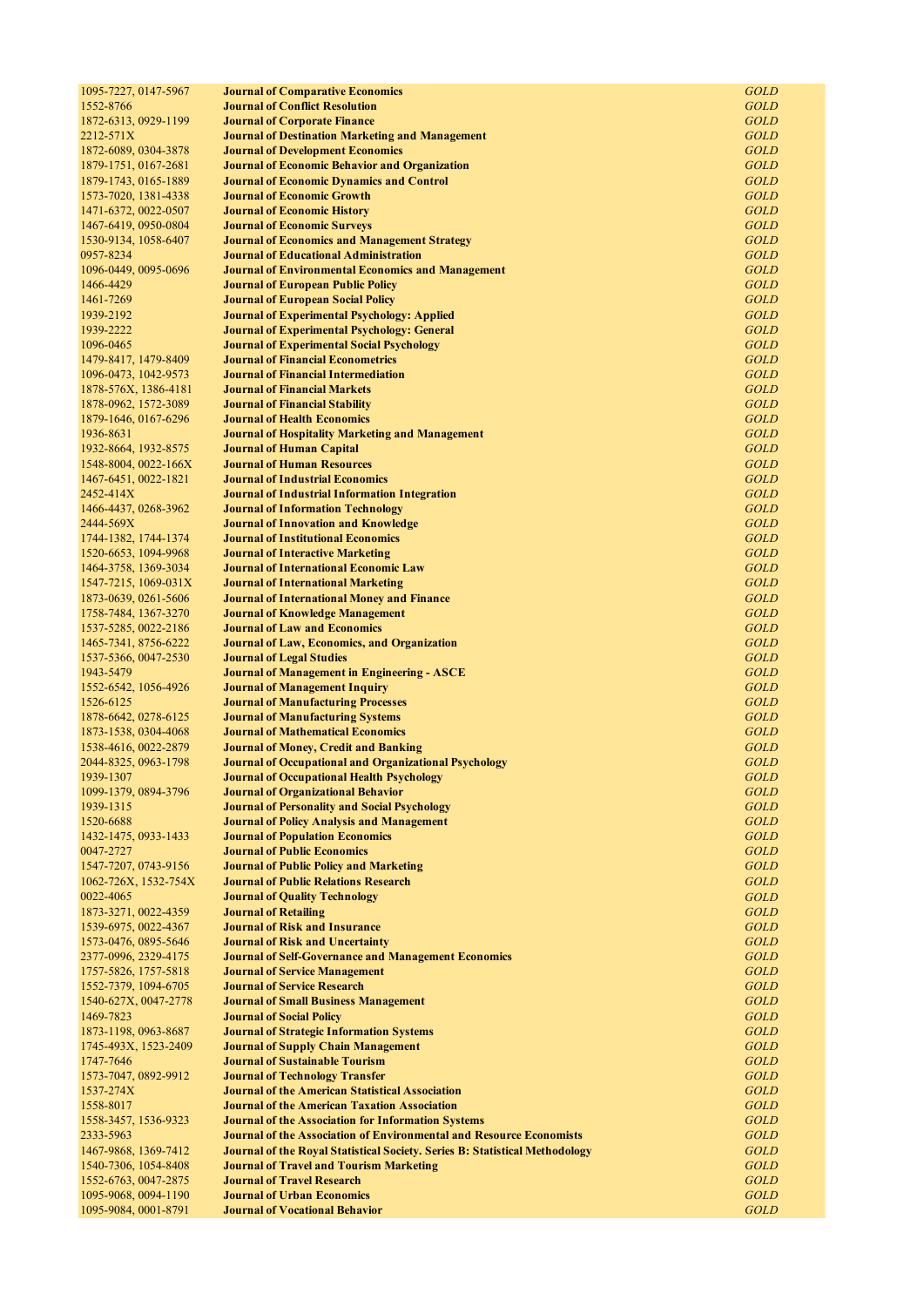| 0950-7051                                    | <b>Knowledge-Based Systems</b>                                                 | GOLD                |
|----------------------------------------------|--------------------------------------------------------------------------------|---------------------|
| 1879-1034, 0927-5371                         | <b>Labour Economics</b>                                                        | <b>GOLD</b>         |
| 1873-3409, 1048-9843                         | <b>Leadership Quarterly</b>                                                    | <b>GOLD</b>         |
| 1873-1872, 0024-6301                         | <b>Long Range Planning</b>                                                     | GOLD                |
| 1096-1224, 1044-5005                         | <b>Management Accounting Research</b>                                          | GOLD                |
| 1461-7307, 1350-5076                         | <b>Management Learning</b>                                                     | <b>GOLD</b>         |
| 1526-5498, 1523-4614                         | <b>Manufacturing and Service Operations Management</b>                         | GOLD                |
| 1573-059X, 0923-0645                         | <b>Marketing Letters</b>                                                       | GOLD                |
| 1467-9965, 0960-1627                         | <b>Mathematical Finance</b>                                                    | GOLD                |
| 1436-4646                                    | <b>Mathematical Programming</b>                                                | GOLD                |
| 1526-5471, 0364-765X                         | <b>Mathematics of Operations Research</b>                                      | GOLD                |
| 0025-7079                                    | <b>Medical Care</b>                                                            | GOLD                |
| 1077-5587                                    | <b>Medical Care Research and Review</b>                                        | <b>GOLD</b>         |
| 0272-989X                                    | <b>Medical Decision Making</b>                                                 | <b>GOLD</b>         |
| 1468-0009, 0887-378X                         | <b>Milbank Quarterly</b>                                                       | <b>GOLD</b>         |
| 1540-1979                                    | <b>MIS Quarterly Executive</b>                                                 | GOLD                |
| 2398-9629                                    | <b>Nature Sustainability</b>                                                   | <b>GOLD</b>         |
| 0889-3365, 1537-2642                         | <b>NBER Macroeconomics Annual</b>                                              | GOLD                |
| 1469-9923                                    | <b>New Political Economy</b>                                                   | GOLD                |
| 1468-005X                                    | <b>New Technology, Work and Employment</b>                                     | <b>GOLD</b>         |
| 1468-1218                                    | <b>Nonlinear Analysis: Real World Applications</b>                             | GOLD                |
| 1995-2848, 1995-2856                         | <b>OECD Journal: Economic Studies</b>                                          | <b>GOLD</b>         |
| 1873-5274, 0305-0483                         | Omega<br><b>Organization</b>                                                   | GOLD                |
| 1461-7323, 1350-5084                         |                                                                                | GOLD                |
| 1552-7417, 1086-0266<br>2041-3874            | <b>Organization and Environment</b><br><b>Organizational Psychology Review</b> | <b>GOLD</b><br>GOLD |
|                                              | <b>Organizational Research Methods</b>                                         | <b>GOLD</b>         |
| 1552-7425, 1094-4281<br>1460-2121, 0266-903X | <b>Oxford Review of Economic Policy</b>                                        | GOLD                |
| 1552-7433                                    | <b>Personality and Social Psychology Bulletin</b>                              | GOLD                |
| 1179-2027, 1170-7690                         | <b>PharmacoEconomics</b>                                                       | <b>GOLD</b>         |
| 1470-8442, 0305-5736                         | <b>Policy and Politics</b>                                                     | GOLD                |
| 1573-0891                                    | <b>Policy Sciences</b>                                                         | <b>GOLD</b>         |
| 0190-292X, 1541-0072                         | <b>Policy Studies Journal</b>                                                  | GOLD                |
| 1060-586X, 1938-2855                         | <b>Post-Soviet Affairs</b>                                                     | GOLD                |
| 1939-1455                                    | <b>Psychological Bulletin</b>                                                  | <b>GOLD</b>         |
| 1939-1471                                    | <b>Psychological Review</b>                                                    | GOLD                |
| 1467-9280                                    | <b>Psychological Science</b>                                                   | <b>GOLD</b>         |
| 1467-9299, 0033-3298                         | <b>Public Administration</b>                                                   | GOLD                |
| 1573-7101, 0048-5829                         | <b>Public Choice</b>                                                           | GOLD                |
| 1471-9045, 1471-9037                         | <b>Public Management Review</b>                                                | <b>GOLD</b>         |
| 1573-711X, 1570-7156                         | <b>Quantitative Marketing and Economics</b>                                    | GOLD                |
| 1879-2308, 0166-0462                         | <b>Regional Science and Urban Economics</b>                                    | <b>GOLD</b>         |
| 1360-0591, 0034-3404                         | <b>Regional Studies</b>                                                        | GOLD                |
| 1748-5991                                    | <b>Regulation and Governance</b>                                               | GOLD                |
| 1879-0836                                    | <b>Reliability Engineering and System Safety</b>                               | <b>GOLD</b>         |
| 1364-0321                                    | <b>Renewable and Sustainable Energy Reviews</b>                                | <b>GOLD</b>         |
| 2053-1680                                    | <b>Research and Politics</b>                                                   | <b>GOLD</b>         |
| 0191-3085                                    | <b>Research in Organizational Behavior</b>                                     | GOLD                |
| 1875-7979                                    | <b>Research in Transportation Economics</b>                                    | GOLD                |
| 1879-0658, 0921-3449                         | <b>Resources, Conservation and Recycling</b>                                   | <b>GOLD</b>         |
| 2045-9939                                    | <b>Review of Asset Pricing Studies</b>                                         | GOLD                |
| 2046-9136                                    | <b>Review of Corporate Finance Studies</b>                                     | GOLD                |
| 1096-6099, 1094-2025                         | <b>Review of Economic Dynamics</b>                                             | GOLD                |
| 1750-6824, 1750-6816                         | <b>Review of Environmental Economics and Policy</b>                            | GOLD                |
| 1559-7431                                    | <b>Review of International Organizations</b>                                   | <b>GOLD</b>         |
| 1466-4526, 0969-2290                         | <b>Review of International Political Economy</b>                               | GOLD                |
| 1863-6691, 1863-6683                         | <b>Review of Managerial Science</b>                                            | GOLD                |
| 1552-759X, 0734-371X                         | <b>Review of Public Personnel Administration</b>                               | GOLD                |
| 1539-6924                                    | <b>Risk Analysis</b>                                                           | <b>GOLD</b>         |
| 0736-5845                                    | <b>Robotics and Computer-integrated Manufacturing</b>                          | <b>GOLD</b>         |
| 1467-9442, 0347-0520                         | <b>Scandinavian Journal of Economics</b>                                       | GOLD                |
| 1573-0913, 0921-898X                         | <b>Small Business Economics</b>                                                | GOLD                |
| 1432-217X, 0176-1714                         | <b>Social Choice and Welfare</b>                                               | GOLD                |
| 1475-147X, 1475-1461                         | <b>Socio-Economic Review</b>                                                   | <b>GOLD</b>         |
| 1469-8684                                    | <b>Sociology</b>                                                               | <b>GOLD</b>         |
| 1467-9566<br>1742-1780, 1742-1772            | <b>Sociology of Health and Illness</b><br><b>Spatial Economic Analysis</b>     | GOLD<br>GOLD        |
| 1741-315X, 1476-1270                         | <b>Strategic Organization</b>                                                  | GOLD                |
| 1532-8007, 1070-5511                         | <b>Structural Equation Modeling</b>                                            | GOLD                |
| 1758-6852, 1359-8546                         | <b>Supply Chain Management</b>                                                 | <b>GOLD</b>         |
| 0167-6911, 1872-7956                         | <b>Systems &amp; Control Letters</b>                                           | GOLD                |
| 1873-5509, 0040-1625                         | <b>Technological Forecasting and Social Change</b>                             | GOLD                |
| 1879-2383, 0166-4972                         | <b>Technovation</b>                                                            | GOLD                |
| 1879-3193, 0261-5177                         | <b>Tourism Management</b>                                                      | <b>GOLD</b>         |
| 1879-2375, 0965-8564                         | <b>Transportation Research Part A: Policy and Practice</b>                     | <b>GOLD</b>         |
| 1879-2367, 0191-2615                         | <b>Transportation Research Part B: Methodological</b>                          | GOLD                |
|                                              |                                                                                |                     |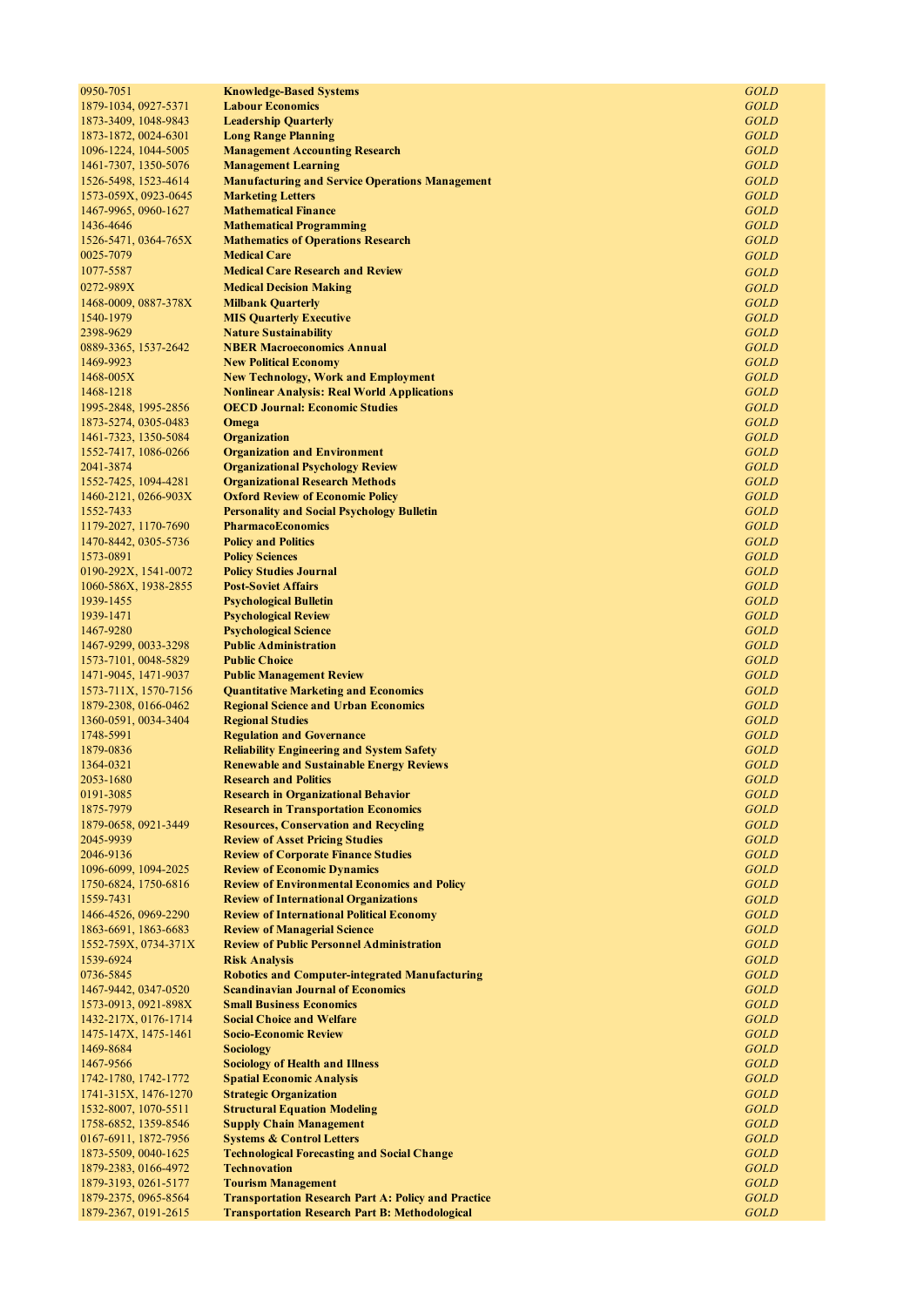| 0968-090X                         | <b>Transportation Research Part C: Emerging Technologies</b>               | <b>GOLD</b>   |
|-----------------------------------|----------------------------------------------------------------------------|---------------|
| 1878-5794, 1366-5545              | <b>Transportation Research Part E: Logistics and Transportation Review</b> | <b>GOLD</b>   |
| 1526-5447, 0041-1655              | <b>Transportation Science</b>                                              | <b>GOLD</b>   |
| 1098-3015                         | <b>Value in Health</b>                                                     | <b>GOLD</b>   |
| 2213-3968, 2212-9774              | <b>Wine Economics and Policy</b>                                           | <b>GOLD</b>   |
|                                   |                                                                            |               |
| 1464-5335, 0267-8373              | <b>Work and Stress</b>                                                     | <b>GOLD</b>   |
| 2054-4650                         | <b>Work, Aging and Retirement</b>                                          | <b>GOLD</b>   |
| 1469-8722, 0950-0170              | <b>Work, Employment and Society</b>                                        | <b>GOLD</b>   |
| 1564-698X, 0258-6770              | <b>World Bank Economic Review</b>                                          | <b>GOLD</b>   |
| 1564-6971                         | <b>World Bank Research Observer</b>                                        | <b>GOLD</b>   |
| 0305-750X                         | <b>World Development</b>                                                   | <b>GOLD</b>   |
| 1614-2411, 1619-4500              | 4OR                                                                        | <b>SILVER</b> |
| 1467-6281, 0001-3072              | Abacus                                                                     | <b>SILVER</b> |
| 2168-1007                         | <b>Academy of Management Discoveries</b>                                   | <b>SILVER</b> |
| 1879-2057                         | <b>Accident Analysis and Prevention</b>                                    | <b>SILVER</b> |
| 2159-4260, 0001-4788              | <b>Accounting and Business Research</b>                                    | <b>SILVER</b> |
| 1467-629X, 0810-5391              | <b>Accounting and Finance</b>                                              | <b>SILVER</b> |
| 1467-6303, 0155-9982              | <b>Accounting Forum</b>                                                    | <b>SILVER</b> |
| 2155-286X, 2155-2851              | <b>Accounting History Review</b>                                           | <b>SILVER</b> |
| 1558-7975, 0888-7993              | <b>Accounting Horizons</b>                                                 | <b>SILVER</b> |
| 1558-1195                         | <b>ACM Transactions on Modeling and Computer Simulation</b>                | <b>SILVER</b> |
| 1552-3039, 0095-3997              | <b>Administration and Society</b>                                          | <b>SILVER</b> |
| 0742-3322                         | <b>Advances in Strategic Management</b>                                    | <b>SILVER</b> |
| 1468-2621                         | <b>African Affairs</b>                                                     | <b>SILVER</b> |
|                                   |                                                                            | <b>SILVER</b> |
| 1574-0862, 0169-5150<br>2041-6326 | <b>Agricultural Economics (United Kingdom)</b>                             |               |
|                                   | <b>Agricultural Finance Review</b>                                         | <b>SILVER</b> |
| 2640-2068                         | <b>American Economic Review: Insights</b>                                  | <b>SILVER</b> |
| 1098-2140                         | <b>American Journal of Evaluation</b>                                      | <b>SILVER</b> |
| 1465-7260, 1465-7252              | <b>American Law and Economics Review</b>                                   | <b>SILVER</b> |
| 1968-3863, 0769-489X              | <b>Annals of Economics and Statistics</b>                                  | <b>SILVER</b> |
| 1432-0592, 0570-1864              | <b>Annals of Regional Science</b>                                          | <b>SILVER</b> |
| 1467-8330                         | Antipode                                                                   | <b>SILVER</b> |
| 0003-603X                         | <b>Antitrust Bulletin</b>                                                  | <b>SILVER</b> |
| 2040-5804                         | <b>Applied Economic Perspectives and Policy</b>                            | <b>SILVER</b> |
| 1466-4283, 0003-6846              | <b>Applied Economics</b>                                                   | <b>SILVER</b> |
| 1872-9126                         | <b>Applied Ergonomics</b>                                                  | <b>SILVER</b> |
| 0143-6228                         | <b>Applied Geography</b>                                                   | <b>SILVER</b> |
| 1175-5652                         | <b>Applied Health Economics and Policy</b>                                 | <b>SILVER</b> |
| 0307-904X                         | <b>Applied Mathematical Modelling</b>                                      | <b>SILVER</b> |
| 1464-0597, 0269-994X              | <b>Applied Psychology</b>                                                  | <b>SILVER</b> |
| 1741-6507                         | Asia Pacific Journal of Tourism Research                                   | <b>SILVER</b> |
| 1832-8105, 1748-3131              | <b>Asian Economic Policy Review</b>                                        | <b>SILVER</b> |
| 1783-1350, 0515-0361              | <b>ASTIN Bulletin</b>                                                      | <b>SILVER</b> |
| 1935-1690                         | <b>B.E. Journal of Macroeconomics</b>                                      | <b>SILVER</b> |
| 1558-8009, 1050-4753              | <b>Behavioral Research in Accounting</b>                                   | <b>SILVER</b> |
| 1472-6963                         | <b>BMC Health Services Research</b>                                        | <b>SILVER</b> |
| 1095-8347, 0890-8389              | <b>British Accounting Review</b>                                           | <b>SILVER</b> |
| 1469-3518                         | <b>British Educational Research Journal</b>                                |               |
|                                   |                                                                            | <i>SILVER</i> |
| 2044-8295                         | <b>British Journal of Psychology</b>                                       | <b>SILVER</b> |
| 2044-8309                         | <b>British Journal of Social Psychology</b>                                | <b>SILVER</b> |
| 1468-4446                         | <b>British Journal of Sociology</b>                                        | <b>SILVER</b> |
| 0007-1870                         | <b>British Tax Review</b>                                                  | <b>SILVER</b> |
| 2340-9444, 2340-9436              | <b>BRQ Business Research Quarterly</b>                                     | <b>SILVER</b> |
| 0962-8770                         | <b>Business Ethics</b>                                                     | <b>SILVER</b> |
| 1464-3545, 0309-166X              | <b>Cambridge Journal of Economics</b>                                      | <b>SILVER</b> |
| 1540-5982, 0008-4085              | <b>Canadian Journal of Economics</b>                                       | <b>SILVER</b> |
| 1758-6003                         | <b>Career Development International</b>                                    | <i>SILVER</i> |
| 1749-124X                         | <b>China and World Economy</b>                                             | <i>SILVER</i> |
| 1873-7781, 1043-951X              | <b>China Economic Review</b>                                               | <b>SILVER</b> |
| 1755-5817, 1878-0016              | <b>CIRP Journal of Manufacturing Science and Technology</b>                | <b>SILVER</b> |
| 1178-6981                         | <b>ClinicoEconomics and Outcomes Research</b>                              | <b>SILVER</b> |
| 1863-2513                         | <b>Cliometrica</b>                                                         | <i>SILVER</i> |
| 1551-6709                         | <b>Cognitive Science</b>                                                   | <i>SILVER</i> |
| 1477-2221, 1024-5294              | <b>Competition and Change</b>                                              | <b>SILVER</b> |
| 1262-2788                         | <b>Comptabilite Controle Audit</b>                                         | <b>SILVER</b> |
| 1573-2894                         | <b>Computational Optimization and Applications</b>                         | <i>SILVER</i> |
| 1872-7352                         | <b>Computational Statistics and Data Analysis</b>                          | <i>SILVER</i> |
| 0267-3649                         | <b>Computer Law and Security Review</b>                                    | <i>SILVER</i> |
| 1872-6194                         | <b>Computers in Industry</b>                                               | <i>SILVER</i> |
| 0738-8942, 1549-9219              | <b>Conflict Management and Peace Science</b>                               | <b>SILVER</b> |
| 1466-433X                         | <b>Construction Management and Economics</b>                               | <i>SILVER</i> |
| 0010-8367, 1460-3691              | <b>Cooperation and Conflict</b>                                            | <i>SILVER</i> |
| 1938-9663                         | <b>Cornell Hospitality Quarterly</b>                                       | <i>SILVER</i> |
| 1467-8683, 0964-8410              | <b>Corporate Governance: An International Review</b>                       | <i>SILVER</i> |
| 1467-8691, 0963-1690              | <b>Creativity and Innovation Management</b>                                | <b>SILVER</b> |
| 2164-5760                         | <b>Critical Finance Review</b>                                             | <b>SILVER</b> |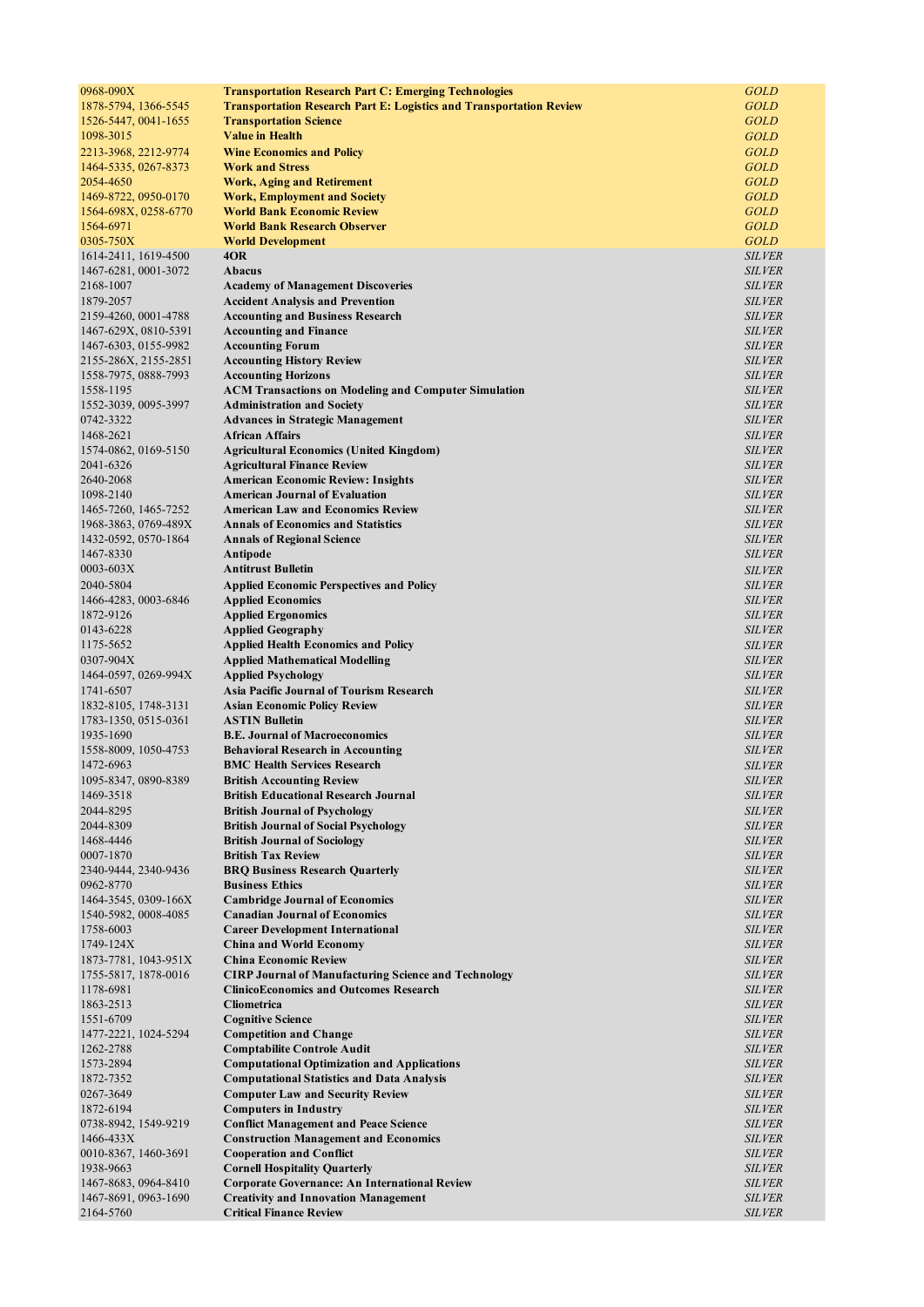| 1946-0171, 1946-018X | <b>Critical Policy Studies</b>                                  | <b>SILVER</b> |
|----------------------|-----------------------------------------------------------------|---------------|
| 2152-2715, 2152-2723 | Cyberpsychology, Behavior, and Social Networking                | <b>SILVER</b> |
| 2053-4701            | <b>Design Science</b>                                           | <b>SILVER</b> |
| 0142-694X            | <b>Design Studies</b>                                           | <b>SILVER</b> |
| 1467-7660, 0012-155X | <b>Development and Change</b>                                   | <b>SILVER</b> |
| 2352-7285            | <b>Development Engineering</b>                                  | <i>SILVER</i> |
| 0924-6703, 1573-7594 | <b>Discrete Event Dynamic Systems - Theory and Applications</b> | <b>SILVER</b> |
| 1873-636X            | <b>Discrete Optimization</b>                                    | <i>SILVER</i> |
| 2153-0793, 2153-0785 | <b>Dynamic Games and Applications</b>                           | <b>SILVER</b> |
| 0313-5926            | <b>Economic Analysis and Policy</b>                             | <i>SILVER</i> |
| 1461-7099, 0143-831X | <b>Economic and Industrial Democracy</b>                        | <i>SILVER</i> |
| 1838-2673            | <b>Economic and Labour Relations Review</b>                     | <b>SILVER</b> |
| 0891-2424            | <b>Economic Development Quarterly</b>                           | <b>SILVER</b> |
| 1873-6122, 0264-9993 | <b>Economic Modelling</b>                                       | <b>SILVER</b> |
| 1878-5433, 0939-3625 | <b>Economic Systems</b>                                         | <i>SILVER</i> |
| 1469-5758            | <b>Economic Systems Research</b>                                | <b>SILVER</b> |
| 1474-0028, 0266-2671 | <b>Economics and Philosophy</b>                                 | <b>SILVER</b> |
| 1468-0343, 0954-1985 | <b>Economics and Politics</b>                                   | <i>SILVER</i> |
| 1873-7374, 0165-1765 | <b>Economics Letters</b>                                        | <b>SILVER</b> |
| 2160-5890, 2160-5882 | <b>Economics of Energy and Environmental Policy</b>             | <i>SILVER</i> |
| 1476-8364, 1043-8599 | <b>Economics of Innovation and New Technology</b>               | <b>SILVER</b> |
|                      | <b>Economics of Transition, The</b>                             | <b>SILVER</b> |
| 1468-0351, 0967-0750 |                                                                 |               |
| 2212-0130            | <b>Economics of Transportation</b>                              | <b>SILVER</b> |
| 1938-212X, 1842-3191 | <b>Economics, Management, and Financial Markets</b>             | <b>SILVER</b> |
| 1873-6890            | <b>Electoral Studies</b>                                        | <i>SILVER</i> |
| 1572-9362            | <b>Electronic Commerce Research</b>                             | <b>SILVER</b> |
| 1873-7846, 1567-4223 | <b>Electronic Commerce Research and Applications</b>            | <b>SILVER</b> |
| 1422-8890, 1019-6781 | <b>Electronic Markets</b>                                       | <i>SILVER</i> |
| 1873-6173, 1566-0141 | <b>Emerging Markets Review</b>                                  | <b>SILVER</b> |
| 1467-2235, 1467-2227 | <b>Enterprise and Society</b>                                   | <i>SILVER</i> |
| 0013-9165, 1552-390X | <b>Environment and Behavior</b>                                 | <b>SILVER</b> |
| 1469-4395, 1355-770X | <b>Environment and Development Economics</b>                    | <b>SILVER</b> |
| 1472-3409, 0308-518X | <b>Environment and Planning A: Economy and Space</b>            | <i>SILVER</i> |
| 2399-6544, 2399-6552 | <b>Environment and Planning C: Politics and Space</b>           | <b>SILVER</b> |
| 1364-8152            | <b>Environmental Modelling &amp; Software</b>                   | <i>SILVER</i> |
| 1420-2026            | <b>Environmental Modelling and Assessment</b>                   | <b>SILVER</b> |
| 1520-5851            | <b>Environmental Science &amp; Technology</b>                   | <b>SILVER</b> |
| 1366-5847            | <b>Ergonomics</b>                                               | <i>SILVER</i> |
| 2072-0823            | <b>Eurasian Mining</b>                                          | <i>SILVER</i> |
| 2192-4384, 2192-4376 | <b>EURO Journal on Transportation and Logistics</b>             | <b>SILVER</b> |
| 1465-3427, 0966-8136 | <b>Europe-Asia Studies</b>                                      | <b>SILVER</b> |
| 0955-534X            | <b>European Business Review</b>                                 | <b>SILVER</b> |
| 1466-4364, 1351-847X | <b>European Journal of Finance</b>                              | <b>SILVER</b> |
| 1461-7129, 0959-6801 | <b>European Journal of Industrial Relations</b>                 | <i>SILVER</i> |
| 1572-9990, 0929-1261 | <b>European Journal of Law and Economics</b>                    | <b>SILVER</b> |
| 1758-7123, 0309-0566 | <b>European Journal of Marketing</b>                            | <b>SILVER</b> |
| 1873-5703, 0176-2680 | <b>European Journal of Political Economy</b>                    | <i>SILVER</i> |
| 1099-0992            | <b>European Journal of Social Psychology</b>                    | <i>SILVER</i> |
| 1464-0643, 1359-432X | European Journal of Work and Organizational Psychology          | <i>SILVER</i> |
| 1873-5681, 0263-2373 | <b>European Management Journal</b>                              | <b>SILVER</b> |
| 1740-4762, 1740-4754 | <b>European Management Review</b>                               | <b>SILVER</b> |
|                      |                                                                 | <b>SILVER</b> |
| 2444-8834, 2444-8842 | <b>European Research on Management and Business Economics</b>   |               |
| 1468-2672            | <b>European Sociological Review</b>                             | <i>SILVER</i> |
| 1746-031X            | <b>European Sport Management Quarterly</b>                      | <b>SILVER</b> |
| 1461-7145            | <b>European Urban and Regional Studies</b>                      | <b>SILVER</b> |
| 1530-9304            | <b>Evolutionary Computation</b>                                 | <i>SILVER</i> |
| 1466-4372, 1354-5701 | <b>Feminist Economics</b>                                       | <b>SILVER</b> |
| 2101-0145, 0752-6180 | <b>Finance</b>                                                  | <b>SILVER</b> |
| 1544-6131, 1544-6123 | <b>Finance Research Letters</b>                                 | <b>SILVER</b> |
| 1468-0408, 0267-4424 | <b>Financial Accountability and Management</b>                  | <b>SILVER</b> |
| 1938-3312            | <b>Financial Analysts Journal</b>                               | <i>SILVER</i> |
| N/A, 2199-4730       | <b>Financial Innovation</b>                                     | <b>SILVER</b> |
| 1468-0416, 0963-8008 | <b>Financial Markets, Institutions and Instruments</b>          | <i>SILVER</i> |
| 1540-6288, 0732-8516 | <b>Financial Review</b>                                         | <b>SILVER</b> |
| 1475-5890, 0143-5671 | <b>Fiscal Studies</b>                                           | <b>SILVER</b> |
| 1936-6590, 1936-6582 | <b>Flexible Services and Manufacturing Journal</b>              | <i>SILVER</i> |
| 0950-3293            | <b>Food Quality and Preference</b>                              | <b>SILVER</b> |
| 1389-9341, 1872-7050 | <b>Forest Policy and Economics</b>                              | <i>SILVER</i> |
| 1554-0650            | <b>Foundations and Trends in Accounting</b>                     | <b>SILVER</b> |
| 1551-3084            | <b>Foundations and Trends in Econometrics</b>                   | <b>SILVER</b> |
| 1873-6378            | <b>Futures</b>                                                  | <i>SILVER</i> |
| 1573-2908            | <b>Fuzzy Optimization and Decision Making</b>                   | <b>SILVER</b> |
| 0940-5550            | GAIA                                                            | <i>SILVER</i> |
| 1552-3977            | <b>Gender and Society</b>                                       | <i>SILVER</i> |
| 1468-0432, 0968-6673 | Gender, Work and Organization                                   | <b>SILVER</b> |
| 1554-9658, 1554-964X | <b>GENEVA Risk and Insurance Review</b>                         | <b>SILVER</b> |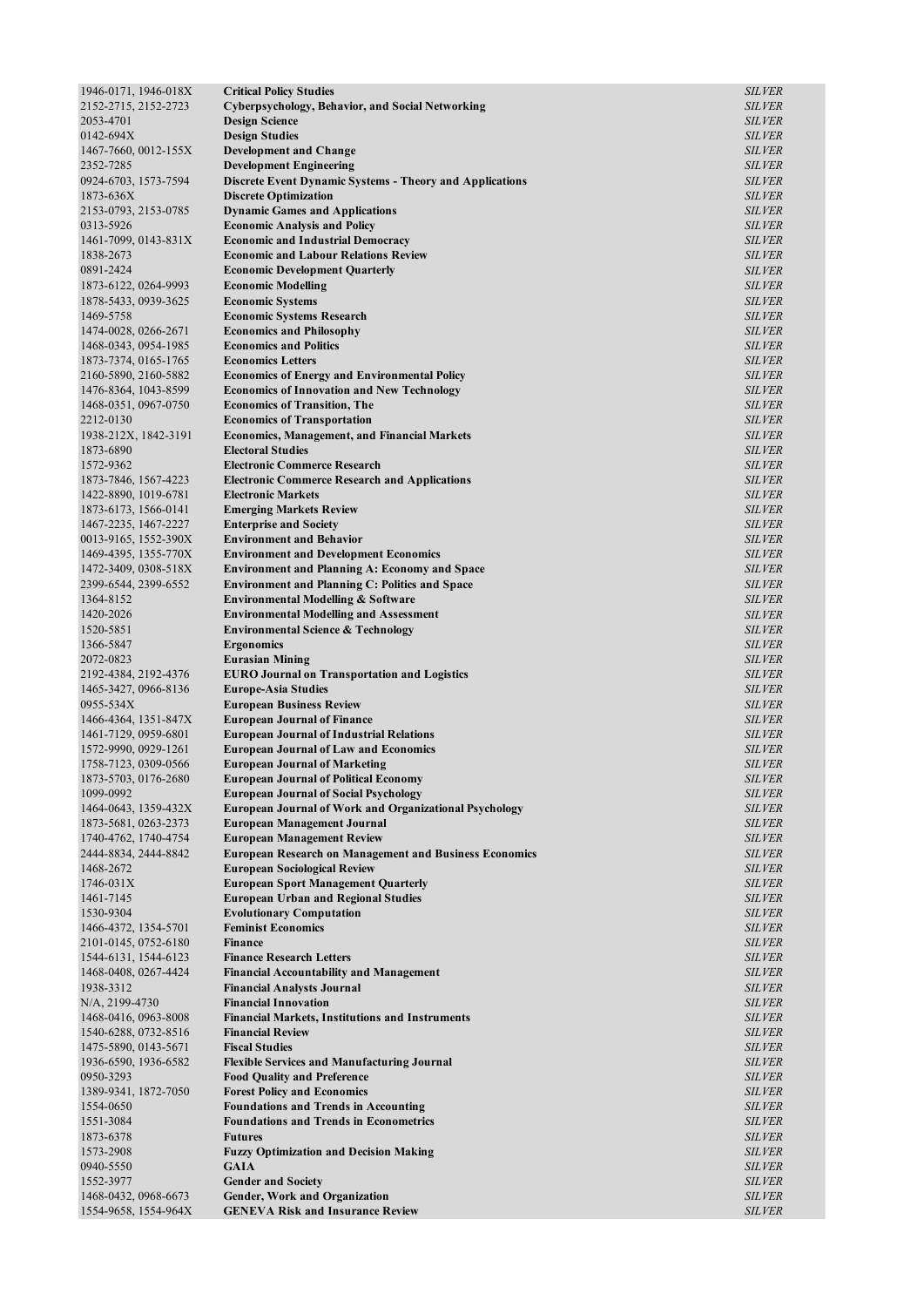| 0972-2696                                    | <b>Global Journal of Flexible Systems Management</b>                                                                                    | <i>SILVER</i>                  |
|----------------------------------------------|-----------------------------------------------------------------------------------------------------------------------------------------|--------------------------------|
| 1471-0374                                    | <b>Global Networks</b>                                                                                                                  | <b>SILVER</b>                  |
| 1474-774X, 1474-7731<br>0017-257X, 1477-7053 | <b>Globalizations</b><br><b>Government and Opposition</b>                                                                               | <b>SILVER</b><br><b>SILVER</b> |
| 1872-9517                                    | <b>Government Information Quarterly</b>                                                                                                 | <i>SILVER</i>                  |
| 1552-3993, 1059-6011                         | <b>Group and Organization Management</b>                                                                                                | <b>SILVER</b>                  |
| 1550-5030, 0361-6274                         | <b>Health Care Management Review</b>                                                                                                    | <b>SILVER</b>                  |
| 2191-1991                                    | <b>Health Economics Review</b>                                                                                                          | <b>SILVER</b>                  |
| 1872-6054, 0168-8510                         | <b>Health Policy</b>                                                                                                                    | <b>SILVER</b>                  |
| 0729-4360, 1469-8366<br>1547-8181            | <b>Higher Education Research &amp; Development</b><br><b>Human Factors</b>                                                              | <b>SILVER</b><br><b>SILVER</b> |
| 1532-7043                                    | <b>Human Performance</b>                                                                                                                | <b>SILVER</b>                  |
| 1532-1096                                    | <b>Human Resource Development Quarterly</b>                                                                                             | <b>SILVER</b>                  |
| 1552-6712                                    | <b>Human Resource Development Review</b>                                                                                                | <b>SILVER</b>                  |
| 1478-4491                                    | <b>Human Resources for Health</b>                                                                                                       | <b>SILVER</b>                  |
| 2471-2825<br>1932-4553                       | <b>IEEE Communications Standards Magazine</b><br><b>IEEE Journal of Selected Topics in Signal Processing</b>                            | <b>SILVER</b><br><i>SILVER</i> |
| 1932-8184, 1937-9234                         | <b>IEEE Systems Journal</b>                                                                                                             | <b>SILVER</b>                  |
| 2168-2275                                    | <b>IEEE Transactions on Cybernetics</b>                                                                                                 | <b>SILVER</b>                  |
| 1558-0040, 0018-9391                         | <b>IEEE Transactions on Engineering Management</b>                                                                                      | <b>SILVER</b>                  |
| 1939-1382                                    | <b>IEEE Transactions on Learning Technologies</b>                                                                                       | <b>SILVER</b>                  |
| 0885-8977, 1937-4208<br>2168-2232, 1083-4427 | <b>IEEE Transactions on Power Delivery</b><br><b>IEEE Transactions on Systems, Man, and Cybernetics: Systems</b>                        | <b>SILVER</b><br><b>SILVER</b> |
| 2472-5854, 2472-5862                         | <b>IISE Transactions</b>                                                                                                                | <b>SILVER</b>                  |
| 1464-3669                                    | <b>Industrial Law Journal</b>                                                                                                           | <b>SILVER</b>                  |
| 1758-5783, 0263-5577                         | <b>Industrial Management and Data Systems</b>                                                                                           | <b>SILVER</b>                  |
| 1468-2338                                    | <b>Industrial Relations Journal</b>                                                                                                     | <b>SILVER</b>                  |
| 0736-5853                                    | <b>Informatics and Telematics</b>                                                                                                       | <b>SILVER</b>                  |
| 1873-5975, 0167-6245<br>1873-5371            | <b>Information Economics and Policy</b><br><b>Information Processing and Management</b>                                                 | <b>SILVER</b><br><b>SILVER</b> |
| 0197-2243, 1087-6537                         | <b>Information Society</b>                                                                                                              | <b>SILVER</b>                  |
| 1572-9419                                    | <b>Information Systems Frontiers</b>                                                                                                    | <b>SILVER</b>                  |
| 1758-5813, 0959-3845                         | <b>Information Technology and People</b>                                                                                                | <b>SILVER</b>                  |
| 2204-0226<br>1873-5959, 0167-6687            | <b>Innovation: Organization &amp; Management</b><br><b>Insurance: Mathematics and Economics</b>                                         | <b>SILVER</b><br><b>SILVER</b> |
| 2160-0074                                    | <b>Intelligent Systems in Accounting, Finance and Management</b>                                                                        | <b>SILVER</b>                  |
| 1555-1938, 1554-7191                         | <b>International Entrepreneurship and Management Journal</b>                                                                            | <i>SILVER</i>                  |
| 1567-9764                                    | <b>International Environmental Agreements: Politics, Law and Economics</b>                                                              | <b>SILVER</b>                  |
| 1094-4060, 0020-7063                         | <b>International Journal of Accounting</b>                                                                                              | <b>SILVER</b>                  |
| 1873-4723                                    | <b>International Journal of Accounting Information Systems</b>                                                                          | <b>SILVER</b><br><b>SILVER</b> |
| 1759-3948, 0265-0487<br>1099-1123, 1090-6738 | <b>International Journal of Advertising</b><br><b>International Journal of Auditing</b>                                                 | <b>SILVER</b>                  |
| 1362-3052                                    | <b>International Journal of Computer Integrated Manufacturing</b>                                                                       | <b>SILVER</b>                  |
| 1758-6534, 1355-2554                         | <b>International Journal of Entrepreneurial Behaviour and Research</b>                                                                  | <b>SILVER</b>                  |
| 1099-1158, 1076-9307                         | <b>International Journal of Finance and Economics</b>                                                                                   | <b>SILVER</b>                  |
| 1432-1270, 0020-7276<br>2199-9031, 2199-9023 | <b>International Journal of Game Theory</b><br><b>International Journal of Health Economics and Management</b>                          | <i>SILVER</i><br><b>SILVER</b> |
| 1476-072X                                    | <b>International Journal of Health Geographics</b>                                                                                      | <i>SILVER</i>                  |
| 1466-4399, 0958-5192                         | <b>International Journal of Human Resource Management</b>                                                                               | <b>SILVER</b>                  |
| 1923-2926, 1923-2934                         | <b>International Journal of Industrial Engineering Computations</b>                                                                     | <i>SILVER</i>                  |
| 1758-6550, 0957-4903                         | <b>International Journal of Logistics Management</b>                                                                                    | <i>SILVER</i>                  |
| 2352-3565<br>1758-664X, 0960-0035            | <b>International Journal of Management Education</b><br><b>International Journal of Physical Distribution and Logistics Management</b>  | <i>SILVER</i><br><b>SILVER</b> |
| 2198-0810, 2288-6206                         | <b>International Journal of Precision Engineering and Manufacturing - Green Technology</b>                                              | <b>SILVER</b>                  |
| 1473-5660                                    | <b>International Journal of Rehabilitation Research</b>                                                                                 | <b>SILVER</b>                  |
| 1468-2389                                    | <b>International Journal of Selection and Assessment</b>                                                                                | <i>SILVER</i>                  |
| 1573-3424                                    | <b>International Journal of Stress Management</b>                                                                                       | <i>SILVER</i><br><b>SILVER</b> |
| 1556-8318, 1556-8334<br>2330-2674, 2330-2682 | <b>International Journal of Sustainable Transportation</b><br><b>International Journal of Systems Science: Operations and Logistics</b> | <i>SILVER</i>                  |
| 1522-1970                                    | <b>International Journal of Tourism Research</b>                                                                                        | <i>SILVER</i>                  |
| 1758-6763, 0265-1335                         | <b>International Marketing Review</b>                                                                                                   | <i>SILVER</i>                  |
| 1559-3169                                    | <b>International Public Management Journal</b>                                                                                          | <i>SILVER</i>                  |
| 0160-0176                                    | <b>International Regional Science Review</b>                                                                                            | <i>SILVER</i>                  |
| 1461-7226, 0020-8523<br>1873-8079, 1057-5219 | <b>International Review of Administrative Sciences</b><br><b>International Review of Financial Analysis</b>                             | <i>SILVER</i><br><i>SILVER</i> |
| 0886-1528                                    | <b>International Review of Industrial and Organizational Psychology</b>                                                                 | <i>SILVER</i>                  |
| 1751-5823                                    | <b>International Statistical Review</b>                                                                                                 | <i>SILVER</i>                  |
| 1573-6970, 0927-5940                         | <b>International Tax and Public Finance</b>                                                                                             | <i>SILVER</i>                  |
| 1475-3995, 0969-6016<br>1066-2243            | <b>International Transactions in Operational Research</b><br><b>Internet Research</b>                                                   | <i>SILVER</i>                  |
| 0737-4607                                    | <b>Journal of Accounting Literature</b>                                                                                                 | <i>SILVER</i><br><i>SILVER</i> |
| 0148-558X                                    | Journal of Accounting, Auditing and Finance                                                                                             | <i>SILVER</i>                  |
| 1740-1909, 0021-8499                         | <b>Journal of Advertising Research</b>                                                                                                  | <i>SILVER</i>                  |
| 1464-3723, 0963-8024                         | <b>Journal of African Economies</b>                                                                                                     | <i>SILVER</i>                  |
| 1471-0366<br>1477-9552, 0021-857X            | <b>Journal of Agrarian Change</b><br><b>Journal of Agricultural Economics</b>                                                           | <i>SILVER</i><br><i>SILVER</i> |
|                                              |                                                                                                                                         |                                |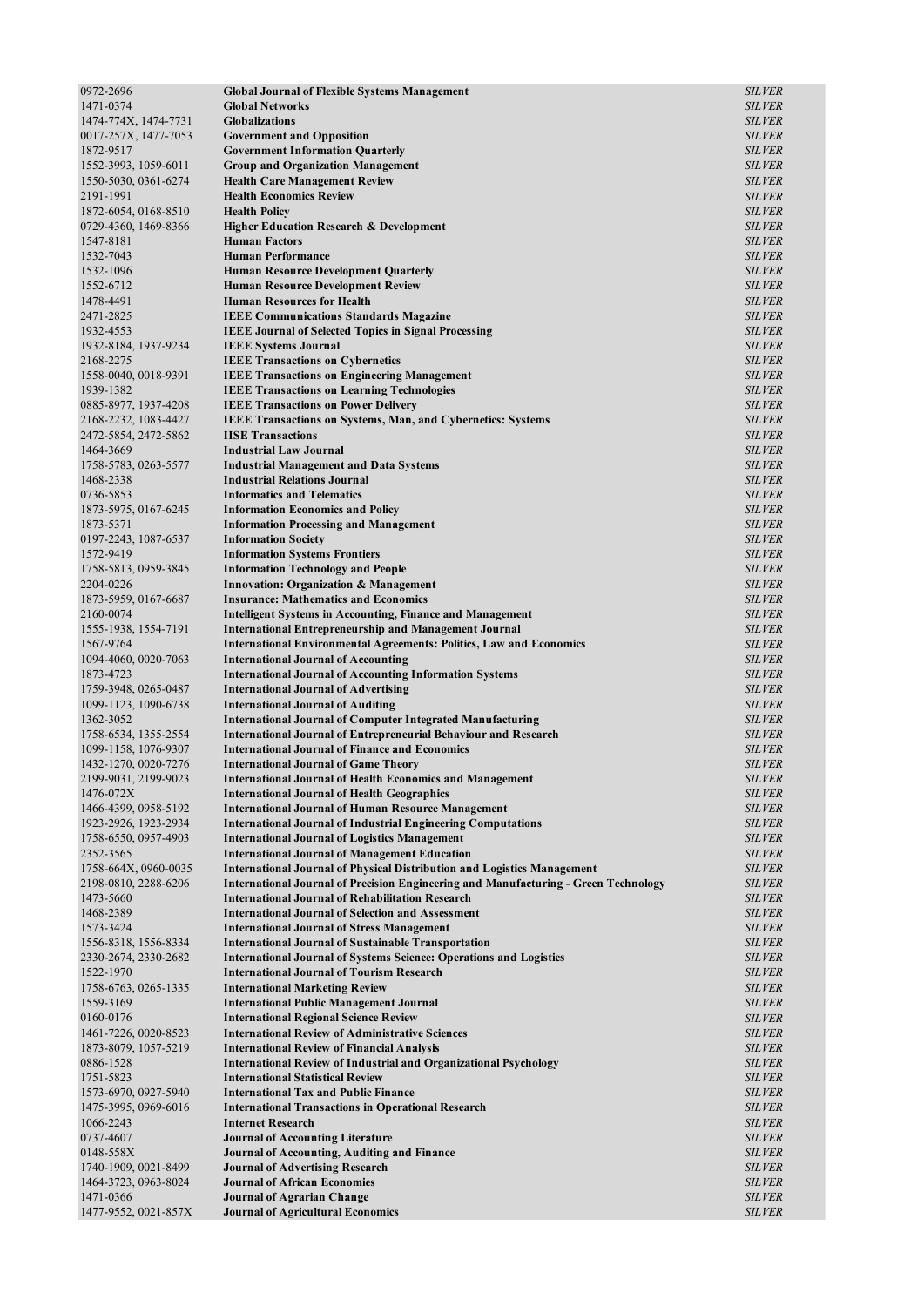| 1873-2089                                    | <b>Journal of Air Transport Management</b>                                                                    | <b>SILVER</b>                  |
|----------------------------------------------|---------------------------------------------------------------------------------------------------------------|--------------------------------|
| 1559-2243                                    | <b>Journal of Asia Business Studies</b>                                                                       | <b>SILVER</b>                  |
| 1099-0771, 0894-3257                         | <b>Journal of Behavioral Decision Making</b>                                                                  | <b>SILVER</b>                  |
| 1532-0464, 1532-0480<br>1755-5345            | <b>Journal of Biomedical Informatics</b><br><b>Journal of Choice Modelling</b>                                | <b>SILVER</b><br><i>SILVER</i> |
| 2405-8505                                    | <b>Journal of Commodity Markets</b>                                                                           | <i>SILVER</i>                  |
| 1744-6422                                    | <b>Journal of Competition Law and Economics</b>                                                               | <b>SILVER</b>                  |
| 1537-2715                                    | <b>Journal of Computational and Graphical Statistics</b>                                                      | <b>SILVER</b>                  |
| 1083-6101                                    | <b>Journal of Computer-Mediated Communication</b>                                                             | <b>SILVER</b>                  |
| 1943-7862                                    | Journal of Construction Engineering and Management - ASCE                                                     | <i>SILVER</i>                  |
| 1745-6606, 0022-0078                         | <b>Journal of Consumer Affairs</b>                                                                            | <b>SILVER</b>                  |
| 1469-5405                                    | <b>Journal of Consumer Culture</b>                                                                            | <b>SILVER</b>                  |
| 1815-5669                                    | <b>Journal of Contemporary Accounting and Economics</b>                                                       | <i>SILVER</i>                  |
| 0966-0879, 1468-5973                         | <b>Journal of Contingencies and Crisis Management</b>                                                         | <i>SILVER</i>                  |
| 1552-5422                                    | <b>Journal of Cross-Cultural Psychology</b>                                                                   | <b>SILVER</b>                  |
| 1573-6997, 0885-2545<br>1296-2074            | <b>Journal of Cultural Economics</b><br><b>Journal of Cultural Heritage</b>                                   | <b>SILVER</b><br><b>SILVER</b> |
| 2054-0892, 2054-0906                         | <b>Journal of Demographic Economics</b>                                                                       | <i>SILVER</i>                  |
| 1743-9140, 0022-0388                         | <b>Journal of Development Studies</b>                                                                         | <i>SILVER</i>                  |
| 1573-8701, 1569-1721                         | <b>Journal of Economic Inequality</b>                                                                         | <b>SILVER</b>                  |
| 1469-9427, 1350-178X                         | <b>Journal of Economic Methodology</b>                                                                        | <b>SILVER</b>                  |
| 1872-7719, 0167-4870                         | <b>Journal of Economic Psychology</b>                                                                         | <b>SILVER</b>                  |
| 1526-6133                                    | <b>Journal of Electronic Commerce Research</b>                                                                | <b>SILVER</b>                  |
| 1879-1727, 0927-5398                         | <b>Journal of Empirical Finance</b>                                                                           | <b>SILVER</b>                  |
| 1608-4799, 0923-4748                         | Journal of Engineering and Technology Management - JET-M                                                      | <b>SILVER</b>                  |
| 2053-4612                                    | Journal of Entrepreneurship in Emerging Economies                                                             | <b>SILVER</b>                  |
| 1095-8630, 0301-4797<br>1432-1386, 0936-9937 | <b>Journal of Environmental Management</b><br><b>Journal of Evolutionary Economics</b>                        | <b>SILVER</b><br><b>SILVER</b> |
| 1939-1285                                    | Journal of Experimental Psychology: Learning Memory and Cognition                                             | <b>SILVER</b>                  |
| 1877-8585                                    | <b>Journal of Family Business Strategy</b>                                                                    | <b>SILVER</b>                  |
| 1475-6803, 0270-2592                         | <b>Journal of Financial Research</b>                                                                          | <b>SILVER</b>                  |
| 1573-0735, 0920-8550                         | <b>Journal of Financial Services Research</b>                                                                 | <b>SILVER</b>                  |
| 1096-9934, 0270-7314                         | <b>Journal of Futures Markets</b>                                                                             | <i>SILVER</i>                  |
| 1573-2916                                    | <b>Journal of Global Optimization</b>                                                                         | <i>SILVER</i>                  |
| 0361-6878                                    | Journal of Health Politics, Policy and Law                                                                    | <b>SILVER</b>                  |
| 1572-9397                                    | <b>Journal of Heuristics</b>                                                                                  | <b>SILVER</b>                  |
| 1469-9508<br>1839-5260                       | <b>Journal of Higher Education Policy and Management</b><br>Journal of Hospitality and Tourism Management     | <b>SILVER</b><br><b>SILVER</b> |
| 1557-7554                                    | Journal of Hospitality and Tourism Research                                                                   | <i>SILVER</i>                  |
| 1757-9899                                    | Journal of Hospitality and Tourism Technology                                                                 | <b>SILVER</b>                  |
| 1096-0791, 1051-1377                         | <b>Journal of Housing Economics</b>                                                                           | <i>SILVER</i>                  |
| 1530-9290                                    | <b>Journal of Industrial Ecology</b>                                                                          | <b>SILVER</b>                  |
| 1472-9296                                    | <b>Journal of Industrial Relations</b>                                                                        | <b>SILVER</b>                  |
| 1558-7959                                    | <b>Journal of Information Systems</b>                                                                         | <i>SILVER</i>                  |
| 1933-1681, 1933-169X                         | <b>Journal of Information Technology and Politics</b>                                                         | <b>SILVER</b>                  |
| 1875-5879<br>1614-0559, 0932-4569            | <b>Journal of Informetrics</b><br><b>Journal of Institutional and Theoretical Economics</b>                   | <i>SILVER</i><br><b>SILVER</b> |
| 1758-7468                                    | <b>Journal of Intellectual Capital</b>                                                                        | <i>SILVER</i>                  |
| 1572-8145                                    | Journal of Intelligent Manufacturing                                                                          | <b>SILVER</b>                  |
| 1061-9518                                    | Journal of International Accounting, Auditing and Taxation                                                    | <b>SILVER</b>                  |
| 1570-7385                                    | Journal of International Entrepreneurship                                                                     | <b>SILVER</b>                  |
| 1467-646X                                    | Journal of International Financial Management and Accounting                                                  | <b>SILVER</b>                  |
| 1873-0612, 1042-4431                         | Journal of International Financial Markets, Institutions and Money                                            | <b>SILVER</b>                  |
| 1873-0620, 1075-4253                         | <b>Journal of International Management</b>                                                                    | <b>SILVER</b>                  |
| 1548-0518, 1939-7089<br>0950-4230            | Journal of Leadership & Organizational Studies<br><b>Journal of Loss Prevention in the Process Industries</b> | <b>SILVER</b><br><b>SILVER</b> |
| 1873-152X, 0164-0704                         | <b>Journal of Macroeconomics</b>                                                                              | <b>SILVER</b>                  |
| 1552-6534, 0276-1467                         | <b>Journal of Macromarketing</b>                                                                              | <b>SILVER</b>                  |
| 1558-8033, 1049-2127                         | <b>Journal of Management Accounting Research</b>                                                              | <b>SILVER</b>                  |
| 1758-7778, 0268-3946                         | <b>Journal of Managerial Psychology</b>                                                                       | <b>SILVER</b>                  |
| 1758-7786, 1741-038X                         | <b>Journal of Manufacturing Technology Management</b>                                                         | <b>SILVER</b>                  |
| 1472-1376, 0267-257X                         | <b>Journal of Marketing Management</b>                                                                        | <i>SILVER</i>                  |
| 1438-8871, 1439-4456                         | <b>Journal of Medical Internet Research</b>                                                                   | <b>SILVER</b>                  |
| 1095-7243<br>1573-2878                       | <b>Journal of Multivariate Analysis</b><br><b>Journal of Optimization Theory and Applications</b>             | <b>SILVER</b><br><b>SILVER</b> |
| 2245-408X                                    | <b>Journal of Organization Design</b>                                                                         | <b>SILVER</b>                  |
| 1475-3022, 1474-7472                         | <b>Journal of Pension Economics and Finance</b>                                                               | <i>SILVER</i>                  |
| 1557-7813, 0885-3134                         | <b>Journal of Personal Selling and Sales Management</b>                                                       | <b>SILVER</b>                  |
| 2168-8656, 0095-4918                         | <b>Journal of Portfolio Management</b>                                                                        | <b>SILVER</b>                  |
| 1557-7821, 0160-3477                         | <b>Journal of Post Keynesian Economics</b>                                                                    | <b>SILVER</b>                  |
| 1573-0441, 0895-562X                         | <b>Journal of Productivity Analysis</b>                                                                       | <b>SILVER</b>                  |
| 2051-8811                                    | <b>Journal of Professions and Organization</b>                                                                | <i>SILVER</i>                  |
| 1097-3923<br>0143-814X, 1469-7815            | <b>Journal of Public Economic Theory</b><br><b>Journal of Public Policy</b>                                   | <b>SILVER</b><br><b>SILVER</b> |
| 1873-6505, 1478-4092                         | <b>Journal of Purchasing and Supply Management</b>                                                            | <b>SILVER</b>                  |
| 1573-045X, 0895-5638                         | <b>Journal of Real Estate Finance and Economics</b>                                                           | <b>SILVER</b>                  |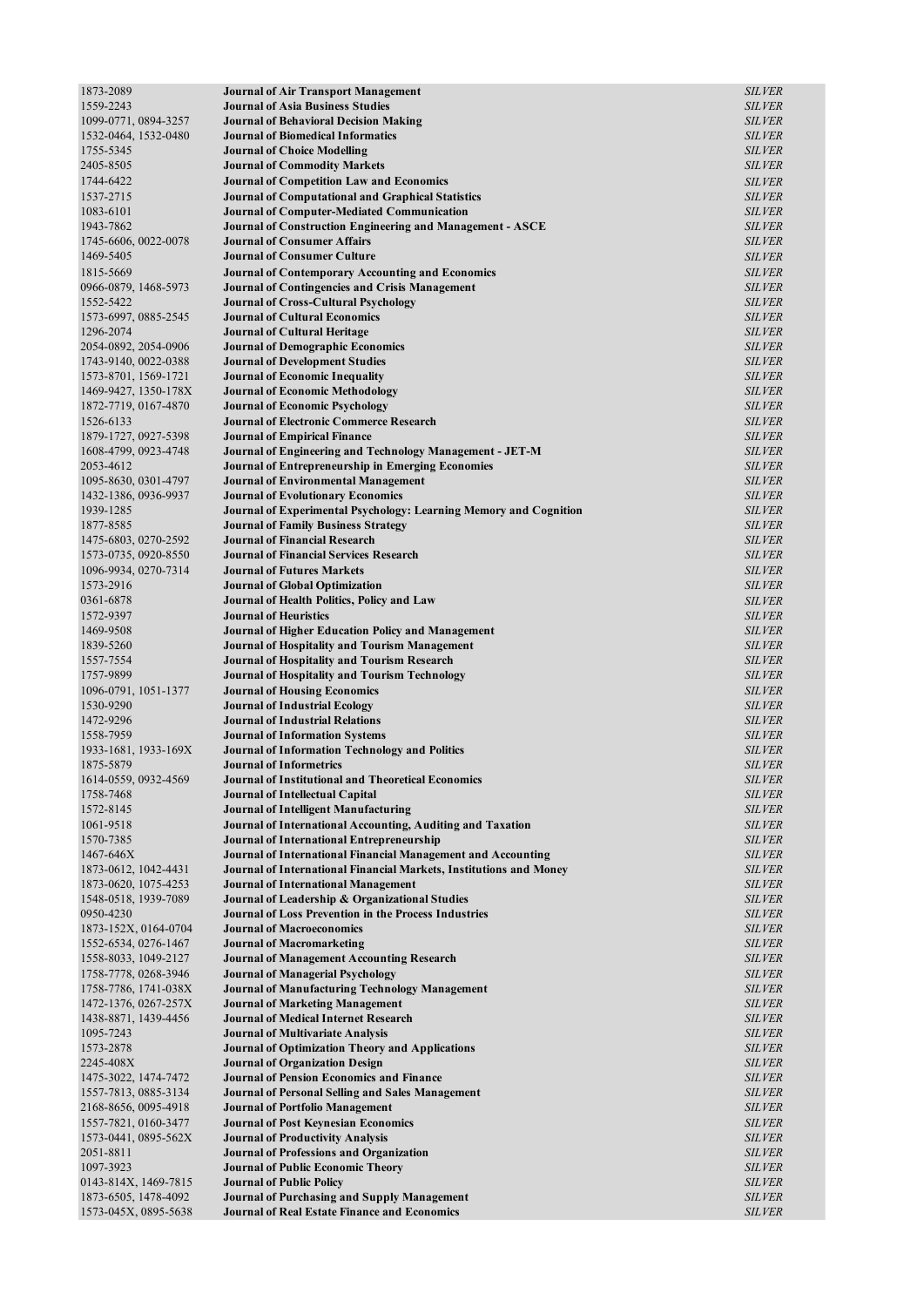| 1467-9787, 0022-4146              | <b>Journal of Regional Science</b>                                                     | <b>SILVER</b>                  |
|-----------------------------------|----------------------------------------------------------------------------------------|--------------------------------|
| 1573-0468, 0922-680X              | <b>Journal of Regulatory Economics</b>                                                 | <b>SILVER</b>                  |
| 1873-1384, 0969-6989              | <b>Journal of Retailing and Consumer Services</b>                                      | <b>SILVER</b>                  |
| 1873-1392                         | <b>Journal of Rural Studies</b>                                                        | <b>SILVER</b>                  |
| 1873-3506                         | <b>Journal of School Psychology</b>                                                    | <b>SILVER</b>                  |
| 2055-6225                         | <b>Journal of Service Theory and Practice</b>                                          | <b>SILVER</b>                  |
| 0887-6045                         | <b>Journal of Services Marketing</b>                                                   | <b>SILVER</b>                  |
| 1543-270X                         | <b>Journal of Sport Management</b>                                                     | <b>SILVER</b>                  |
| 1552-7794, 1527-0025              | <b>Journal of Sports Economics</b>                                                     | <b>SILVER</b>                  |
| 2330-1643, 2330-1635              | Journal of the Association for Information Science and Technology (JASIST)             | <b>SILVER</b>                  |
| 2212-8298, 2212-828X              | <b>Journal of the Economics of Ageing</b>                                              | <b>SILVER</b>                  |
| 1469-9656, 1042-7716              | Journal of the History of Economic Thought                                             | <b>SILVER</b>                  |
| 1476-9360, 0160-5682              | <b>Journal of the Operational Research Society</b>                                     | <b>SILVER</b>                  |
|                                   |                                                                                        |                                |
| 1467-985X                         | Journal of the Royal Statistical Society. Series A: Statistics in Society              | <b>SILVER</b>                  |
| 1467-9876                         | Journal of the Royal Statistical Society. Series C: Applied Statistics                 | <b>SILVER</b>                  |
| 1467-9892, 0143-9782              | <b>Journal of Time Series Analysis</b>                                                 | <i>SILVER</i>                  |
| 2214-1405                         | <b>Journal of Transport and Health</b>                                                 | <b>SILVER</b>                  |
| 1873-1236                         | <b>Journal of Transport Geography</b>                                                  | <b>SILVER</b>                  |
| 1063-0732, 1466-1853              | <b>Journal of Urban Technology</b>                                                     | <b>SILVER</b>                  |
| 1930-2975                         | <b>Judgment and Decision Making</b>                                                    | <b>SILVER</b>                  |
| 1467-6435, 0023-5962              | <b>Kyklos</b>                                                                          | <i>SILVER</i>                  |
| 1543-8325, 0023-7639              | <b>Land Economics</b>                                                                  | <b>SILVER</b>                  |
| 2198-3526, 2196-436X              | <b>Latin American Economic Review</b>                                                  | <b>SILVER</b>                  |
| 1742-7169, 1742-7150              | Leadership                                                                             | <b>SILVER</b>                  |
| 1041-6080, 1873-3425              | <b>Learning and Individual Differences</b>                                             | <b>SILVER</b>                  |
| 1286-4692                         | $M(a)n(a)$ gement                                                                      | <i>SILVER</i>                  |
| 1469-8056, 1365-1005              | <b>Macroeconomic Dynamics</b>                                                          | <b>SILVER</b>                  |
| 1740-8784, 1740-8776              | <b>Management and Organization Review</b>                                              | <b>SILVER</b>                  |
| 1552-6798, 0893-3189              | <b>Management Communication Quarterly</b>                                              | <b>SILVER</b>                  |
| 1758-6070, 0025-1747              | <b>Management Decision</b>                                                             | <b>SILVER</b>                  |
| 1861-8901, 0938-8249              | <b>Management International Review</b>                                                 | <i>SILVER</i>                  |
| 1872-9460                         | <b>Marine Policy</b>                                                                   | <b>SILVER</b>                  |
| 1479-294X                         | <b>Maritime Economics and Logistics</b>                                                | <b>SILVER</b>                  |
| 1464-5254                         | <b>Maritime Policy and Management</b>                                                  | <b>SILVER</b>                  |
| 1741-301X, 1470-5931              | <b>Marketing Theory</b>                                                                | <b>SILVER</b>                  |
| 1879-3118, 0165-4896              | <b>Mathematical Social Sciences</b>                                                    | <i>SILVER</i>                  |
| 1862-9679                         | <b>Mathematics and Financial Economics</b>                                             | <b>SILVER</b>                  |
| 1865-9284, 1865-9292              |                                                                                        | <i>SILVER</i>                  |
|                                   | <b>Memetic Computing</b>                                                               |                                |
| 0026-4695, 1573-1871              | <b>Minerva</b>                                                                         | <b>SILVER</b>                  |
| 1532-9194                         | <b>MIT Sloan Management Review</b>                                                     | <i>SILVER</i>                  |
| 2054-1686, 1525-383X              | <b>Multinational Business Review</b>                                                   | <b>SILVER</b>                  |
| 1944-7477, 0028-0283              | <b>National Tax Journal</b>                                                            | <b>SILVER</b>                  |
| 2041-1723                         | <b>Nature Communications</b>                                                           | <i>SILVER</i>                  |
| 1520-6750, 0894-069X              | <b>Naval Research Logistics</b>                                                        | <b>SILVER</b>                  |
| 0028-3045                         | <b>Networks</b>                                                                        | <b>SILVER</b>                  |
| 1367-2630                         | <b>New Journal of Physics</b>                                                          | <b>SILVER</b>                  |
| 1461-4448, 1461-7315              | New Media & Society                                                                    | <i>SILVER</i>                  |
| 1552-7395, 0899-7640              | <b>Nonprofit and Voluntary Sector Quarterly</b>                                        | <b>SILVER</b>                  |
| 1470-7926                         | <b>Occupational and Environmental Medicine</b>                                         | <b>SILVER</b>                  |
| 2083-1277, 2353-1827              | Oeconomia Copernicana                                                                  | <b>SILVER</b>                  |
| 1872-7468, 0167-6377              | <b>Operations Research Letters</b>                                                     | <i>SILVER</i>                  |
| 1389-4420, 1573-2924              | <b>Optimization and Engineering</b>                                                    | <i>SILVER</i>                  |
| 1055-6788, 1029-4937              | <b>Optimization Methods &amp; Software</b>                                             | <i>SILVER</i>                  |
| 1436-6304, 0171-6468              | <b>OR Spectrum</b>                                                                     | <b>SILVER</b>                  |
| 1873-3530, 0090-2616              | <b>Organizational Dynamics</b>                                                         | <i>SILVER</i>                  |
| 1468-0084, 0305-9049              | <b>Oxford Bulletin of Economics and Statistics</b>                                     | <i>SILVER</i>                  |
| 1464-3812, 0030-7653              | <b>Oxford Economic Papers</b>                                                          | <i>SILVER</i>                  |
| 2055-1045                         | <b>Palgrave Communications</b>                                                         | <i>SILVER</i>                  |
| 1435-5957, 1056-8190              | <b>Papers in Regional Science</b>                                                      | <b>SILVER</b>                  |
| 1873-3549                         | <b>Personality and Individual Differences</b>                                          | <i>SILVER</i>                  |
| 1932-6203                         | <b>PLOS One</b>                                                                        | <i>SILVER</i>                  |
| 1944-2866                         | <b>Policy and Internet</b>                                                             | <i>SILVER</i>                  |
| 1449-4035, 1839-3373              | <b>Policy and Society</b>                                                              | <i>SILVER</i>                  |
| 2372-7330, 2372-7322              | <b>Policy Insights from the Behavioral and Brain Sciences</b>                          | <b>SILVER</b>                  |
| 1552-7514                         | <b>Politics and Society</b>                                                            | <i>SILVER</i>                  |
| 1470-594X                         | Politics, Philosophy & Economics                                                       | <i>SILVER</i>                  |
| 0098-7921                         | <b>Population and Development Review</b>                                               | <b>SILVER</b>                  |
| 1465-3958, 1463-1377              | <b>Post-Communist Economies</b>                                                        | <b>SILVER</b>                  |
| 0027-8424, 1091-6490              | Proceedings of the National Academy of Sciences of the United States of America (PNAS) | <i>SILVER</i>                  |
| 1366-5871, 0953-7287              | <b>Production Planning and Control</b>                                                 | <i>SILVER</i>                  |
| 1477-0288                         | <b>Progress in Human Geography</b>                                                     | <i>SILVER</i>                  |
|                                   |                                                                                        |                                |
| 0149-1970<br>1938-9507, 8756-9728 | <b>Progress in Nuclear Energy</b>                                                      | <i>SILVER</i><br><i>SILVER</i> |
| 1430-2772                         | <b>Project Management Journal</b><br><b>Psychological Research</b>                     | <i>SILVER</i>                  |
| 1520-6793, 0742-6046              | <b>Psychology and Marketing</b>                                                        | <i>SILVER</i>                  |
| 1471-6402                         | <b>Psychology of Women Quarterly</b>                                                   | <i>SILVER</i>                  |
|                                   |                                                                                        |                                |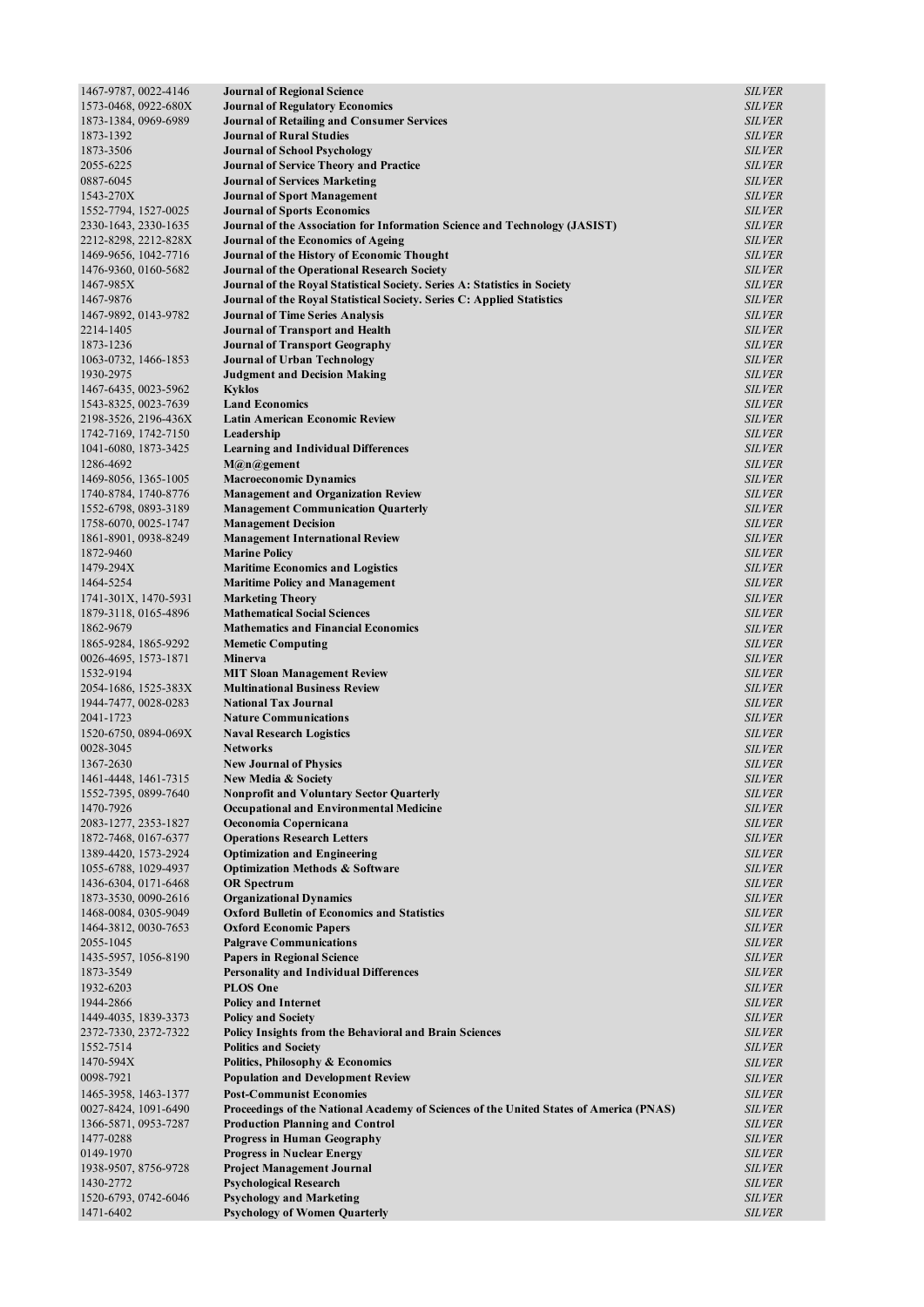| 1860-0980                         | Psychometrika                                                                    | <i>SILVER</i>                  |
|-----------------------------------|----------------------------------------------------------------------------------|--------------------------------|
| 1537-5331                         | <b>Public Opinion Quarterly</b>                                                  | <i>SILVER</i>                  |
| 1749-4192                         | <b>Public Policy and Administration</b>                                          | <i>SILVER</i>                  |
| 0363-8111, 1873-4537              | <b>Public Relations Review</b>                                                   | <b>SILVER</b>                  |
| 0963-6625, 1361-6609              | <b>Public Understanding of Science</b>                                           | <b>SILVER</b>                  |
| 1747-7107, 0048-5950              | <b>Publius</b>                                                                   | <b>SILVER</b>                  |
| 1684-3703, 1811-4857              | <b>Quality Technology and Quantitative Management</b>                            | <b>SILVER</b>                  |
| 1469-7696, 1469-7688              | <b>Ouantitative Finance</b>                                                      | <i>SILVER</i>                  |
| 1747-0226                         | Quarterly Journal of Experimental Psychology                                     | <b>SILVER</b>                  |
| 1554-0634                         | <b>Quarterly Journal of Political Science</b>                                    | <b>SILVER</b>                  |
| 1467-9310, 0033-6807              | <b>R</b> and <b>D</b> Management                                                 | <b>SILVER</b>                  |
| 1540-6229, 1080-8620              | <b>Real Estate Economics</b>                                                     | <b>SILVER</b>                  |
| 2051-5707, 0767-3701              | <b>Recherche et Applications en Marketing</b><br><b>Renewable Energy</b>         | <b>SILVER</b>                  |
| 0960-1481<br>0934-9839, 1435-6066 | <b>Research in Engineering Design</b>                                            | <b>SILVER</b><br><b>SILVER</b> |
| 0733-558X                         | <b>Research in the Sociology of Organizations</b>                                | <b>SILVER</b>                  |
| 2210-5395, 2210-5409              | <b>Research in Transportation Business and Management</b>                        | <b>SILVER</b>                  |
| 2056-7529                         | <b>Research Involvement and Engagement</b>                                       | <i>SILVER</i>                  |
| 1930-0166                         | <b>Research Technology Management</b>                                            | <b>SILVER</b>                  |
| 1873-0221, 0928-7655              | <b>Resources and Energy Economics</b>                                            | <b>SILVER</b>                  |
| 1873-7641, 0301-4207              | <b>Resources Policy</b>                                                          | <b>SILVER</b>                  |
| 1879-9337                         | <b>Review of Development Finance</b>                                             | <i>SILVER</i>                  |
| 1475-4991, 0034-6586              | <b>Review of Income and Wealth</b>                                               | <i>SILVER</i>                  |
| 1573-7160, 0889-938X              | <b>Review of Industrial Organization</b>                                         | <b>SILVER</b>                  |
| 1467-9396, 0965-7576              | <b>Review of International Economics</b>                                         | <b>SILVER</b>                  |
| 1573-7179, 0924-865X              | <b>Review of Quantitative Finance and Accounting</b>                             | <b>SILVER</b>                  |
| 1610-2886, 1610-2878              | <b>Review of World Economics</b>                                                 | <b>SILVER</b>                  |
| 0373-2630                         | Revue d'Économie Politique                                                       | <b>SILVER</b>                  |
| $1163 - 913X$                     | <b>Revue de Gestion des Ressources Humaines</b>                                  | <b>SILVER</b>                  |
| 0035-2764                         | Revue Economique                                                                 | <b>SILVER</b>                  |
| 2618-7213, 2405-4739              | <b>Russian Journal of Economics</b>                                              | <b>SILVER</b>                  |
| 0925-7535, 1879-1042              | <b>Safety Science</b>                                                            | <b>SILVER</b>                  |
| 1873-3387, 0956-5221              | <b>Scandinavian Journal of Management</b>                                        | <i>SILVER</i>                  |
| 1467-9469                         | <b>Scandinavian Journal of Statistics</b>                                        | <i>SILVER</i>                  |
| 1795-990X                         | Scandinavian Journal of Work, Environment and Health                             | <b>SILVER</b>                  |
| 1363-2434, 1364-2626              | <b>School Leadership and Management</b>                                          | <b>SILVER</b>                  |
| 2375-2548                         | <b>Science Advances</b>                                                          | <b>SILVER</b>                  |
| 2473-3938, 2473-4446              | <b>Science and Medicine in Football</b>                                          | <i>SILVER</i>                  |
| 0950-5431<br>1075-5470, 1552-8545 | <b>Science as Culture</b><br><b>Science Communication</b>                        | <i>SILVER</i><br><b>SILVER</b> |
| 0048-9697, 1879-1026              | <b>Science of the Total Environment</b>                                          | <b>SILVER</b>                  |
| 2045-2322                         | <b>Scientific Reports</b>                                                        | <b>SILVER</b>                  |
| 1869-4195, 1869-4187              | <b>SERIEs</b>                                                                    | <i>SILVER</i>                  |
| 1743-9507                         | <b>Service Industries Journal</b>                                                | <i>SILVER</i>                  |
| 2405-8718, 2405-8726              | She Ji                                                                           | <b>SILVER</b>                  |
| 1945-497X                         | <b>SIAM Journal on Financial Mathematics</b>                                     | <b>SILVER</b>                  |
| 1095-7189                         | <b>SIAM Journal on Optimization</b>                                              | <i>SILVER</i>                  |
| 1534-7605                         | <b>Social Forces</b>                                                             | <i>SILVER</i>                  |
| 2056-3051                         | <b>Social Media and Society</b>                                                  | <i>SILVER</i>                  |
| 1467-9515                         | <b>Social Policy and Administration</b>                                          | <b>SILVER</b>                  |
| 1948-5514                         | <b>Social Psychological and Personality Science</b>                              | <b>SILVER</b>                  |
| 0038-0121                         | <b>Socio-Economic Planning Sciences</b>                                          | <b>SILVER</b>                  |
| 1467-9531                         | <b>Sociological Methodology</b>                                                  | <i>SILVER</i>                  |
| 1467-954X                         | <b>Sociological Review</b>                                                       | <i>SILVER</i>                  |
| 1696-2281, 2013-8830              | <b>SORT-Statistics and Operations Research Transactions</b>                      | <b>SILVER</b>                  |
| 2325-8012, 0038-4038              | <b>Southern Economic Journal</b>                                                 | <b>SILVER</b>                  |
| 1839-2083<br>0954-349X            | <b>Sport Management Review</b><br><b>Structural Change and Economic Dynamics</b> | <b>SILVER</b><br><b>SILVER</b> |
| 1470-174X                         | <b>Studies in Higher Education</b>                                               | <i>SILVER</i>                  |
| 2040-803X, 2040-8021              | <b>Sustainability Accounting, Management and Policy Journal</b>                  | <b>SILVER</b>                  |
| 0968-0802, 1099-1719              | <b>Sustainable Development</b>                                                   | <b>SILVER</b>                  |
| 2352-5509                         | <b>Sustainable Production and Consumption</b>                                    | <b>SILVER</b>                  |
| 1260-4984                         | <b>Systèmes d'Information et Management</b>                                      | <b>SILVER</b>                  |
| 1573-7187, 0040-5833              | <b>Theory and Decision</b>                                                       | <b>SILVER</b>                  |
| 1460-3616                         | <b>Theory, Culture and Society</b>                                               | <b>SILVER</b>                  |
| 1470-1340                         | <b>Tourism Geographies</b>                                                       | <b>SILVER</b>                  |
| 2211-9744                         | <b>Tourism Management Perspectives</b>                                           | <b>SILVER</b>                  |
| 1759-8451                         | <b>Tourism Review</b>                                                            | <b>SILVER</b>                  |
| 1996-7284                         | <b>Transfer</b>                                                                  | <b>SILVER</b>                  |
| 1879-310X, 0967-070X              | <b>Transport Policy</b>                                                          | <b>SILVER</b>                  |
| 1879-2340, 1361-9209              | <b>Transportation Research Part D: Transport and Environment</b>                 | <b>SILVER</b>                  |
| 0924-2244                         | <b>Trends in Food Science and Technology</b>                                     | <b>SILVER</b>                  |
| 1360-063X, 0042-0980              | <b>Urban Studies</b>                                                             | <b>SILVER</b>                  |
| 0924-1868, 1573-1391<br>1359-4338 | <b>User Modeling and User-Adapted Interaction</b><br><b>Virtual Reality</b>      | <b>SILVER</b><br><b>SILVER</b> |
| 0956-053X, 1879-2456              | <b>Waste Management</b>                                                          | <i>SILVER</i>                  |
|                                   |                                                                                  |                                |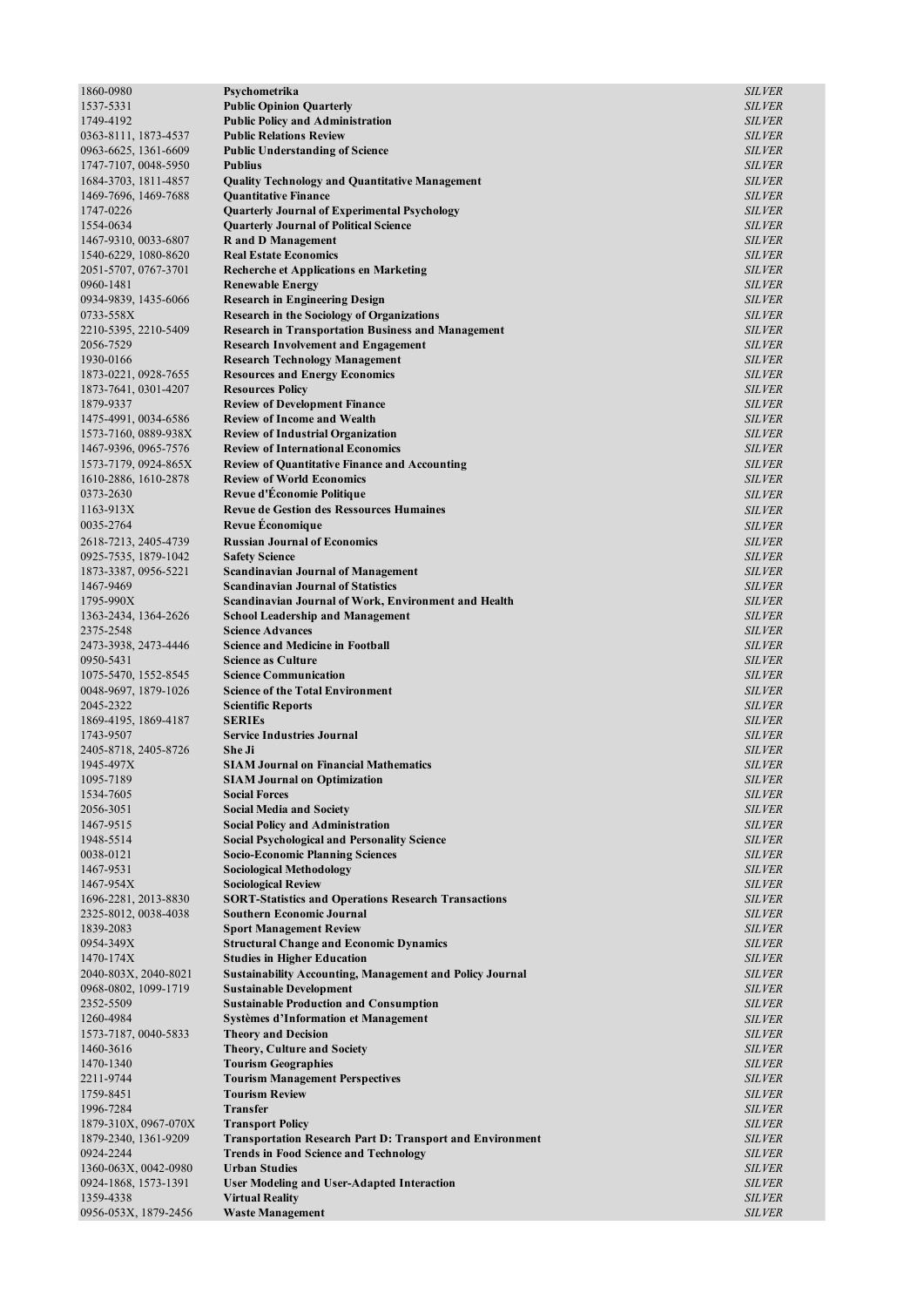| 2382-624X, 2382-6258              | <b>Water Economics and Policy</b>                                                              | <b>SILVER</b>                  |
|-----------------------------------|------------------------------------------------------------------------------------------------|--------------------------------|
| 1743-9655                         | <b>West European Politics</b>                                                                  | <b>SILVER</b>                  |
| 1552-8464, 0730-8884              | <b>Work and Occupations</b>                                                                    | <b>SILVER</b>                  |
| 1467-9701, 0378-5920              | <b>World Economy</b>                                                                           | <b>SILVER</b>                  |
| 1869-8182                         | <b>Academy of Marketing Science Review</b>                                                     | <b>BRONZE</b>                  |
| 1530-9320                         | <b>Accounting and the Public Interest</b>                                                      | <b>BRONZE</b>                  |
| 1468-4489                         | <b>Accounting Education</b>                                                                    | <b>BRONZE</b>                  |
| 2327-4468, 0148-4184              | <b>Accounting Historians Journal</b>                                                           | <b>BRONZE</b>                  |
| 1749-3374, 1032-3732              | <b>Accounting History</b>                                                                      | <b>BRONZE</b>                  |
| 1744-9499                         | <b>Accounting in Europe</b>                                                                    | <b>BRONZE</b>                  |
| 1030-9616                         | <b>Accounting Research Journal</b>                                                             | <b>BRONZE</b>                  |
| 2152-2820                         | <b>Accounting, Economics and Law: A Convivium</b>                                              | <b>BRONZE</b>                  |
| 1046-8188, 1558-2868              | <b>ACM Transactions on Information Systems</b>                                                 | <b>BRONZE</b>                  |
| 2158-6578, 2158-656X              | <b>ACM Transactions on Management Information Systems</b>                                      | <b>BRONZE</b>                  |
| 1046-5715, 0897-3660              | <b>Advances in Accounting</b>                                                                  | <b>BRONZE</b>                  |
| 1475-1488                         | <b>Advances in Accounting Behavioral Research</b>                                              | <b>BRONZE</b>                  |
| 0098-9258                         | <b>Advances in Consumer Research</b>                                                           | <b>BRONZE</b>                  |
| 1552-3055                         | <b>Advances in Developing Human Resources</b>                                                  | <b>BRONZE</b>                  |
| 0731-9053                         | <b>Advances in Econometrics</b>                                                                | <b>BRONZE</b>                  |
| 1474-7871                         | <b>Advances in Management Accounting</b>                                                       | <b>BRONZE</b>                  |
| 1855-6531, 1854-6250              | <b>Advances in Production Engineering And Management</b>                                       | <b>BRONZE</b>                  |
| 1058-7497                         | <b>Advances in Taxation</b>                                                                    | <b>BRONZE</b>                  |
| 2332-2373                         | <b>Africa Journal of Management</b>                                                            | <b>BRONZE</b>                  |
| 0742-4477                         | <b>Agribusiness</b>                                                                            | <b>BRONZE</b>                  |
| 0139-570X, 1805-9295              | Agricultural Economics-Zemedelska Ekonomika                                                    | <b>BRONZE</b>                  |
| 1944-3900                         | <b>AIS Transactions on Human-Computer Interaction</b>                                          | <b>BRONZE</b>                  |
| 1552-3381, 0002-7642              | <b>American Behavioral Scientist</b>                                                           | <b>BRONZE</b>                  |
| 1942-2962, 1942-2970              | <b>American Health and Drug Benefits</b>                                                       | <b>BRONZE</b>                  |
| 1536-7150                         | <b>American Journal of Economics and Sociology</b>                                             | <b>BRONZE</b>                  |
| 1062-8606                         | <b>American Journal of Medical Quality</b>                                                     | <b>BRONZE</b>                  |
| 1941-7330                         | <b>Annals of Applied Statistics</b>                                                            | <b>BRONZE</b>                  |
| 1529-7373                         | <b>Annals of Economics and Finance</b>                                                         | <b>BRONZE</b>                  |
| 1614-2454, 1614-2446              | <b>Annals of Finance</b>                                                                       | <b>BRONZE</b>                  |
| 2159-6816                         | <b>Annals of Leisure Research</b>                                                              | <b>BRONZE</b>                  |
| 1467-8292                         | <b>Annals of Public and Cooperative Economics</b>                                              | <b>BRONZE</b>                  |
| 1550-8382                         | <b>Annual Review of Information Science and Technology</b>                                     | <b>BRONZE</b>                  |
| 0003-6048                         | <b>Antitrust Law and Economics Review</b>                                                      | <b>BRONZE</b>                  |
| 0003-6056                         | <b>Antitrust Law Journal</b>                                                                   | <b>BRONZE</b>                  |
| 1099-0720                         | <b>Applied Cognitive Psychology</b>                                                            | <b>BRONZE</b>                  |
| 1466-4291, 1350-4851              | <b>Applied Economics Letters</b>                                                               | <b>BRONZE</b>                  |
| 1466-4305, 0960-3107              | <b>Applied Financial Economics</b>                                                             | <b>BRONZE</b>                  |
| 1466-4313                         | <b>Applied Mathematical Finance</b>                                                            | <b>BRONZE</b>                  |
| 1552-3497                         | <b>Applied Psychological Measurement</b>                                                       | <b>BRONZE</b>                  |
| 1758-0854                         | <b>Applied Psychology: Health and Well-Being</b>                                               | <b>BRONZE</b>                  |
| 1524-1904, 1526-4025              | <b>Applied Stochastic Models in Business and Industry</b>                                      | <b>BRONZE</b>                  |
| 0144-8609                         | <b>Aquacultural Engineering</b>                                                                | <b>BRONZE</b>                  |
| 2379-2957                         | <b>Area Development and Policy</b>                                                             | <b>BRONZE</b>                  |
| 2050-2680                         | <b>Asia and the Pacific Policy Studies</b>                                                     | <b>BRONZE</b>                  |
| 1743-792X, 1360-2381              | <b>Asia Pacific Business Review</b>                                                            | <b>BRONZE</b>                  |
| 1744-7941, 1038-4111              | <b>Asia Pacific Journal of Human Resources</b>                                                 | <b>BRONZE</b>                  |
| 1029-3132                         | <b>Asia Pacific Management Review</b>                                                          | <b>BRONZE</b>                  |
| 1573-6946                         | <b>Asia-Pacific Financial Markets</b>                                                          | <b>BRONZE</b>                  |
| 2164-2257                         | <b>Asia-Pacific Journal of Accounting and Economics</b>                                        | <b>BRONZE</b>                  |
| 1476-9328                         | <b>Asian Business and Management</b>                                                           | <b>BRONZE</b>                  |
| 2092-5212                         | <b>Asian Journal of Shipping and Logistics</b>                                                 | <b>BRONZE</b>                  |
| 1758-8863                         | <b>Asian Review of Accounting</b>                                                              | <b>BRONZE</b>                  |
| 1835-2561                         | <b>Australian Accounting Review</b>                                                            | <b>BRONZE</b>                  |
| 1467-8446, 0004-8992              | <b>Australian Economic History Review</b>                                                      | <b>BRONZE</b>                  |
| 1467-8454,                        | <b>Australian Economic Papers</b>                                                              | <b>BRONZE</b>                  |
| 1467-8462, 0004-9018              | <b>Australian Economic Review</b>                                                              | <b>BRONZE</b>                  |
| 1467-8489, 1364-985X              | <b>Australian Journal of Agricultural and Resource Economics</b>                               | <b>BRONZE</b>                  |
| 1327-2020                         | <b>Australian Journal of Management</b>                                                        | <b>BRONZE</b>                  |
| 1467-8500                         | <b>Australian Journal of Public Administration</b>                                             | <b>BRONZE</b>                  |
| 1935-1682                         | <b>B.E. Journal of Economic Analysis and Policy</b>                                            | <b>BRONZE</b>                  |
| 1935-1704                         | <b>B.E. Journal of Theoretical Economics</b>                                                   | <b>BRONZE</b>                  |
| 2334-4385, 1406-099X              | <b>Baltic Journal of Economics</b>                                                             | <b>BRONZE</b>                  |
| 1362-3001                         | <b>Behaviour and Information Technology</b>                                                    | <b>BRONZE</b>                  |
| 2214-5796                         | <b>Big Data Research</b>                                                                       | <b>BRONZE</b>                  |
| 1748-6041, 1748-605X              | <b>Biomedical Materials (Bristol)</b>                                                          | <b>BRONZE</b>                  |
| 2044-6055<br>2214-8450, 2214-8469 | <b>BMJ</b> Open<br><b>Borsa Istanbul Review</b>                                                | <b>BRONZE</b>                  |
| 1467-8535                         |                                                                                                | <b>BRONZE</b>                  |
| 1469-3534                         | <b>British Journal of Educational Technology</b>                                               | <b>BRONZE</b><br><b>BRONZE</b> |
| 1466-4321                         | <b>British Journal of Guidance and Counselling</b><br><b>Building Research and Information</b> | <b>BRONZE</b>                  |
| 1467-8586, 0307-3378              | <b>Bulletin of Economic Research</b>                                                           | <b>BRONZE</b>                  |
| 1472-7234                         | <b>Bulletin of Indonesian Economic Studies</b>                                                 | <b>BRONZE</b>                  |
|                                   |                                                                                                |                                |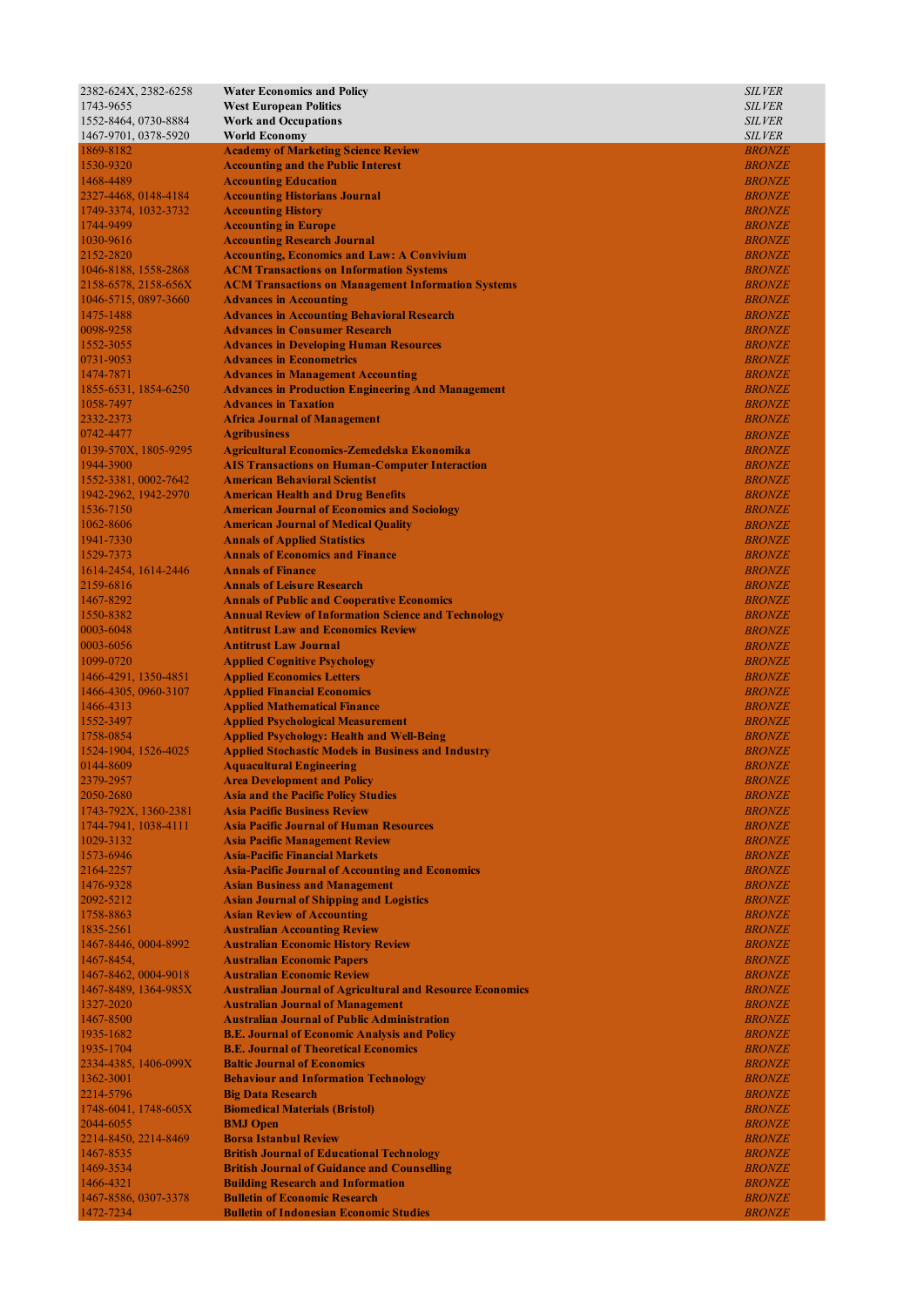| 0042-9686              | <b>Bulletin of the World Health Organization</b>                                                      | <b>BRONZE</b>                  |
|------------------------|-------------------------------------------------------------------------------------------------------|--------------------------------|
| 1867-0202              | <b>Business &amp; Information Systems Engineering (BISE, includes WIRTSCHAFTSINFORMATIK)</b>          | <b>BRONZE</b>                  |
| 2057-0201              | <b>Business and Human Rights Journal</b>                                                              | <b>BRONZE</b>                  |
| 1369-5258              | <b>Business and Politics</b>                                                                          | <b>BRONZE</b>                  |
| 1758-4116, 1463-7154   | <b>Business Process Management Journal</b>                                                            | <b>BRONZE</b>                  |
| 2198-3402, 2198-2627   | <b>Business Research</b>                                                                              | <b>BRONZE</b>                  |
| 2572-3170              | <b>Business Strategy and Development</b>                                                              | <b>BRONZE</b>                  |
| 0154-8344              | <b>Cahiers d'Économie Politique</b>                                                                   | <b>BRONZE</b>                  |
| 1936-4490, 0825-0383   | <b>Canadian Journal of Administrative Sciences</b>                                                    | <b>BRONZE</b>                  |
| 1744-7976, 0008-3976   | <b>Canadian Journal of Agricultural Economics</b>                                                     | <b>BRONZE</b>                  |
| 0317-0861, 1911-9917   | <b>Canadian Public Policy - Analyse de Politiques</b>                                                 | <b>BRONZE</b>                  |
| 0309-8168              | <b>Capital and Class</b>                                                                              | <b>BRONZE</b>                  |
| 2165-1442, 2165-1434   | <b>Career Development and Transition for Exceptional Individuals</b>                                  | <b>BRONZE</b>                  |
| 2161-0045              | <b>Career Development Quarterly</b>                                                                   | <b>BRONZE</b>                  |
| 1523-0406              | <b>Cartography and Geographic Information Science</b>                                                 | <b>BRONZE</b>                  |
| 1613-9178, 1435-246X   | <b>Central European Journal of Operations Research</b>                                                | <b>BRONZE</b>                  |
| 1612-7501              | <b>CESifo Economic Studies</b>                                                                        | <b>BRONZE</b>                  |
| 0920-203X, 1741-590X   | <b>China Information</b>                                                                              | <b>BRONZE</b>                  |
| 1755-3091              | <b>China Journal of Accounting Research</b>                                                           | <b>BRONZE</b>                  |
| 1468-2648              | <b>China Quarterly</b>                                                                                | <b>BRONZE</b>                  |
| 2010-0078              | <b>Climate Change Economics</b>                                                                       | <b>BRONZE</b>                  |
| 0165-0009              | <b>Climatic Change</b>                                                                                | <b>BRONZE</b>                  |
| 1435-5566              | <b>Cognition, Technology and Work</b>                                                                 | <b>BRONZE</b>                  |
| 2365-7464              | <b>Cognitive Research: Principles and Implications</b>                                                | <b>BRONZE</b>                  |
| 0146-2679, 1545-2549   | <b>Collection Management</b>                                                                          | <b>BRONZE</b>                  |
| 0165-0750              | <b>Common Market Law Review</b>                                                                       | <b>BRONZE</b>                  |
| 1557-7317              | <b>Communications of the ACM</b>                                                                      | <b>BRONZE</b>                  |
| 1529-3181              | <b>Communications of the Association for Information Systems</b>                                      | <b>BRONZE</b>                  |
| 0888-7233              | <b>Comparative Economic Studies</b>                                                                   | <b>BRONZE</b>                  |
| 1076-2787, 1099-0526   | <b>Complexity</b>                                                                                     | <b>BRONZE</b>                  |
| 1572-9974, 0927-7099   | <b>Computational Economics</b>                                                                        | <b>BRONZE</b>                  |
| 1619-6988              | <b>Computational Management Science</b>                                                               | <b>BRONZE</b>                  |
| 1613-9658              | <b>Computational Statistics</b>                                                                       | <b>BRONZE</b>                  |
| 1460-2067              | <b>Computer Journal</b>                                                                               | <b>BRONZE</b>                  |
| 1573-7551              | <b>Computer Supported Cooperative Work</b>                                                            | <b>BRONZE</b>                  |
| 1879-0550, 0360-8352   |                                                                                                       | <b>BRONZE</b>                  |
| 1873-7692              | <b>Computers and Industrial Engineering</b><br><b>Computers in Human Behavior</b>                     | <b>BRONZE</b>                  |
| 1477-223X, 1025-3866   |                                                                                                       | <b>BRONZE</b>                  |
| 1465-7287              | <b>Consumption Markets and Culture</b><br><b>Contemporary Economic Policy</b>                         | <b>BRONZE</b>                  |
| 1464-3588              | <b>Contributions to Political Economy</b>                                                             | <b>BRONZE</b>                  |
| 1472-0701              |                                                                                                       | <b>BRONZE</b>                  |
| 1532-6934              | <b>Corporate Governance (Bingley)</b><br><b>Creativity Research Journal</b>                           | <b>BRONZE</b>                  |
| 1742-2043              | <b>Critical Perspectives on International Business</b>                                                | <b>BRONZE</b>                  |
| $1461 - 703X$          | <b>Critical Social Policy</b>                                                                         | <b>BRONZE</b>                  |
| 2059-5794              | <b>Cross Cultural and Strategic Management</b>                                                        | <b>BRONZE</b>                  |
| 1477-2760, 1475-9551   | <b>Culture and Organization</b>                                                                       | <b>BRONZE</b>                  |
| 1936-1270              |                                                                                                       | <b>BRONZE</b>                  |
| 1461-7064              | <b>Current Issues in Auditing</b><br><b>Current Sociology</b>                                         | <b>BRONZE</b>                  |
| 1532-0936              | <b>Data Base for Advances in Information Systems</b>                                                  | <b>BRONZE</b>                  |
| 1572-9982, 0013-063X   | <b>De Economist</b>                                                                                   | <b>BRONZE</b>                  |
| 2325-9973              | <b>Decision</b>                                                                                       | <b>BRONZE</b>                  |
| 1545-8504, 1545-8490   | <b>Decision Analysis</b>                                                                              | <b>BRONZE</b>                  |
| 1129-6569, 1593-8883   | <b>Decisions in Economics and Finance</b>                                                             | <b>BRONZE</b>                  |
| 0779-7389              | <b>Décisions Marketing</b>                                                                            | <b>BRONZE</b>                  |
| 1476-8267, 1024-2694   | <b>Defence and Peace Economics</b>                                                                    | <b>BRONZE</b>                  |
|                        | <b>Disability and Rehabilitation</b>                                                                  |                                |
| 1464-5165<br>1872-6771 | <b>Discrete Applied Mathematics</b>                                                                   | <b>BRONZE</b><br><b>BRONZE</b> |
| 1939-4632, 0094-5056   | <b>Eastern Economic Journal</b>                                                                       |                                |
| 0304-3800              |                                                                                                       | <b>BRONZE</b>                  |
|                        | <b>Ecological Modelling</b>                                                                           | <b>BRONZE</b>                  |
| 1933-527X              | <b>Econ Journal Watch</b>                                                                             | <b>BRONZE</b>                  |
| 2452-3062              | <b>Econometrics and Statistics</b>                                                                    | <b>BRONZE</b>                  |
| 1574-0277, 1573-9414   | <b>Economic Change and Restructuring (formerly "Economics of Planning")</b><br><b>Economic Record</b> | <b>BRONZE</b>                  |
| 1475-4932, 0013-0249   |                                                                                                       | <b>BRONZE</b>                  |
| 1331-677X, 1848-9664   | Economic Research-Ekonomska Istrazivanja                                                              | <b>BRONZE</b>                  |
| 2196-1093              | <b>Economic Theory Bulletin</b>                                                                       | <b>BRONZE</b>                  |
| 2306-3459              | <b>Economics and Sociology</b>                                                                        | <b>BRONZE</b>                  |
| 1545-2921              | <b>Economics Bulletin</b>                                                                             | <b>BRONZE</b>                  |
| 1435-8131              | <b>Economics of Governance</b>                                                                        | <b>BRONZE</b>                  |
| 0249-4744              | <b>Economie et Prévision (articles académiques)</b>                                                   | <b>BRONZE</b>                  |
| 0336-1454              | <b>Economie et Statistique / Economics and Statistics</b>                                             | <b>BRONZE</b>                  |
| 2227-7099              | <b>Economies</b>                                                                                      | <b>BRONZE</b>                  |
| 1758-6127              | <b>Education and Training</b>                                                                         | <b>BRONZE</b>                  |
| 1469-5782, 0964-5292   | <b>Education Economics</b>                                                                            | <b>BRONZE</b>                  |
| 1874-8597, 1874-8600   | <b>Educational Assessment, Evaluation and Accountability</b>                                          | <b>BRONZE</b>                  |
| 1040-6190              | <b>Electricity Journal</b>                                                                            | <b>BRONZE</b>                  |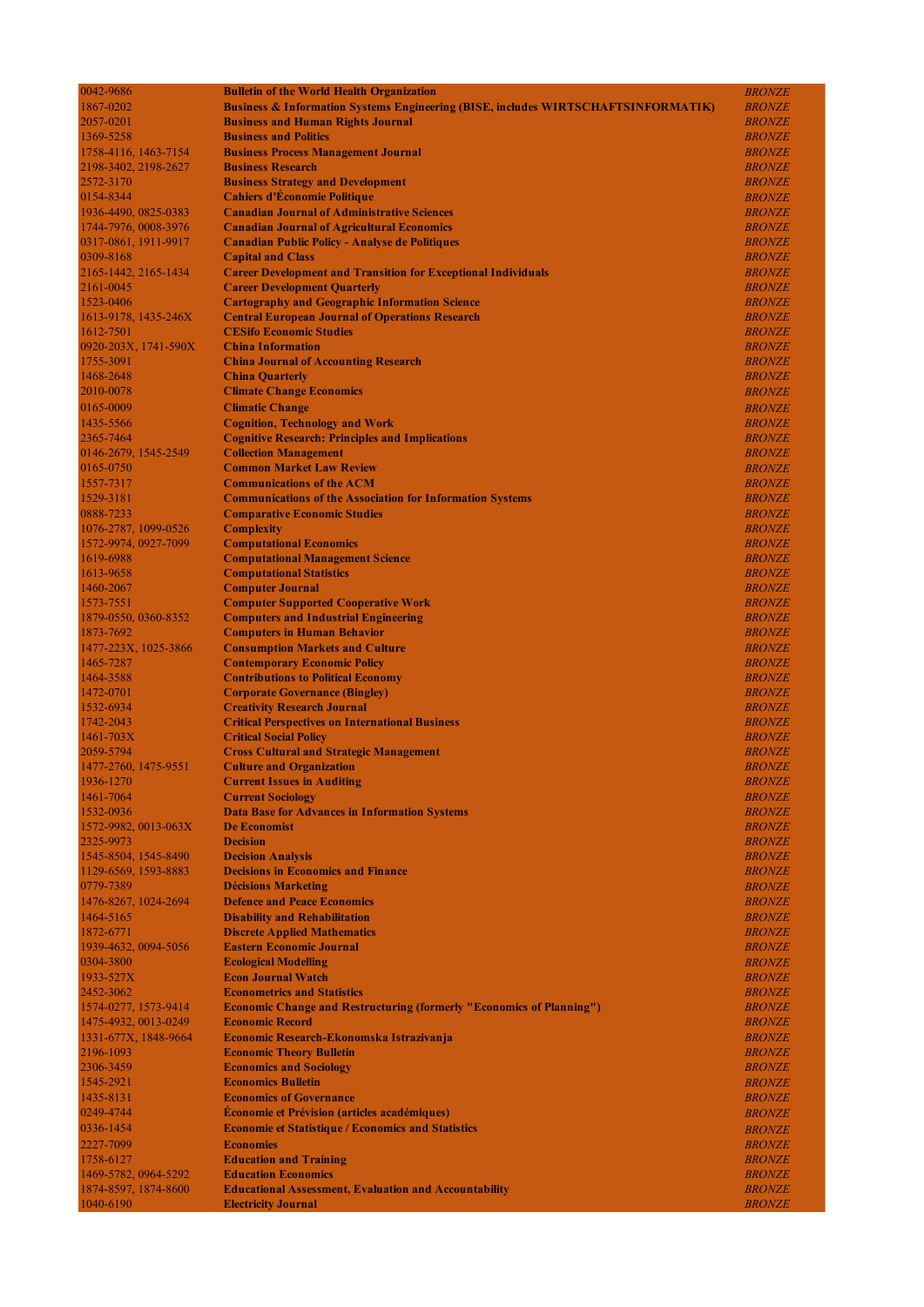| 1558-0938                         | <b>Emerging Markets Finance and Trade</b>                                                             | <b>BRONZE</b>                  |
|-----------------------------------|-------------------------------------------------------------------------------------------------------|--------------------------------|
| 1435-8921, 0377-7332              | <b>Empirical Economics</b>                                                                            | <b>BRONZE</b>                  |
| 1758-7069, 0142-5455              | <b>Employee Relations</b>                                                                             | <b>BRONZE</b>                  |
| 0843-4379                         | <b>Energy Studies Review</b>                                                                          | <b>BRONZE</b>                  |
| 1029-0273                         | <b>Engineering Optimization</b>                                                                       | <b>BRONZE</b>                  |
| 1365-232X                         | <b>Engineering, Construction and Architectural Management</b>                                         | <b>BRONZE</b>                  |
| 1751-7583                         | <b>Enterprise Information Systems</b>                                                                 | <b>BRONZE</b>                  |
| 2157-5665                         | <b>Entrepreneurship Research Journal</b>                                                              | <b>BRONZE</b>                  |
| 1161-2770                         | <b>Entreprises et Histoire</b>                                                                        | <b>BRONZE</b>                  |
| 1432-1009<br>0963-2719            | <b>Environmental Management</b><br><b>Environmental Values</b>                                        | <b>BRONZE</b>                  |
| 2040-7149                         | <b>Equality, Diversity and Inclusion: an International Journal</b>                                    | <b>BRONZE</b><br><b>BRONZE</b> |
| 0896-226X                         | <b>Essays in Economic and Business History</b>                                                        | <b>BRONZE</b>                  |
| 2147-429X                         | <b>Eurasian Economic Review</b>                                                                       | <b>BRONZE</b>                  |
| 1938-2863                         | <b>Eurasian Geography and Economics</b>                                                               | <b>BRONZE</b>                  |
| 2192-4406, 2192-4414              | <b>EURO Journal on Computational Optimization</b>                                                     | <b>BRONZE</b>                  |
| 1478-0917                         | <b>EuroChoices</b>                                                                                    | <b>BRONZE</b>                  |
| 1758-888X                         | <b>EuroMed Journal of Business</b>                                                                    | <b>BRONZE</b>                  |
| 1824-2979                         | <b>European Journal of Comparative Economics</b>                                                      | <b>BRONZE</b>                  |
| 2195-2248, 2195-4194              | <b>European Journal of Futures Research</b>                                                           | <b>BRONZE</b>                  |
| 1751-5262                         | <b>European Journal of Industrial Engineering</b>                                                     | <b>BRONZE</b>                  |
| 1758-7115, 1460-1060              | <b>European Journal of Innovation Management</b>                                                      | <b>BRONZE</b>                  |
| 1751-6765, 1751-6757              | <b>European Journal of International Management</b>                                                   | <b>BRONZE</b>                  |
| 2444-8451                         | <b>European Journal of Management and Business Economics</b><br><b>European Journal of Population</b> | <b>BRONZE</b>                  |
| 0168-6577<br>1101-1262            |                                                                                                       | <b>BRONZE</b>                  |
| 1461-7420                         | <b>European Journal of Public Health</b><br><b>European Journal of Women's Studies</b>                | <b>BRONZE</b><br><b>BRONZE</b> |
| 1469-5944                         | <b>European Planning Studies</b>                                                                      | <b>BRONZE</b>                  |
| 0295-5075, 1286-4854              | <b>Europhysics Letters</b>                                                                            | <b>BRONZE</b>                  |
| 1461-7153, 1356-3890              | <b>Evaluation</b>                                                                                     | <b>BRONZE</b>                  |
| 1525-9951                         | <b>Event Management</b>                                                                               | <b>BRONZE</b>                  |
| 1744-2656                         | <b>Evidence and Policy</b>                                                                            | <b>BRONZE</b>                  |
| 1468-0394                         | <b>Expert Systems</b>                                                                                 | <b>BRONZE</b>                  |
| 0014-9187, 2163-4505              | <b>Federal Reserve Bank of St. Louis Review</b>                                                       | <b>BRONZE</b>                  |
| 1466-4380                         | <b>Feminist Review</b>                                                                                | <b>BRONZE</b>                  |
| 1287-1141                         | <b>Finance Contrôle Stratégie</b>                                                                     | <b>BRONZE</b>                  |
| 1474-0052, 0968-5650              | <b>Financial History Review</b>                                                                       | <b>BRONZE</b>                  |
| 2373-8529                         | <b>Financial Markets and Portfolio Management</b>                                                     | <b>BRONZE</b>                  |
| 1614-0974, 0015-2218              | <b>FinanzArchiv</b>                                                                                   | <b>BRONZE</b>                  |
| 2312-9972<br>1664-1078            | <b>Foresight and STI Governance</b><br><b>Frontiers in Psychology</b>                                 | <b>BRONZE</b><br><b>BRONZE</b> |
| 1468-0440, 1018-5895              | <b>Geneva Papers on Risk and Insurance: Issues and Practice</b>                                       | <b>BRONZE</b>                  |
| 1872-9398                         | <b>Geoforum</b>                                                                                       | <b>BRONZE</b>                  |
| 0016-7363, 1538-4632              | <b>Geographical Analysis</b>                                                                          | <b>BRONZE</b>                  |
| 1468-0475, 1465-6485              | <b>German Economic Review</b>                                                                         | <b>BRONZE</b>                  |
| 1044-0283                         | <b>Global Finance Journal</b>                                                                         | <b>BRONZE</b>                  |
| 1572-9907, 0926-2644              | <b>Group Decision and Negotiation</b>                                                                 | <b>BRONZE</b>                  |
| 1930-7802, 1089-2699              | <b>Group Dynamics</b>                                                                                 | <b>BRONZE</b>                  |
| 1461-7188, 1368-4302              | <b>Group Processes and Intergroup Relations</b>                                                       | <b>BRONZE</b>                  |
| 1468-2257, 0017-4815              | <b>Growth and Change</b>                                                                              | <b>BRONZE</b>                  |
| 1365-2524<br>0195-8631            | <b>Health and Social Care in the Community</b><br><b>Health Care Financing Review</b>                 | <b>BRONZE</b>                  |
| 1572-9389, 1386-9620              | <b>Health Care Management Science</b>                                                                 | <b>BRONZE</b><br><b>BRONZE</b> |
| 1744-1331                         | <b>Health Economics Policy and Law</b>                                                                | <b>BRONZE</b>                  |
| 1471-1842                         | <b>Health Information and Libraries Journal</b>                                                       | <b>BRONZE</b>                  |
| 2047-6973                         | <b>Health Systems</b>                                                                                 | <b>BRONZE</b>                  |
| 1573-174X                         | <b>Higher Education</b>                                                                               | <b>BRONZE</b>                  |
| 1740-3863                         | <b>Higher Education Policy</b>                                                                        | <b>BRONZE</b>                  |
| 0263-9769                         | <b>Higher Education Quarterly</b>                                                                     | <b>BRONZE</b>                  |
| 1122-8792                         | <b>History of Economic Ideas</b>                                                                      | <b>BRONZE</b>                  |
| 2042-7921                         | <b>Hospitality and Society</b>                                                                        | <b>BRONZE</b>                  |
| 0267-3037                         | <b>Housing Studies</b>                                                                                | <b>BRONZE</b>                  |
| 1938-3525                         | <b>Human Organization</b>                                                                             | <b>BRONZE</b>                  |
| 1469-8374                         | <b>Human Resource Development International</b>                                                       | <b>BRONZE</b>                  |
| 1545-5955                         | <b>IEEE Transactions on Automation Science and Engineering</b>                                        | <b>BRONZE</b>                  |
| 1751-956X, 1751-9578<br>2321-029X | <b>IET Intelligent Transport Systems</b>                                                              | <b>BRONZE</b><br><b>BRONZE</b> |
| 1471-6798                         | <b>IIM Kozhikode Society &amp; Management Review</b><br><b>IMA Journal of Management Mathematics</b>  | <b>BRONZE</b>                  |
| 1862-0035                         | <b>Industrielle Beziehungen</b>                                                                       | <b>BRONZE</b>                  |
| 1468-4462                         | <b>Information Communication and Society</b>                                                          | <b>BRONZE</b>                  |
| 0306-4379                         | <b>Information Systems</b>                                                                            | <b>BRONZE</b>                  |
| 1617-9854                         | <b>Information Systems and e-Business Management</b>                                                  | <b>BRONZE</b>                  |
| 1934-8703                         | <b>Information Systems Management</b>                                                                 | <b>BRONZE</b>                  |
| 1554-0170                         | <b>Information Technology for Development</b>                                                         | <b>BRONZE</b>                  |
| 1532-0545                         | <b>INFORMS Transactions on Education</b>                                                              | <b>BRONZE</b>                  |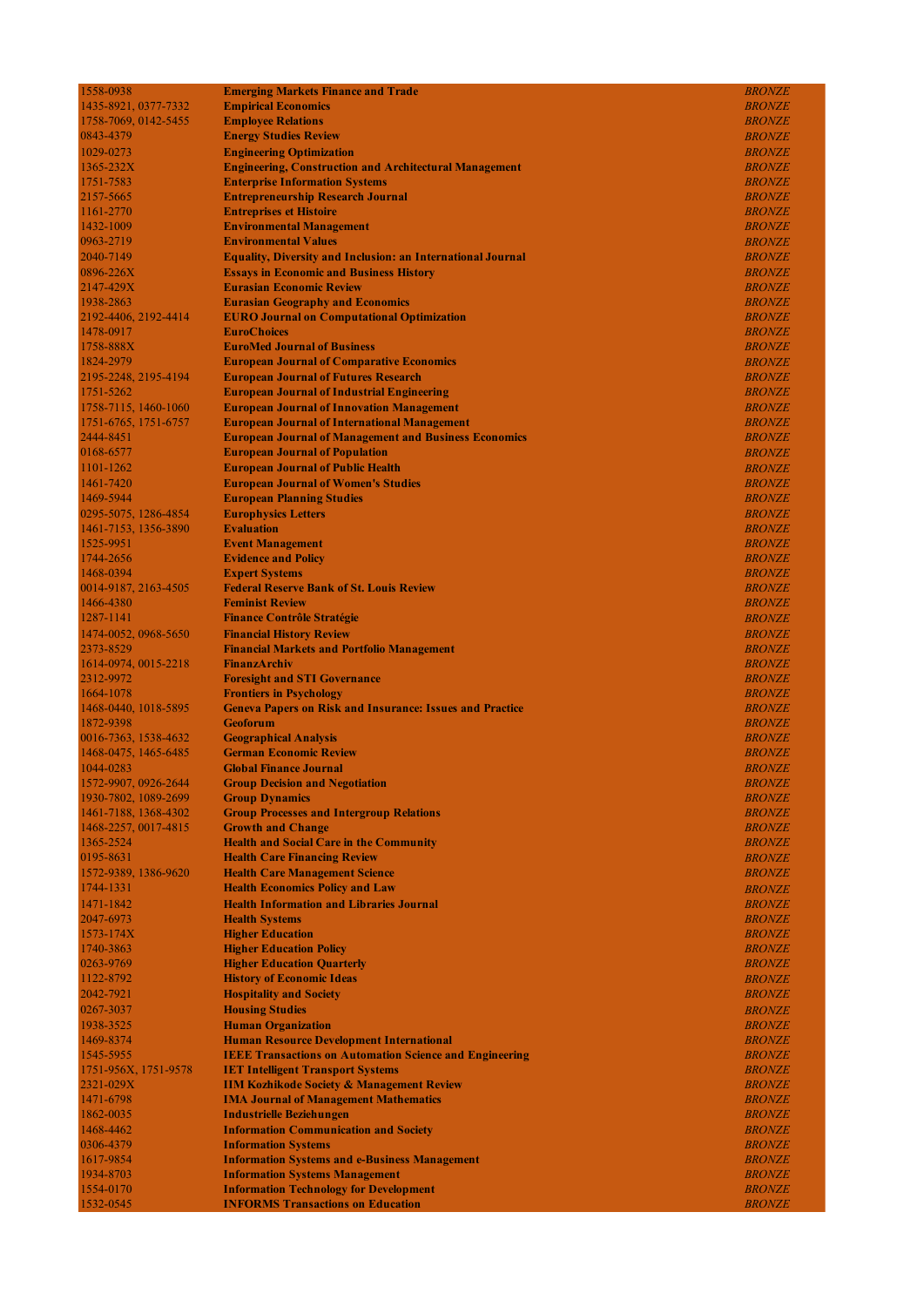| 1470-3300            | <b>Innovations in Education and Teaching International</b>                        | <b>BRONZE</b> |
|----------------------|-----------------------------------------------------------------------------------|---------------|
| 1822-8038, 1822-8011 | <b>Intellectual Economics</b>                                                     | <b>BRONZE</b> |
| 1873-7951            | <b>Interacting with Computers</b>                                                 | <b>BRONZE</b> |
| 1526-551X            | <b>Interfaces</b>                                                                 | <b>BRONZE</b> |
|                      |                                                                                   |               |
| 1432-1246            | <b>International Archives of Occupational and Environmental Health</b>            | <b>BRONZE</b> |
| 1367-0271, 1468-2362 | <b>International Finance</b>                                                      | <b>BRONZE</b> |
| 1793-6675, 0219-1989 | <b>International Game Theory Review</b>                                           | <b>BRONZE</b> |
| 1758-9037            | <b>International Journal of Accounting and Information Management</b>             | <b>BRONZE</b> |
| 1740-8016            | <b>International Journal of Accounting, Auditing and Performance Evaluation</b>   | <b>BRONZE</b> |
| 1473-5903, 1747-762X | <b>International Journal of Agricultural Sustainability</b>                       | <b>BRONZE</b> |
| 1480-8986            | <b>International Journal of Arts Management</b>                                   | <b>BRONZE</b> |
|                      |                                                                                   | <b>BRONZE</b> |
| 1758-5937, 0265-2323 | <b>International Journal of Bank Marketing</b>                                    |               |
| 1755-3849            | <b>International Journal of Banking, Accounting and Finance</b>                   | <b>BRONZE</b> |
| 0141-8130, 1879-0003 | <b>International Journal of Biological Macromolecules</b>                         | <b>BRONZE</b> |
| 1741-802X            | <b>International Journal of Business Governance and Ethics</b>                    | <b>BRONZE</b> |
| 1758-8545            | <b>International Journal of Conflict Management</b>                               | <b>BRONZE</b> |
| 1470-6431            | <b>International Journal of Consumer Studies</b>                                  | <b>BRONZE</b> |
| 1758-8553            | <b>International Journal of Development Issues</b>                                | <b>BRONZE</b> |
|                      |                                                                                   |               |
| 1746-6539            | <b>International Journal of Disclosure and Governance</b>                         | <b>BRONZE</b> |
| 1742-7363, 1742-7355 | <b>International Journal of Economic Theory</b>                                   | <b>BRONZE</b> |
| 2047-0908            | <b>International Journal of Emergency Services</b>                                | <b>BRONZE</b> |
| 2146-4553            | <b>International Journal of Energy Economics and Policy</b>                       | <b>BRONZE</b> |
| 2043-6882, 1465-7503 | <b>International Journal of Entrepreneurship and Innovation</b>                   | <b>BRONZE</b> |
| 1741-8054, 1476-1297 | <b>International Journal of Entrepreneurship and Small Business</b>               | <b>BRONZE</b> |
| 1660-4601, 1661-7827 | <b>International Journal of Environmental Research and Public Health</b>          | <b>BRONZE</b> |
|                      |                                                                                   |               |
| 1756-6274, 1756-6266 | <b>International Journal of Gender and Entrepreneurship</b>                       | <b>BRONZE</b> |
| 1543-5083            | <b>International Journal of Green Energy</b>                                      | <b>BRONZE</b> |
| 1095-9300, 1071-5819 | <b>International Journal of Human Computer Studies</b>                            | <b>BRONZE</b> |
| 1872-8219            | <b>International Journal of Industrial Ergonomics</b>                             | <b>BRONZE</b> |
| 1363-9196            | <b>International Journal of Innovation Management</b>                             | <b>BRONZE</b> |
| 1873-7552            | <b>International Journal of Intercultural Relations</b>                           | <b>BRONZE</b> |
| 1753-8408, 1753-8394 | <b>International Journal of Islamic and Middle Eastern Finance and Management</b> | <b>BRONZE</b> |
|                      |                                                                                   |               |
| 0948-3349, 1614-7502 | <b>International Journal of Life Cycle Assessment</b>                             | <b>BRONZE</b> |
| 1469-848X, 1367-5567 | <b>International Journal of Logistics Research and Applications</b>               | <b>BRONZE</b> |
| 2162-157X            | <b>International Journal of Management Entrepreneurship &amp; Technology</b>      | <b>BRONZE</b> |
| 1753-6723            | <b>International Journal of Managerial and Financial Accounting</b>               | <b>BRONZE</b> |
| 1743-9132            | <b>International Journal of Managerial Finance</b>                                | <b>BRONZE</b> |
| 1753-8386            | <b>International Journal of Managing Projects in Business</b>                     | <b>BRONZE</b> |
| 1758-6577, 0143-7720 | <b>International Journal of Manpower</b>                                          | <b>BRONZE</b> |
|                      |                                                                                   |               |
| 2515-2173, 1470-7853 | <b>International Journal of Market Research</b>                                   | <b>BRONZE</b> |
| 1532-4265, 0190-0692 | <b>International Journal of Public Administration</b>                             | <b>BRONZE</b> |
| 0954-2892            | <b>International Journal of Public Opinion Research</b>                           | <b>BRONZE</b> |
| 0951-3558            | <b>International Journal of Public Sector Management</b>                          | <b>BRONZE</b> |
| $0265 - 671X$        | <b>International Journal of Quality and Reliability Management</b>                | <b>BRONZE</b> |
| 1353-4505            | <b>International Journal of Quality in Health Care</b>                            | <b>BRONZE</b> |
|                      |                                                                                   |               |
| 1758-6690, 0959-0552 | <b>International Journal of Retail and Distribution Management</b>                | <b>BRONZE</b> |
| 1940-6959            | <b>International Journal of Sport Policy and Politics</b>                         | <b>BRONZE</b> |
| 1464-6668            | <b>International Journal of Sports Marketing and Sponsorship</b>                  | <b>BRONZE</b> |
| 1648-9179            | <b>International Journal of Strategic Property Management</b>                     | <b>BRONZE</b> |
| 0020-7721, 1464-5319 | <b>International Journal of Systems Science</b>                                   | <b>BRONZE</b> |
| 0266-4623            | <b>International Journal of Technology Assessment in Health</b>                   | <b>BRONZE</b> |
| 1741-5276, 0267-5730 | <b>International Journal of Technology Management</b>                             | <b>BRONZE</b> |
|                      |                                                                                   |               |
| 1466-1829, 1357-1516 | <b>International Journal of the Economics of Business</b>                         | <b>BRONZE</b> |
| 0219-0249            | <b>International Journal of Theoretical and Applied Finance</b>                   | <b>BRONZE</b> |
| 1742-755X, 1742-7541 | <b>International Journal of Trade and Global Markets</b>                          | <b>BRONZE</b> |
| 1468-2419            | <b>International Journal of Training and Development</b>                          | <b>BRONZE</b> |
| 1468-2427, 0309-1317 | <b>International Journal of Urban and Regional Research</b>                       | <b>BRONZE</b> |
| 1564-913X, 0020-7780 | <b>International Labour Review</b>                                                | <b>BRONZE</b> |
| 1470-482X            | <b>International Relations of the Asia-Pacific</b>                                | <b>BRONZE</b> |
| 1873-8036            | <b>International Review of Economics and Finance</b>                              | <b>BRONZE</b> |
|                      |                                                                                   |               |
| 1649-2269            | <b>International Review of Entrepreneurship</b>                                   | <b>BRONZE</b> |
| 1932-1473            | <b>International Review of Environmental and Resource Economics</b>               | <b>BRONZE</b> |
| 1461-7242            | <b>International Sociology</b>                                                    | <b>BRONZE</b> |
| 1558-0911, 0020-8825 | <b>International Studies of Management and Organization</b>                       | <b>BRONZE</b> |
| 1558-7983            | <b>Issues in Accounting Education</b>                                             | <b>BRONZE</b> |
| 2193-9012            | <b>IZA Journal of European Labor Studies</b>                                      | <b>BRONZE</b> |
| 2193-8997            | <b>IZA Journal of Labor Economics</b>                                             | <b>BRONZE</b> |
| 2366-049X            | <b>Jahrbucher fur Nationalokonomie und Statistik</b>                              | <b>BRONZE</b> |
|                      |                                                                                   |               |
| 1468-5876, 1352-4739 | <b>Japanese Economic Review</b>                                                   | <b>BRONZE</b> |
| 1460-7425            | <b>JASSS</b> - Journal of Artificial Societies and Social Simulation              | <b>BRONZE</b> |
| 1832-5912            | <b>Journal of Accounting and Organizational Change</b>                            | <b>BRONZE</b> |
| 0748-5751            | <b>Journal of Accounting Education</b>                                            | <b>BRONZE</b> |
| 2042-1176            | <b>Journal of Accounting in Emerging Economies</b>                                | <b>BRONZE</b> |
| 2327-8285, 1068-5502 | <b>Journal of Agricultural and Resource Economics</b>                             | <b>BRONZE</b> |
| 1520-3255            | <b>Journal of Alternative Investments</b>                                         | <b>BRONZE</b> |
| 1868-5137, 1868-5145 | <b>Journal of Ambient Intelligence and Humanized Computing</b>                    | <b>BRONZE</b> |
|                      |                                                                                   |               |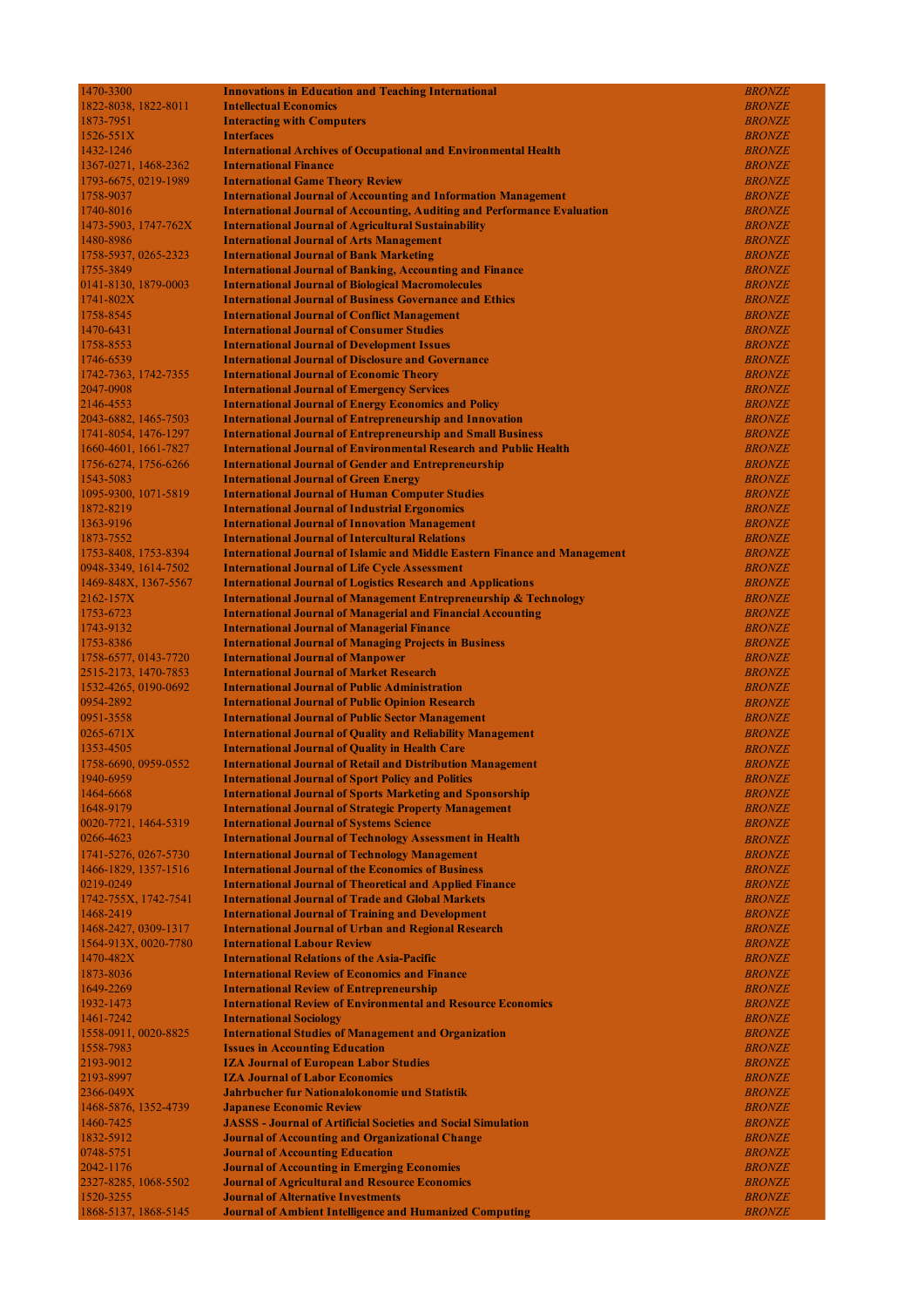| 0967-5426            | <b>Journal of Applied Accounting Research</b>                        | <b>BRONZE</b> |
|----------------------|----------------------------------------------------------------------|---------------|
| 1552-6879, 0021-8863 | <b>Journal of Applied Behavioral Science</b>                         | <b>BRONZE</b> |
| 1667-6726            | <b>Journal of Applied Economics</b>                                  | <b>BRONZE</b> |
| 1475-6072            |                                                                      | <b>BRONZE</b> |
|                      | <b>Journal of Applied Probability</b>                                |               |
| 1559-1816            | <b>Journal of Applied Social Psychology</b>                          | <b>BRONZE</b> |
| 1360-0532, 0266-4763 | <b>Journal of Applied Statistics</b>                                 | <b>BRONZE</b> |
| 1873-7927, 1049-0078 | <b>Journal of Asian Economics</b>                                    | <b>BRONZE</b> |
| 1479-179X, 1470-8272 | <b>Journal of Asset Management</b>                                   | <b>BRONZE</b> |
| 1750-2071            | <b>Journal of Banking Regulation</b>                                 | <b>BRONZE</b> |
| 2214-8051, 2214-8043 | <b>Journal of Behavioral and Experimental Economics</b>              | <b>BRONZE</b> |
| 2214-6369            | <b>Journal of Behavioral and Experimental Finance</b>                | <b>BRONZE</b> |
| 1542-7579            | <b>Journal of Behavioral Finance</b>                                 | <b>BRONZE</b> |
| 2152-2812, 2194-5888 |                                                                      |               |
|                      | <b>Journal of Benefit-Cost Analysis</b>                              | <b>BRONZE</b> |
| 1479-1803, 1350-231X | <b>Journal of Brand Management</b>                                   | <b>BRONZE</b> |
| 2052-1189, 0885-8624 | <b>Journal of Business and Industrial Marketing</b>                  | <b>BRONZE</b> |
| 1050-6519, 1552-4574 | <b>Journal of Business and Technical Communication</b>               | <b>BRONZE</b> |
| 0044-2372            | <b>Journal of Business Economics</b>                                 | <b>BRONZE</b> |
| 2029-4433            | <b>Journal of Business Economics and Management</b>                  | <b>BRONZE</b> |
| 0021-9460            | <b>Journal of Business Law</b>                                       | <b>BRONZE</b> |
| 1547-0628, 1051-712X | <b>Journal of Business-to-Business Marketing</b>                     | <b>BRONZE</b> |
| 1552-4590            | <b>Journal of Career Assessment</b>                                  | <b>BRONZE</b> |
|                      |                                                                      |               |
| 1479-1811, 1469-7017 | <b>Journal of Change Management</b>                                  | <b>BRONZE</b> |
| 2643-9107, 2643-9115 | <b>Journal of Civil Engineering Education</b>                        | <b>BRONZE</b> |
| 2169-5032            | <b>Journal of Cognitive Engineering and Decision Making</b>          | <b>BRONZE</b> |
| 1573-2886            | <b>Journal of Combinatorial Optimization</b>                         | <b>BRONZE</b> |
| 1363-254X            | <b>Journal of Communication Management</b>                           | <b>BRONZE</b> |
| 1520-6629            | <b>Journal of Community Psychology</b>                               | <b>BRONZE</b> |
| 1387-6988, 1572-5448 | <b>Journal of Comparative Policy Analysis</b>                        | <b>BRONZE</b> |
| 1804-171X, 1804-1728 | <b>Journal of Competitiveness</b>                                    | <b>BRONZE</b> |
|                      |                                                                      |               |
| 2380-2057            | <b>Journal of Computer Information Systems</b>                       | <b>BRONZE</b> |
| 1479-1838            | <b>Journal of Consumer Behaviour</b>                                 | <b>BRONZE</b> |
| 1573-0700            | <b>Journal of Consumer Policy</b>                                    | <b>BRONZE</b> |
| 2212-1447            | <b>Journal of Contextual Behavioral Science</b>                      | <b>BRONZE</b> |
| 1753-0369            | <b>Journal of Cultural Economy</b>                                   | <b>BRONZE</b> |
| 2168-8524, 1074-1240 | <b>Journal of Derivatives</b>                                        | <b>BRONZE</b> |
| 1758-7379            | <b>Journal of Documentation</b>                                      | <b>BRONZE</b> |
| 2152-4068, 0022-0485 | <b>Journal of Economic Education</b>                                 | <b>BRONZE</b> |
| 1976-5525, 1225-651X | <b>Journal of Economic Integration</b>                               | <b>BRONZE</b> |
|                      |                                                                      |               |
| 1860-7128            | <b>Journal of Economic Interaction and Coordination</b>              | <b>BRONZE</b> |
| 1946-326X, 0021-3624 | <b>Journal of Economic Issues</b>                                    | <b>BRONZE</b> |
| 1748-7889            | <b>Journal of Economic Policy Reform</b>                             | <b>BRONZE</b> |
| 2193-2409            | <b>Journal of Economic Structures</b>                                | <b>BRONZE</b> |
| 0144-3585            | <b>Journal of Economic Studies</b>                                   | <b>BRONZE</b> |
| 0148-6195            | <b>Journal of Economics and Business</b>                             | <b>BRONZE</b> |
| 1617-7134, 0931-8658 | <b>Journal of Economics/ Zeitschrift fur Nationalokonomie</b>        | <b>BRONZE</b> |
| 1469-9435            | <b>Journal of Education and Work</b>                                 | <b>BRONZE</b> |
| 1464-5106            |                                                                      | <b>BRONZE</b> |
|                      | <b>Journal of Education Policy</b>                                   |               |
| 0973-0710            | <b>Journal of Emerging Market Finance</b>                            | <b>BRONZE</b> |
| 0361-4476            | <b>Journal of Energy and Development</b>                             | <b>BRONZE</b> |
| 1758-7409, 1741-0398 | <b>Journal of Enterprise Information Management</b>                  | <b>BRONZE</b> |
| 0973-0745            | <b>Journal of Entrepreneurship</b>                                   | <b>BRONZE</b> |
| 0964-0568            | <b>Journal of Environmental Planning and Management</b>              | <b>BRONZE</b> |
| 1573-3475            | <b>Journal of Family and Economic Issues</b>                         | <b>BRONZE</b> |
|                      |                                                                      |               |
| 2043-6246            | <b>Journal of Family Business Management</b>                         | <b>BRONZE</b> |
| 1758-7433            | <b>Journal of Fashion Marketing and Management</b>                   | <b>BRONZE</b> |
| 1059-8596            | <b>Journal of Fixed Income</b>                                       | <b>BRONZE</b> |
| 1099-131X, 0277-6693 | <b>Journal of Forecasting</b>                                        | <b>BRONZE</b> |
| 1618-1530, 1104-6899 | <b>Journal of Forest Economics</b>                                   | <b>BRONZE</b> |
| 2325-4483            | <b>Journal of Global Fashion Marketing</b>                           | <b>BRONZE</b> |
| 1533-7995, 1062-7375 | <b>Journal of Global Information Management</b>                      | <b>BRONZE</b> |
| 2333-6846            | Journal of Global Information Technology Management                  | <b>BRONZE</b> |
| 2049-8802            | <b>Journal of Global Mobility</b>                                    | <b>BRONZE</b> |
| 1758-1060, 1355-8196 |                                                                      | <b>BRONZE</b> |
|                      | <b>Journal of Health Services Research and Policy</b>                |               |
| 1047-8310            | <b>Journal of High Technology Management Research</b>                | <b>BRONZE</b> |
| 1538-4640            | <b>Journal of Higher Education</b>                                   | <b>BRONZE</b> |
| 1533-2853            | <b>Journal of Human Resources in Hospitality and Tourism</b>         | <b>BRONZE</b> |
| 2042-6755            | <b>Journal of Humanitarian Logistics and Supply Chain Management</b> | <b>BRONZE</b> |
| 1972-4977            | <b>Journal of Industrial and Business Economics</b>                  | <b>BRONZE</b> |
| 1566-1679            | <b>Journal of Industry, Competition and Trade</b>                    | <b>BRONZE</b> |
| 1741-6485            | <b>Journal of Information Science</b>                                | <b>BRONZE</b> |
| 1525-2019            | <b>Journal of Interactive Advertising</b>                            | <b>BRONZE</b> |
|                      |                                                                      |               |
| 1558-8025, 1542-6297 | <b>Journal of International Accounting Research</b>                  | <b>BRONZE</b> |
| 2044-4575            | <b>Journal of International Business Education</b>                   | <b>BRONZE</b> |
| 1099-1328, 0954-1748 | <b>Journal of International Development</b>                          | <b>BRONZE</b> |
| 1469-9559, 0963-8199 | <b>Journal of International Trade and Economic Development</b>       | <b>BRONZE</b> |
| 1936-4768, 0195-3613 | <b>Journal of Labor Research</b>                                     | <b>BRONZE</b> |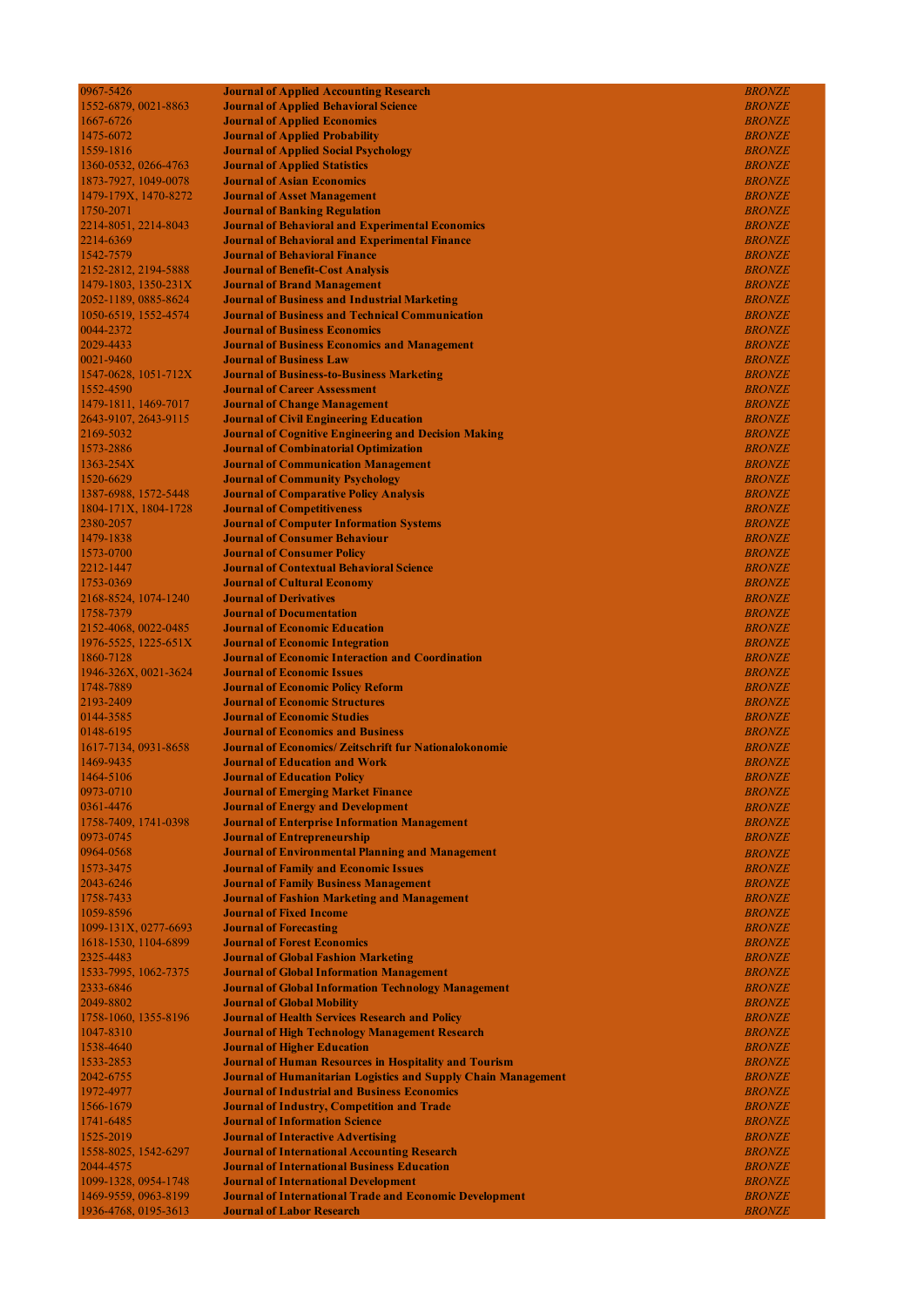| 1552-6526            | <b>Journal of Language and Social Psychology</b>                        | <b>BRONZE</b>                  |
|----------------------|-------------------------------------------------------------------------|--------------------------------|
| 1469-767X            | <b>Journal of Latin American Studies</b>                                | <b>BRONZE</b>                  |
| 1467-6478            | <b>Journal of Law and Society</b>                                       | <b>BRONZE</b>                  |
| 2380-5013, 2380-5005 | <b>Journal of Law, Finance, and Accounting</b>                          | <b>BRONZE</b>                  |
| 2327-0039, 2327-0012 | <b>Journal of Management Analytics</b>                                  | <b>BRONZE</b>                  |
| 1839-3527            | <b>Journal of Management and Organization</b>                           | <b>BRONZE</b>                  |
| 2191-477X            | <b>Journal of Management Control</b>                                    | <b>BRONZE</b>                  |
| 0262-1711            | <b>Journal of Management Development</b>                                | <b>BRONZE</b>                  |
| 1552-6658            | <b>Journal of Management Education</b>                                  | <b>BRONZE</b>                  |
| 1942-258X            | <b>Journal of Management, Spirituality and Religion</b>                 | <b>BRONZE</b>                  |
| 1466-4445            | <b>Journal of Marketing Communications</b>                              | <b>BRONZE</b>                  |
| 1552-6550            | <b>Journal of Marketing Education</b>                                   | <b>BRONZE</b>                  |
| 1540-7144            | <b>Journal of Marketing for Higher Education</b>                        | <b>BRONZE</b>                  |
| 1069-6679            |                                                                         | <b>BRONZE</b>                  |
|                      | <b>Journal of Marketing Theory and Practice</b>                         |                                |
| 1359-1835, 1460-3586 | <b>Journal of Material Culture</b>                                      | <b>BRONZE</b>                  |
| 1096-0880            | <b>Journal of Mathematical Psychology</b>                               | <b>BRONZE</b>                  |
| 1532-7736, 0899-7764 | <b>Journal of Media Economics</b>                                       | <b>BRONZE</b>                  |
| 1469-7777            | <b>Journal of Modern African Studies</b>                                | <b>BRONZE</b>                  |
| 1873-1309, 1042-444X | <b>Journal of Multinational Financial Management</b>                    | <b>BRONZE</b>                  |
| 1937-321X, 2151-318X | <b>Journal of Neuroscience Psychology and Economics</b>                 | <b>BRONZE</b>                  |
| 1029-0311            | <b>Journal of Nonparametric Statistics</b>                              | <b>BRONZE</b>                  |
| 1573-3653            | <b>Journal of Nonverbal Behavior</b>                                    | <b>BRONZE</b>                  |
| 0966-0429, 1365-2834 | <b>Journal of Nursing Management</b>                                    | <b>BRONZE</b>                  |
| 1536-5948            | <b>Journal of Occupational and Environmental Medicine</b>               | <b>BRONZE</b>                  |
| 1573-3688            | <b>Journal of Occupational Rehabilitation</b>                           | <b>BRONZE</b>                  |
| 2199-8531            | Journal of Open Innovation: Technology, Market, and Complexity          | <b>BRONZE</b>                  |
| 1755-2710            | <b>Journal of Operational Risk</b>                                      | <b>BRONZE</b>                  |
| 1546-5012, 1546-2234 | <b>Journal of Organizational and End User Computing</b>                 | <b>BRONZE</b>                  |
| 1540-8604, 0160-8061 | <b>Journal of Organizational Behavior Management</b>                    | <b>BRONZE</b>                  |
| 1758-7816, 0953-4814 | <b>Journal of Organizational Change Management</b>                      | <b>BRONZE</b>                  |
| 2051-6614            | <b>Journal of Organizational Effectiveness</b>                          | <b>BRONZE</b>                  |
| 2190-5150            | <b>Journal of Personnel Psychology</b>                                  | <b>BRONZE</b>                  |
| 1753-8343            | <b>Journal of Place Management and Development</b>                      | <b>BRONZE</b>                  |
| 1873-8060, 0161-8938 | <b>Journal of Policy Modeling</b>                                       | <b>BRONZE</b>                  |
| 2054-1643, 1061-0421 | <b>Journal of Product and Brand Management</b>                          | <b>BRONZE</b>                  |
| 1940-1019            | <b>Journal of Psychology: Interdisciplinary and Applied</b>             | <b>BRONZE</b>                  |
| 1945-1814            | <b>Journal of Public Budgeting, Accounting and Financial Management</b> | <b>BRONZE</b>                  |
| 2040-7130            | <b>Journal of Research in Interactive Marketing</b>                     | <b>BRONZE</b>                  |
| 2329-9460, 2329-9037 | <b>Journal of Responsible Innovation</b>                                | <b>BRONZE</b>                  |
| 1755-2842            | <b>Journal of Risk</b>                                                  | <b>BRONZE</b>                  |
| 1466-4461            | <b>Journal of Risk Research</b>                                         | <b>BRONZE</b>                  |
| 1879-1247            | <b>Journal of Safety Research</b>                                       | <b>BRONZE</b>                  |
| 1099-1425, 1094-6136 | <b>Journal of Scheduling</b>                                            | <b>BRONZE</b>                  |
| 1462-6004            | <b>Journal of Small Business and Enterprise Development</b>             | <b>BRONZE</b>                  |
| 1942-0684            |                                                                         |                                |
|                      | <b>Journal of Social Entrepreneurship</b>                               | <b>BRONZE</b><br><b>BRONZE</b> |
| 2196-9663            | <b>Journal of Social Ontology</b>                                       |                                |
| 1873-1171            | <b>Journal of Statistical Planning and Inference</b>                    | <b>BRONZE</b>                  |
| 1466-4488, 0965-254X | <b>Journal of Strategic Marketing</b>                                   | <b>BRONZE</b>                  |
| 2043-0809            | <b>Journal of Sustainable Finance and Investment</b>                    | <b>BRONZE</b>                  |
| 1873-1228            | <b>Journal of Systems and Software</b>                                  | <b>BRONZE</b>                  |
| 2059-190X            | <b>Journal of Tax Administration</b>                                    | <b>BRONZE</b>                  |
| 1095-8681, 0889-1583 | <b>Journal of the Japanese and International Economies</b>              | <b>BRONZE</b>                  |
| 1868-7873, 1868-7865 | <b>Journal of the Knowledge Economy</b>                                 | <b>BRONZE</b>                  |
| 0718-1876            | <b>Journal of Theoretical and Applied Electronic Commerce Research</b>  | <b>BRONZE</b>                  |
| 1941-1928            | <b>Journal of Time Series Econometrics</b>                              | <b>BRONZE</b>                  |
| 1754-5951, 0022-5258 | <b>Journal of Transport Economics and Policy</b>                        | <b>BRONZE</b>                  |
| 1759-3999            | <b>Journal of Transport History</b>                                     | <b>BRONZE</b>                  |
| 1479-1870            | <b>Journal of Vacation Marketing</b>                                    | <b>BRONZE</b>                  |
| 0733-9496            | <b>Journal of Water Resources Planning and Management</b>               | <b>BRONZE</b>                  |
| 1931-4361            | <b>Journal of Wine Economics</b>                                        | <b>BRONZE</b>                  |
| 2210-2795, 1011-6702 | <b>Journal of World Trade</b>                                           | <b>BRONZE</b>                  |
| 1744-540X, 2050-5876 | <b>Juncture</b>                                                         | <b>BRONZE</b>                  |
| 1477-8246, 1477-8238 | <b>Knowledge Management Research and Practice</b>                       | <b>BRONZE</b>                  |
| 1469-9702, 0023-656X | <b>Labor History</b>                                                    | <b>BRONZE</b>                  |
| 0160-449X            | <b>Labor Studies Journal</b>                                            | <b>BRONZE</b>                  |
| 1467-9914, 1121-7081 | Labour                                                                  | <b>BRONZE</b>                  |
| 2325-5676            | Labour and Industry: a journal of social and economic relations of work | <b>BRONZE</b>                  |
| 0023-8791, 1542-4278 | <b>Latin American Research Review</b>                                   | <b>BRONZE</b>                  |
| 1472-5347            | <b>Leadership and Organization Development Journal</b>                  | <b>BRONZE</b>                  |
| 1570-0763, 1744-5043 | <b>Leadership and Policy in Schools</b>                                 | <b>BRONZE</b>                  |
| 1521-0588            | <b>Leisure Sciences</b>                                                 | <b>BRONZE</b>                  |
|                      |                                                                         |                                |
| 1466-4496            | <b>Leisure Studies</b>                                                  | <b>BRONZE</b>                  |
| 1470-9325            | <b>Local Economy</b>                                                    | <b>BRONZE</b>                  |
| 1743-9388, 0300-3930 | <b>Local Government Studies</b>                                         | <b>BRONZE</b>                  |
| 1744-9367, 1744-9359 | <b>Management and Organizational History</b>                            | <b>BRONZE</b>                  |
| 1206-1697            | <b>Management International</b>                                         | <b>BRONZE</b>                  |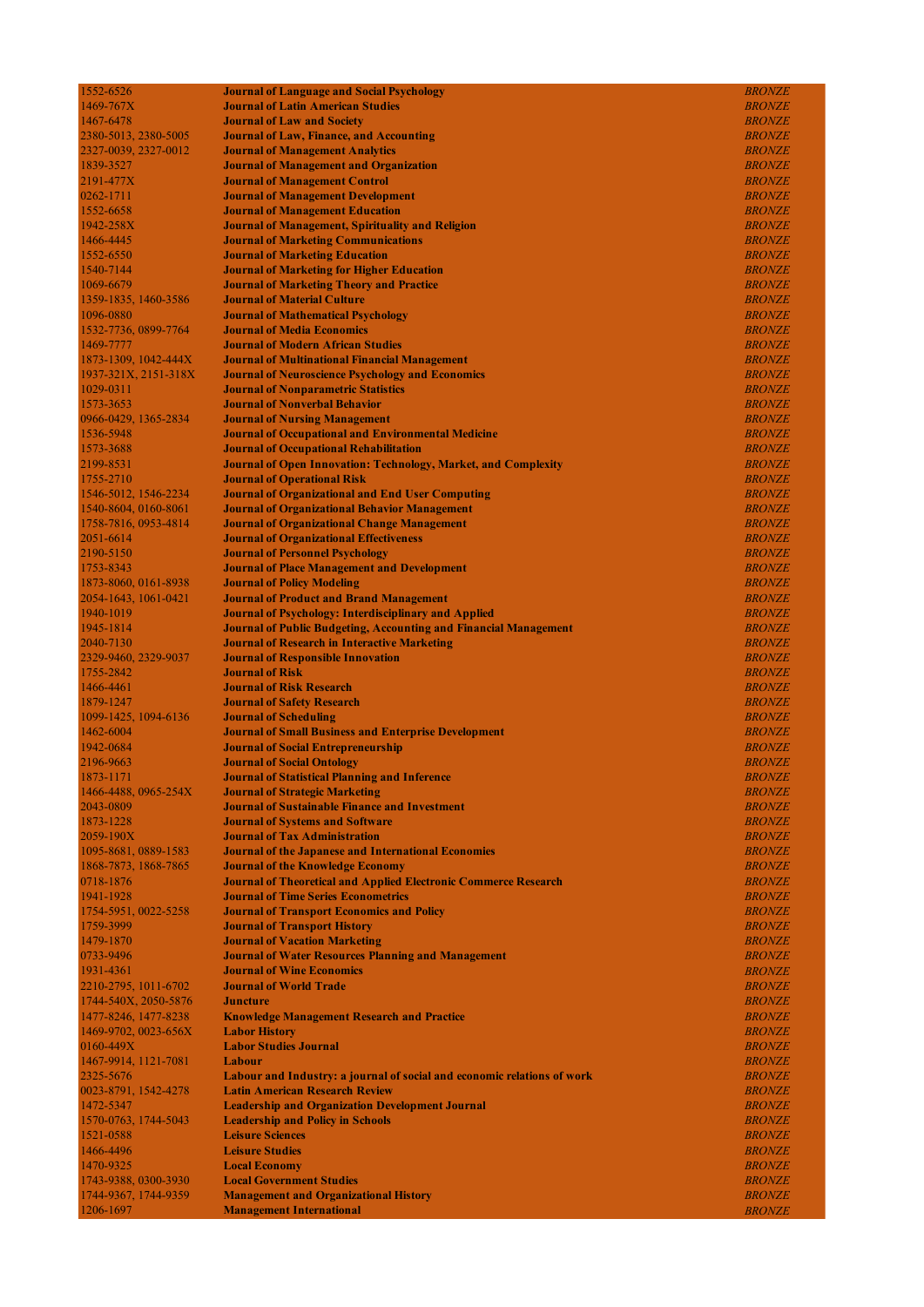| 2040-8269            | <b>Management Research Review</b>                                                                  | <b>BRONZE</b> |
|----------------------|----------------------------------------------------------------------------------------------------|---------------|
| 2198-1639            | <b>Management Review Quarterly</b>                                                                 | <b>BRONZE</b> |
| 1861-9908            | <b>Management Revue</b>                                                                            | <b>BRONZE</b> |
| 1099-1468, 0143-6570 | <b>Managerial and Decision Economics</b>                                                           | <b>BRONZE</b> |
| 1758-7735, 0268-6902 | <b>Managerial Auditing Journal</b>                                                                 | <b>BRONZE</b> |
| 1467-9957, 1463-6786 | <b>Manchester School</b>                                                                           | <b>BRONZE</b> |
| 2334-5985, 0738-1360 | <b>Marine Resource Economics</b>                                                                   | <b>BRONZE</b> |
| 1758-8049            | <b>Marketing Intelligence and Planning</b>                                                         | <b>BRONZE</b> |
| 1432-5217, 1432-2994 | <b>Mathematical Methods of Operations Research</b>                                                 | <b>BRONZE</b> |
| 1467-999X, 0026-1386 | <b>Metroeconomica</b>                                                                              | <b>BRONZE</b> |
| 1872-9185            | <b>Museum Management and Curatorship</b>                                                           | <b>BRONZE</b> |
| 0165-0203            | <b>Natural Resources Forum</b>                                                                     | <b>BRONZE</b> |
| 1571-9979            | <b>Negotiation Journal</b>                                                                         | <b>BRONZE</b> |
| 1572-9427            | <b>Networks and Spatial Economics</b>                                                              | <b>BRONZE</b> |
| 1542-7854            | <b>Non-Profit Management &amp; Leadership</b>                                                      | <b>BRONZE</b> |
| 1092-0277, 1092-0277 | <b>North American Actuarial Journal</b>                                                            | <b>BRONZE</b> |
| 1879-0860            | <b>North American Journal of Economics and Finance</b>                                             | <b>BRONZE</b> |
| 2113-5207            | <b>Oeconomia</b>                                                                                   | <b>BRONZE</b> |
| 1573-708X, 0923-7992 | <b>Open Economies Review</b>                                                                       | <b>BRONZE</b> |
| 1936-9743            | <b>Operations Management Research</b>                                                              | <b>BRONZE</b> |
| 2214-7160            | <b>Operations Research Perspectives</b>                                                            | <b>BRONZE</b> |
| 0143-2087, 1099-1514 | <b>Optimal Control Applications &amp; Methods</b>                                                  | <b>BRONZE</b> |
| 1029-4945            | <b>Optimization</b>                                                                                | <b>BRONZE</b> |
| 1862-4472, 1862-4480 | <b>Optimization Letters</b>                                                                        | <b>BRONZE</b> |
| 1469-9966, 1360-0818 | <b>Oxford Development Studies</b>                                                                  | <b>BRONZE</b> |
| 1943-7544            | <b>Pacific Asia Journal of the Association for Information Systems</b>                             | <b>BRONZE</b> |
| 1879-0585, 0927-538X | <b>Pacific Basin Finance Journal</b>                                                               | <b>BRONZE</b> |
| 1468-0106, 1361-374X | <b>Pacific Economic Review</b>                                                                     | <b>BRONZE</b> |
| 1460-2482            | <b>Parliamentary Affairs</b>                                                                       | <b>BRONZE</b> |
| 1758-6933, 0048-3486 | <b>Personnel Review</b>                                                                            | <b>BRONZE</b> |
| 2398-4929            | <b>Perspectives on Public Management &amp; Governance</b>                                          | <b>BRONZE</b> |
| 0378-4371            | <b>Physica A: Statistical Mechanics and its Applications</b>                                       | <b>BRONZE</b> |
| 1758-695X            | <b>Policing</b>                                                                                    | <b>BRONZE</b> |
| 1470-1006            | <b>Policy Studies</b>                                                                              | <b>BRONZE</b> |
| 1899-1998, 2082-8799 | <b>Polish Journal of Sport and Tourism</b>                                                         | <b>BRONZE</b> |
| 1467-923X            | <b>Political Quarterly</b>                                                                         | <b>BRONZE</b> |
| 1467-9248            | <b>Political Studies</b>                                                                           | <b>BRONZE</b> |
| 2183-2463            | <b>Politics and Governance</b>                                                                     | <b>BRONZE</b> |
| 0032-4663            | <b>Population</b>                                                                                  | <b>BRONZE</b> |
| 0167-5923            | <b>Population Research and Policy Review</b>                                                       | <b>BRONZE</b> |
| 1617-9838, 1617-982X | <b>Portuguese Economic Journal</b>                                                                 | <b>BRONZE</b> |
| 2041-2975            | Proceedings of the Institution of Mechanical Engineers, Part B: Journal of Engineering Manufacture | <b>BRONZE</b> |
| 1478-8764, 1476-8917 | <b>Progress in Industrial Ecology</b>                                                              | <b>BRONZE</b> |
| 1470-1030            | <b>Prometheus</b>                                                                                  | <b>BRONZE</b> |
| 1099-162X, 0271-2075 | <b>Public Administration and Development</b>                                                       | <b>BRONZE</b> |
| 0275-1100            | <b>Public Budgeting and Finance</b>                                                                | <b>BRONZE</b> |
| 0033-3506            | <b>Public Health</b>                                                                               | <i>BRONZE</i> |
| 1558-0989            | <b>Public Integrity</b>                                                                            | <b>BRONZE</b> |
| 1467-9302, 0954-0962 | <b>Public Money and Management</b>                                                                 | <b>BRONZE</b> |
| 1573-7098, 1566-7170 | <b>Public Organization Review</b>                                                                  | <b>BRONZE</b> |
| 1557-9271            | <b>Public Performance &amp; Management Review</b>                                                  | <b>BRONZE</b> |
| 1945-7421            | <b>Public Personnel Management</b>                                                                 | <b>BRONZE</b> |
| 2046-1488, 2046-147X | <b>Public Relations Inquiry</b>                                                                    | <b>BRONZE</b> |
| 1613-7159, 1866-749X | <b>Public Transport</b>                                                                            | <b>BRONZE</b> |
| 1352-2752            | <b>Qualitative Market Research</b>                                                                 | <b>BRONZE</b> |
| 1758-7654, 1176-6093 | <b>Qualitative Research in Accounting and Management</b>                                           | <b>BRONZE</b> |
| 1099-1638            | <b>Quality and Reliability Engineering International</b>                                           | <b>BRONZE</b> |
| 0962-9343            | <b>Quality of Life Research</b>                                                                    | <b>BRONZE</b> |
| 2010-1406            | <b>Quarterly Journal of Finance</b>                                                                | <b>BRONZE</b> |
| 1062-9769            | <b>Quarterly Review of Economics and Finance</b>                                                   | <b>BRONZE</b> |
| 1572-9443            | <b>Queueing Systems</b>                                                                            | <b>BRONZE</b> |
| 1290-3868, 0399-0559 | <b>RAIRO - Operations Research</b>                                                                 | <b>BRONZE</b> |
| 1461-7358            | <b>Rationality and Society</b>                                                                     | <b>BRONZE</b> |
| 1939-1544            | <b>Rehabilitation Psychology</b>                                                                   | <b>BRONZE</b> |
| 1703-8138, 0034-379X | <b>Relations Industrielles/Industrial Relations</b>                                                | <b>BRONZE</b> |
| 1432-010X            | <b>Requirements Engineering</b>                                                                    | <b>BRONZE</b> |
| 1793-7078            | <b>Research and Practice in Technology Enhanced Learning</b>                                       | <b>BRONZE</b> |
| 1471-5449            | <b>Research Evaluation</b>                                                                         | <b>BRONZE</b> |
| 1052-0457            | <b>Research in Accounting Regulation</b>                                                           | <b>BRONZE</b> |
| 1090-9451, 1090-9443 | <b>Research in Economics</b>                                                                       | <b>BRONZE</b> |
| 1878-3384, 0275-5319 | <b>Research in International Business and Finance</b>                                              | <b>BRONZE</b> |
| 0193-5895            | <b>Research in Law and Economics</b>                                                               | <b>BRONZE</b> |
| 1758-7700, 1475-7702 | <b>Review of Accounting and Finance</b>                                                            | <b>BRONZE</b> |
| 1740-1720, 0305-6244 | <b>Review of African Political Economy</b>                                                         | <b>BRONZE</b> |
| 1058-7195            | <b>Review of Agricultural Economics</b>                                                            | <b>BRONZE</b> |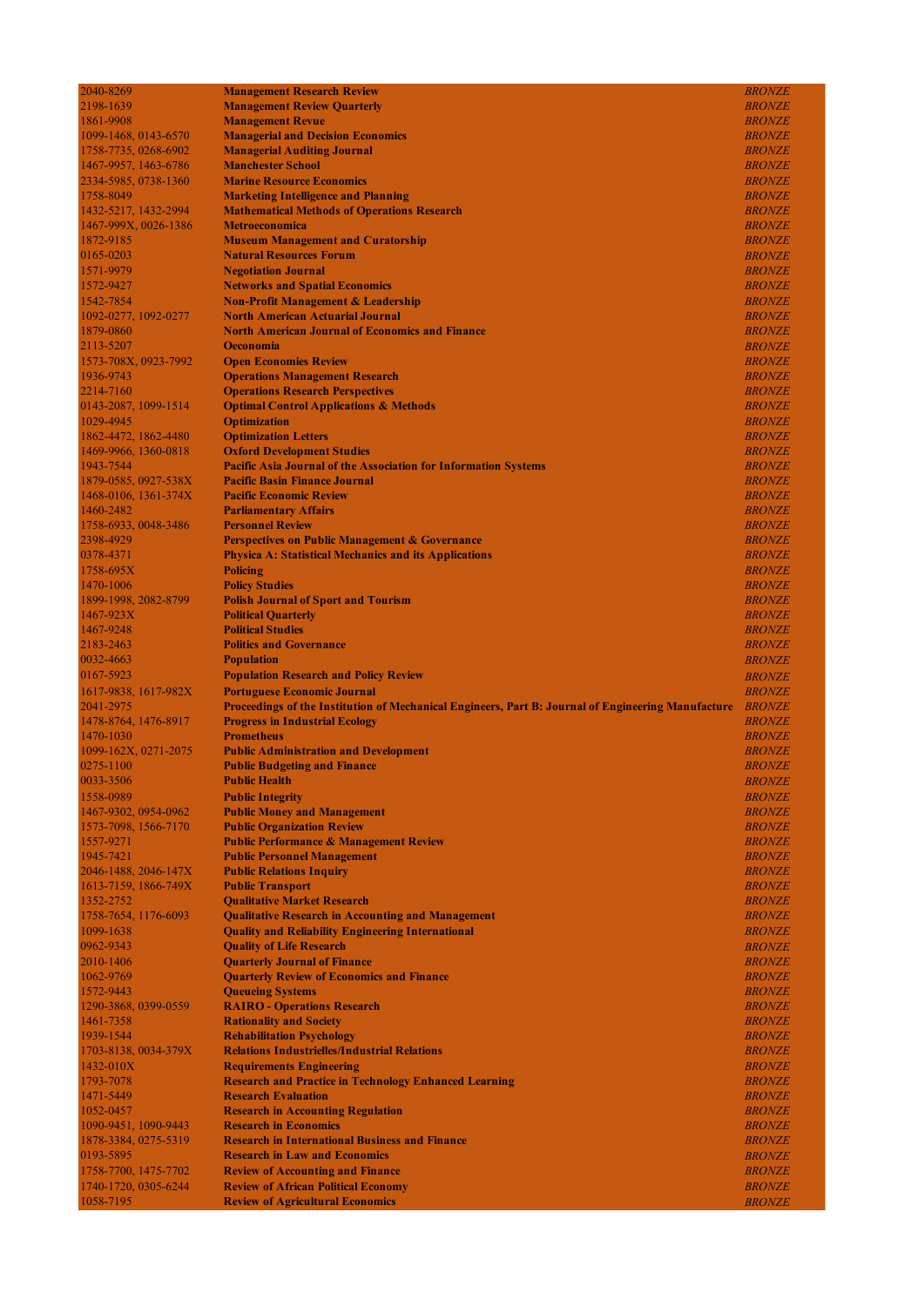| 2326-6201            | <b>Review of Behavioral Economics</b>                                                  | <b>BRONZE</b> |
|----------------------|----------------------------------------------------------------------------------------|---------------|
| 1573-7144, 1380-6645 | <b>Review of Derivatives Research</b>                                                  | <b>BRONZE</b> |
| 1467-9361, 1363-6669 | <b>Review of Development Economics</b>                                                 | <b>BRONZE</b> |
| 1434-4750, 1434-4742 | <b>Review of Economic Design</b>                                                       | <b>BRONZE</b> |
| 1573-7152, 1569-5239 | <b>Review of Economics of the Household</b>                                            | <b>BRONZE</b> |
| 2049-5331            | <b>Review of Keynesian Economics</b>                                                   | <b>BRONZE</b> |
| 1555-5879            | <b>Review of Law and Economics</b>                                                     | <b>BRONZE</b> |
| 1446-9022            | <b>Review of Network Economics</b>                                                     | <b>BRONZE</b> |
| 1541-132X, 1541-1338 | <b>Review of Policy Research</b>                                                       | <b>BRONZE</b> |
| 1465-3982, 0953-8259 | <b>Review of Political Economy</b>                                                     | <b>BRONZE</b> |
| 1552-8502, 0486-6134 | <b>Review of Radical Political Economics</b>                                           | <b>BRONZE</b> |
| 1470-1162, 0034-6764 | <b>Review of Social Economy</b>                                                        | <b>BRONZE</b> |
| 2041-3335            | Revista de Historia Economica - Journal of Iberian and Latin American Economic History | <b>BRONZE</b> |
| 1245-4060            | Revue d'Economie du Développement                                                      | <b>BRONZE</b> |
| 0154-3229            | Revue d'Économie Industrielle                                                          | <b>BRONZE</b> |
| 0180-7307            | Revue d'Économie Régionale et Urbaine                                                  | <b>BRONZE</b> |
| 1957-7796            | <b>Revue de la Régulation</b>                                                          | <b>BRONZE</b> |
| 1376-0971            | <b>Revue de Philosophie Economique</b>                                                 | <b>BRONZE</b> |
| 0769-0479            | Revue Française d'Économie                                                             |               |
|                      |                                                                                        | <b>BRONZE</b> |
| 0338-4551            | <b>Revue Française de Gestion</b>                                                      | <b>BRONZE</b> |
| 1010-8831            | <b>Revue Internationale de Droit Economique</b>                                        | <b>BRONZE</b> |
| 1944-4079            | <b>Risk, Hazards and Crisis in Public Policy</b>                                       | <b>BRONZE</b> |
| 1651-2030            | <b>Scandinavian Actuarial Journal</b>                                                  | <b>BRONZE</b> |
| 1502-2269            | <b>Scandinavian Journal of Hospitality and Tourism</b>                                 | <b>BRONZE</b> |
| 1901-0990            | <b>Scandinavian Journal of Information Systems</b>                                     | <b>BRONZE</b> |
| 1467-9450            | <b>Scandinavian Journal of Psychology</b>                                              | <b>BRONZE</b> |
| 2194-072X            | <b>Schmalenbach Business Review</b>                                                    | <b>BRONZE</b> |
| 1471-5430            | <b>Science and Public Policy</b>                                                       | <b>BRONZE</b> |
| 1943-2801            | <b>Science and Society</b>                                                             | <b>BRONZE</b> |
| 2243-4690            | <b>Science and Technology Studies</b>                                                  | <b>BRONZE</b> |
| 1552-8251            | <b>Science Technology and Human Values</b>                                             | <b>BRONZE</b> |
| 0973-0796            | <b>Science, Technology and Society</b>                                                 | <b>BRONZE</b> |
| 1588-2861            | <b>Scientometrics</b>                                                                  | <b>BRONZE</b> |
| 1467-9485, 0036-9292 | <b>Scottish Journal of Political Economy</b>                                           | <b>BRONZE</b> |
| 1862-8508            | <b>Service Business</b>                                                                | <b>BRONZE</b> |
| 2164-3970            | <b>Service Science</b>                                                                 | <b>BRONZE</b> |
| 1573-2762            | <b>Sex Roles</b>                                                                       | <b>BRONZE</b> |
| 1545-6943            | <b>Signs</b>                                                                           | <b>BRONZE</b> |
| 1878-1462            | <b>Simulation Modelling Practice and Theory</b>                                        | <b>BRONZE</b> |
| 1552-8278            | <b>Small Group Research</b>                                                            | <b>BRONZE</b> |
| 1879-2111            | <b>Social Networks</b>                                                                 | <b>BRONZE</b> |
| 1460-3659            | <b>Social Studies of Science</b>                                                       | <b>BRONZE</b> |
| 1746-5699            | <b>Society and Business Review</b>                                                     | <b>BRONZE</b> |
| 0894-1920            | <b>Society and Natural Resources</b>                                                   | <b>BRONZE</b> |
| 1777-5701            | <b>Sociologie du Travail</b>                                                           | <b>BRONZE</b> |
| 1813-6982            | <b>South African Journal of Economics</b>                                              | <b>BRONZE</b> |
| 0265-9646, 1879-338X | <b>Space Policy</b>                                                                    | <b>BRONZE</b> |
| 1536-8734            | <b>Stata Journal</b>                                                                   | <b>BRONZE</b> |
| 1879-2103            | <b>Statistics and Probability Letters</b>                                              | <b>BRONZE</b> |
| 1099-1697, 1086-1718 | <b>Strategic Change</b>                                                                | <b>BRONZE</b> |
| 2333-2050            | <b>Strategy Science</b>                                                                | <b>BRONZE</b> |
| 1532-2998            | <b>Stress and Health</b>                                                               | <b>BRONZE</b> |
| 1558-3708, 1081-1826 | <b>Studies in Nonlinear Dynamics and Econometrics</b>                                  | <b>BRONZE</b> |
| 2213-1388            | <b>Sustainable Energy Technologies and Assessments</b>                                 | <b>BRONZE</b> |
| 1533-8665            | <b>Symbolic Interaction</b>                                                            | <b>BRONZE</b> |
| 1099-1727            | <b>System Dynamics Review</b>                                                          | <b>BRONZE</b> |
| 1573-9295            | <b>Systemic Practice and Action Research</b>                                           | <b>BRONZE</b> |
| 1099-1743            | <b>Systems Research and Behavioral Science</b>                                         | <b>BRONZE</b> |
| 1470-1294            | <b>Teaching in Higher Education</b>                                                    | <b>BRONZE</b> |
| 2029-4913, 2029-4921 | <b>Technological and Economic Development of Economy</b>                               | <b>BRONZE</b> |
| 1465-3990, 0953-7325 | <b>Technology Analysis and Strategic Management</b>                                    | <b>BRONZE</b> |
| $0160 - 791X$        | <b>Technology in Society</b>                                                           | <b>BRONZE</b> |
| 1360-2241, 0143-6597 | <b>Third World Quarterly</b>                                                           | <b>BRONZE</b> |
| 1096-4762            | <b>Thunderbird International Business Review</b>                                       | <b>BRONZE</b> |
| 1467-9663            | Tijdschrift Voor Economische en Sociale Geografie                                      | <b>BRONZE</b> |
| 1461-7463            | <b>Time and Society</b>                                                                | <b>BRONZE</b> |
| 1863-8279, 1134-5764 | <b>TOP</b>                                                                             | <b>BRONZE</b> |
| 1478-3371, 1478-3363 | <b>Total Quality Management and Business Excellence</b>                                | <b>BRONZE</b> |
| 1943-3999            | <b>Tourism Analysis</b>                                                                | <b>BRONZE</b> |
| 1467-3584, 1742-9692 | <b>Tourism and Hospitality Research</b>                                                | <b>BRONZE</b> |
| 2044-0375, 1354-8166 | <b>Tourism Economics</b>                                                               | <b>BRONZE</b> |
| 2156-8324            | <b>Tourism Planning and Development</b>                                                | <b>BRONZE</b> |
| 2320-0308            | <b>Tourism Recreation Research</b>                                                     | <b>BRONZE</b> |
| 1741-3206            | <b>Tourist Studies</b>                                                                 | <b>BRONZE</b> |
| 1478-341X            | <b>Town Planning Review</b>                                                            | <b>BRONZE</b> |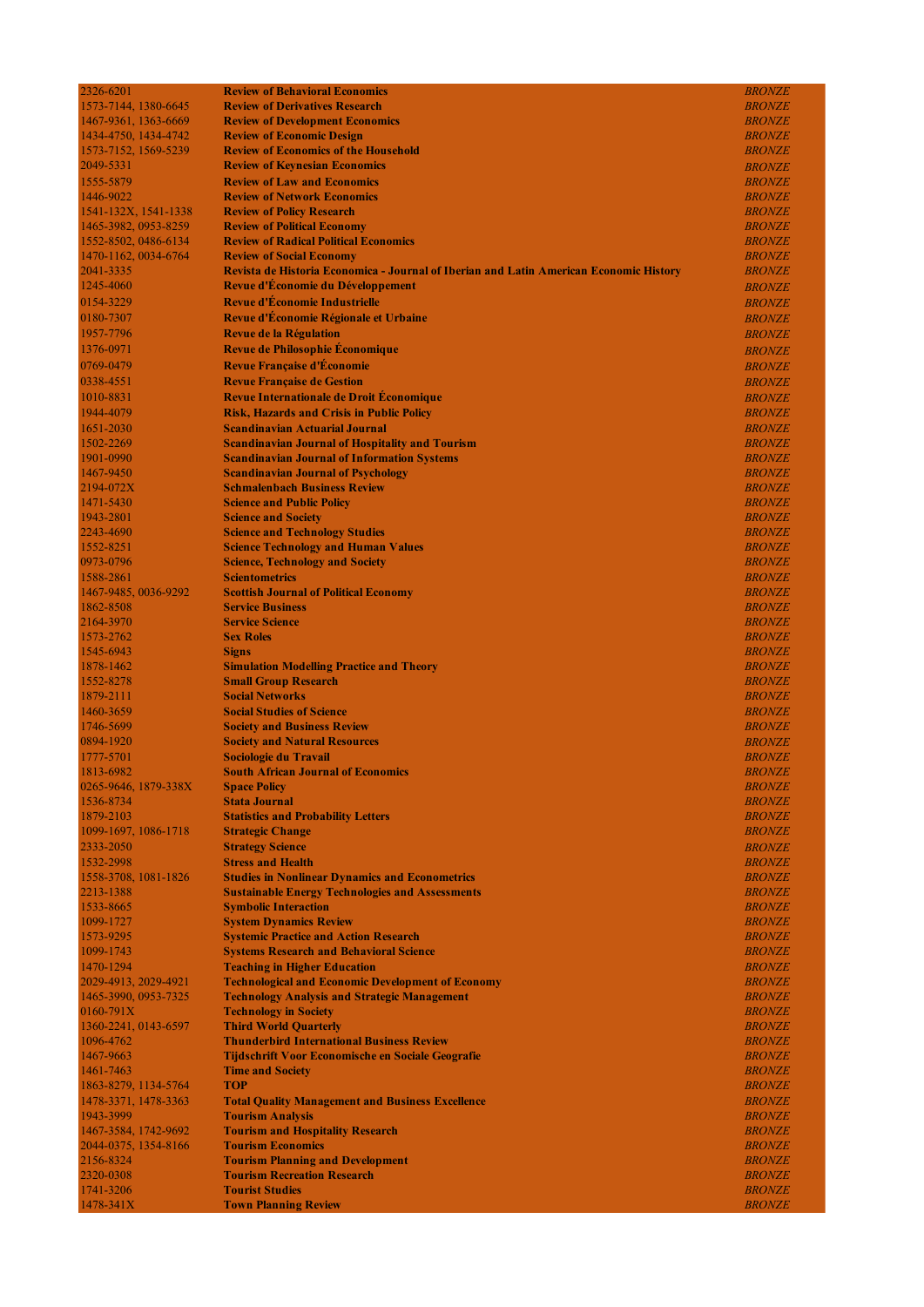| 1750-6166            | <b>Transforming Government: People, Process and Policy</b>                                  | <b>BRONZE</b> |
|----------------------|---------------------------------------------------------------------------------------------|---------------|
| 1014-9562            | <b>Transnational Corporations</b>                                                           | <b>BRONZE</b> |
| 1464-5327, 0144-1647 | <b>Transport Reviews</b>                                                                    | <b>BRONZE</b> |
| 1572-9435            | <b>Transportation</b>                                                                       | <b>BRONZE</b> |
| 1078-0874            | <b>Urban Affairs Review</b>                                                                 | <b>BRONZE</b> |
|                      |                                                                                             | <b>BRONZE</b> |
| 1878-4356, 0957-1787 | <b>Utilities Policy</b>                                                                     |               |
| 1464-5343            | <b>Venture Capital</b>                                                                      | <b>BRONZE</b> |
| 1573-7888            | <b>Voluntas</b>                                                                             | <b>BRONZE</b> |
| 2212-4284, 2212-4284 | <b>Water Resources and Economics</b>                                                        | <b>BRONZE</b> |
| 1011-4548            | <b>World Competition. Law and Economics Review</b>                                          | <b>BRONZE</b> |
| 1474-7456            | <b>World Trade Review</b>                                                                   | <b>BRONZE</b> |
| 0741-9457            | <b>Yale Journal on Regulation</b>                                                           | <b>BRONZE</b> |
| 1758-7212            | <b>Young Consumers</b>                                                                      | <b>BRONZE</b> |
| 2397-0030            | Zeitschrift für Personalforschung (German Journal of Research in Human Resource Management) | <b>BRONZE</b> |
| 2151-2604            | <b>Zeitschrift fur Psychologie / Journal of Psychology</b>                                  | <b>BRONZE</b> |
| 0044-3751, 2365-7693 | Zeitschrift fur Wirtschaftsgeographie                                                       | <b>BRONZE</b> |
| 1544-1458, 1939-6104 | <b>Academy of Strategic Management Journal</b>                                              | <b>COPPER</b> |
| 2372-0352            | <b>AIMS Environmental Science</b>                                                           | <b>COPPER</b> |
| 2076-3417            | <b>Applied Sciences</b>                                                                     | <b>COPPER</b> |
| 1758-4248            | <b>Asia Pacific Journal of Marketing and Logistics</b>                                      | <b>COPPER</b> |
| 1757-4331            | <b>Asia-Pacific Journal of Business Administration</b>                                      | <b>COPPER</b> |
| 1746-5273            | <b>Baltic Journal of Management</b>                                                         | <b>COPPER</b> |
| 1758-4108            | <b>British Food Journal</b>                                                                 | <b>COPPER</b> |
|                      |                                                                                             |               |
| 2044-1258            | <b>Built Environment Project and Asset Management</b>                                       | <b>COPPER</b> |
| 2413-9505            | <b>CERN IdeaSquare Journal of Experimental Innovation</b>                                   | <b>COPPER</b> |
| 1618-954X            | <b>Clean Technologies and Environmental Policy</b>                                          | <b>COPPER</b> |
| 0887-302X, 1940-2473 | <b>Clothing and Textiles Research Journal</b>                                               | <b>COPPER</b> |
| 2051-3143            | <b>Competitiveness Review</b>                                                               | <b>COPPER</b> |
| 1061-3773, 1099-0542 | <b>Computer Applications in Engineering Education</b>                                       | <b>COPPER</b> |
| 0747-9360            | <b>Design Issues</b>                                                                        | <b>COPPER</b> |
| 1479-4411            | <b>Electronic Journal of Knowledge Management</b>                                           | <b>COPPER</b> |
| 2345-0282            | <b>Entrepreneurship and Sustainability Issues</b>                                           | <b>COPPER</b> |
| 1387-585X, 1573-2975 | <b>Environment, Development and Sustainability</b>                                          | <b>COPPER</b> |
| 2667-0100            | <b>Environmental Challenges</b>                                                             | <b>COPPER</b> |
| 2239-6101, 2239-5938 | <b>European Journal of Sustainable Development</b>                                          | <b>COPPER</b> |
| 2046-9020            | <b>European Journal of Training and Development</b>                                         | <b>COPPER</b> |
| 0193-841X, 1552-3926 | <b>Evaluation Review</b>                                                                    | <b>COPPER</b> |
| 2049-3991            | <b>Evidence-based HRM</b>                                                                   | <b>COPPER</b> |
| 0263-2772            | <b>Facilities</b>                                                                           | <b>COPPER</b> |
| 1465-9832            | Foresight                                                                                   | <b>COPPER</b> |
| 2297-900X            | <b>Frontiers in Communication</b>                                                           | <b>COPPER</b> |
| 1136-0593            | <b>Fuzzy Economic Review</b>                                                                | <b>COPPER</b> |
| 0973-0664            | <b>Global Business Review</b>                                                               | <b>COPPER</b> |
| 1387-3741, 1572-9400 | <b>Health Services and Outcomes Research Methodology</b>                                    | <b>COPPER</b> |
| 1758-1044, 0951-4848 | <b>Health Services Management Research</b>                                                  | <b>COPPER</b> |
| 0360-8581            | <b>IEEE Engineering Management Review</b>                                                   | <b>COPPER</b> |
| 1558-1500, 0099-9474 | <b>IEEE Transactions on Professional Communication</b>                                      | <b>COPPER</b> |
| 2227-9709            | <b>Informatics</b>                                                                          | <b>COPPER</b> |
| 1368-1613            | <b>Information Research</b>                                                                 | <b>COPPER</b> |
| 1755-8085, 1755-8077 | <b>International Journal of Applied Decision Sciences</b>                                   | <b>COPPER</b> |
| 1751-0260            | <b>International Journal of Business Innovation and Research</b>                            | <b>COPPER</b> |
| 1741-1025, 1741-1033 | <b>International Journal of Electronic Marketing and Retailing</b>                          | <b>COPPER</b> |
| 1746-8817            | <b>International Journal of Emerging Markets</b>                                            | <b>COPPER</b> |
| 1750-6220            | <b>International Journal of Energy Sector Management</b>                                    | <b>COPPER</b> |
| 1847-9790            | <b>International Journal of Engineering Business Management</b>                             | <b>COPPER</b> |
| 1741-5098, 1368-275X | <b>International Journal of Entrepreneurship and Innovation Management</b>                  | <b>COPPER</b> |
| 2325-1077, 2325-1085 | <b>International Journal of Environmental Sustainability</b>                                | <b>COPPER</b> |
| 0749-6753            | <b>International Journal of Health Planning and Management</b>                              | <b>COPPER</b> |
| 1947-3486, 1947-3478 | <b>International Journal of Human Capital and Information Technology Professionals</b>      | <b>COPPER</b> |
| 2217-2661            | <b>International Journal of Industrial Engineering and Management</b>                       | <b>COPPER</b> |
| 1793-6950            | <b>International Journal of Innovation and Technology Management</b>                        | <b>COPPER</b> |
| 1478-9647, 1478-9655 | <b>International Journal of Intellectual Property Management</b>                            | <b>COPPER</b> |
| 1745-3232, 1745-3240 | <b>International Journal of Intelligent Enterprise</b>                                      | <b>COPPER</b> |
| 2040-4476            | <b>International Journal of Knowledge-Based Development</b>                                 | <b>COPPER</b> |
| 1741-5187            | <b>International Journal of Management and Decision Making</b>                              | <b>COPPER</b> |
| 1368-2148, 1741-5195 | <b>International Journal of Manufacturing Technology and Management</b>                     | <b>COPPER</b> |
| 1934-8835            | <b>International Journal of Organizational Analysis</b>                                     | <b>COPPER</b> |
| 1753-8440            | <b>International Journal of Procurement Management</b>                                      | <b>COPPER</b> |
| 1743-5110, 1743-5129 | <b>International Journal of Product Lifecycle Management</b>                                | <b>COPPER</b> |
| 1741-0401            | <b>International Journal of Productivity and Performance Management</b>                     | <b>COPPER</b> |
| 1756-6703            | <b>International Journal of Quality and Service Sciences</b>                                | <b>COPPER</b> |
| 1753-1942, 1753-1950 | <b>International Journal of Technological Learning, Innovation and Development</b>          | <b>COPPER</b> |
| 1741-5292            | <b>International Journal of Technology, Policy and Management</b>                           | <b>COPPER</b> |
| 1465-3486, 0269-2171 | <b>International Review of Applied Economics</b>                                            | <b>COPPER</b> |
| 2331-7795, 1229-4659 | <b>International Review of Public Administration</b>                                        | <b>COPPER</b> |
| 1810-4967, 1812-9358 | <b>Investment Management and Financial Innovations</b>                                      | <b>COPPER</b> |